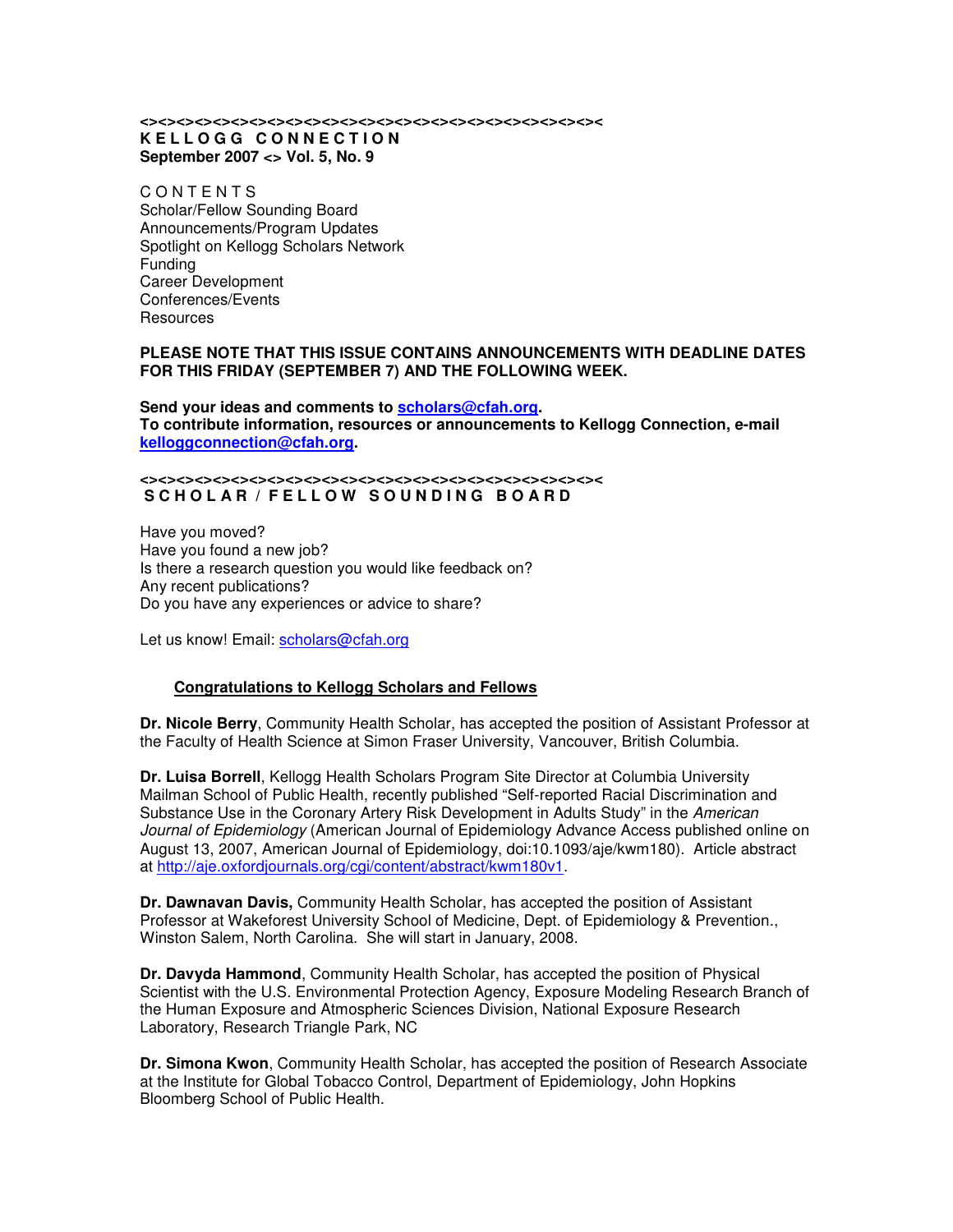**Dr. Mindi Spencer and Dr. Anita Wells**, Multidisciplinary Track Kellogg Health Scholars, were accepted in the NIH Loan Repayment Program.

**Dr. Edna Viruell-Fuentes**, Scholars in Health Disparities Program alumna, has started her new position as Assistant Professor, Latina and Latino Studies Program at the University of Illinois at Urbana-Champaign. She also recently published "Beyond acculturation: Immigration, discrimination, and health research among Mexicans in the United States" in *Social Science and Medicine*, 65(7), 1524-1535.

**<><><><><><><><><><><><><><><><><><><><><><><><><><**

#### **A N N O U N C E M E N T S**

**Kellogg Scholars and Fellows and the November 2007 APHA Meeting**…Please inform Barbara Krimgold (bkrimgold@cfah.org) or Marie Briones-Jones (mbjones@cfah.org) if your abstract has been selected for the November APHA meeting and provide information regarding your presentation.

**Save the Date! The Kellogg Health Scholars Program and Kellogg Fellows in Health Policy Research Program will co-host a reception for the Kellogg Scholars and Fellows and Friends of the Programs** on Monday, November 5, 2007, from 6:00 p.m. to 9:00 p.m., at Busboys and Poets, 2021 14th Street, NW, Washington, DC. The reception, held in conjunction with the 2007 APHA Annual Meeting, is a wonderful networking opportunity. Please RSVP to Marie Briones-Jones (mbjones@cfah.org) by *Friday, October 19!*

#### *Do We Have Your Most Updated Contact Information?*

*Please update our files if your email or mailing address has changed or will change. We want to keep our Scholars network as up-to-date and well-connected as possible! Please send any changes to dtorresen@cfah.org or mbjones@cfah.org.*

**<> <> <> <> <> <> <> <> <> <>**

#### SPOTLIGHT ON KELLOGG SCHOLARS NETWORK

Meet Kellogg Fellows in Health Policy Research Program alumna **Janet Lee Scott-Harris, Ph.D., MA, MBM, RN….**

Dr. Scott-Harris is Vice President for Cultural Health Initiatives for the American Hearth Association (AHA). Dr. Scott-Harris joined the American Heart Association in June 2007. Her focus is on reducing health disparities — and particularly those related to cardiovascular disease, stroke and obesity — among racial, ethnic and linguistic minority populations. To do that, she provides staff support, strategic leadership and works collaboratively to determine association priorities and tactical solutions. She works with national and affiliate staff to mobilize resources, and she and her staff also work to build external and internal relationships and identify opportunities for integration to meet the needs of minority population groups. She served for sixteen years as the Regional Program Consultant for Minority Health (New England) for the Department of Health and Human Services, Office of Minority Health (OMH), where she served as the Principal Health Advisor to the Deputy Assistant Secretary for Minority Health, the Director of OMH and the New England Regional Health Administrator on minority health initiatives and policy. In this role, she focused on eliminating racial and ethnic health disparities. She convened regional steering committees, developed strategic policy initiatives for the region and worked on issues such as state and local health policy, health care financing, training and development of health professionals. She also provided leadership and planning to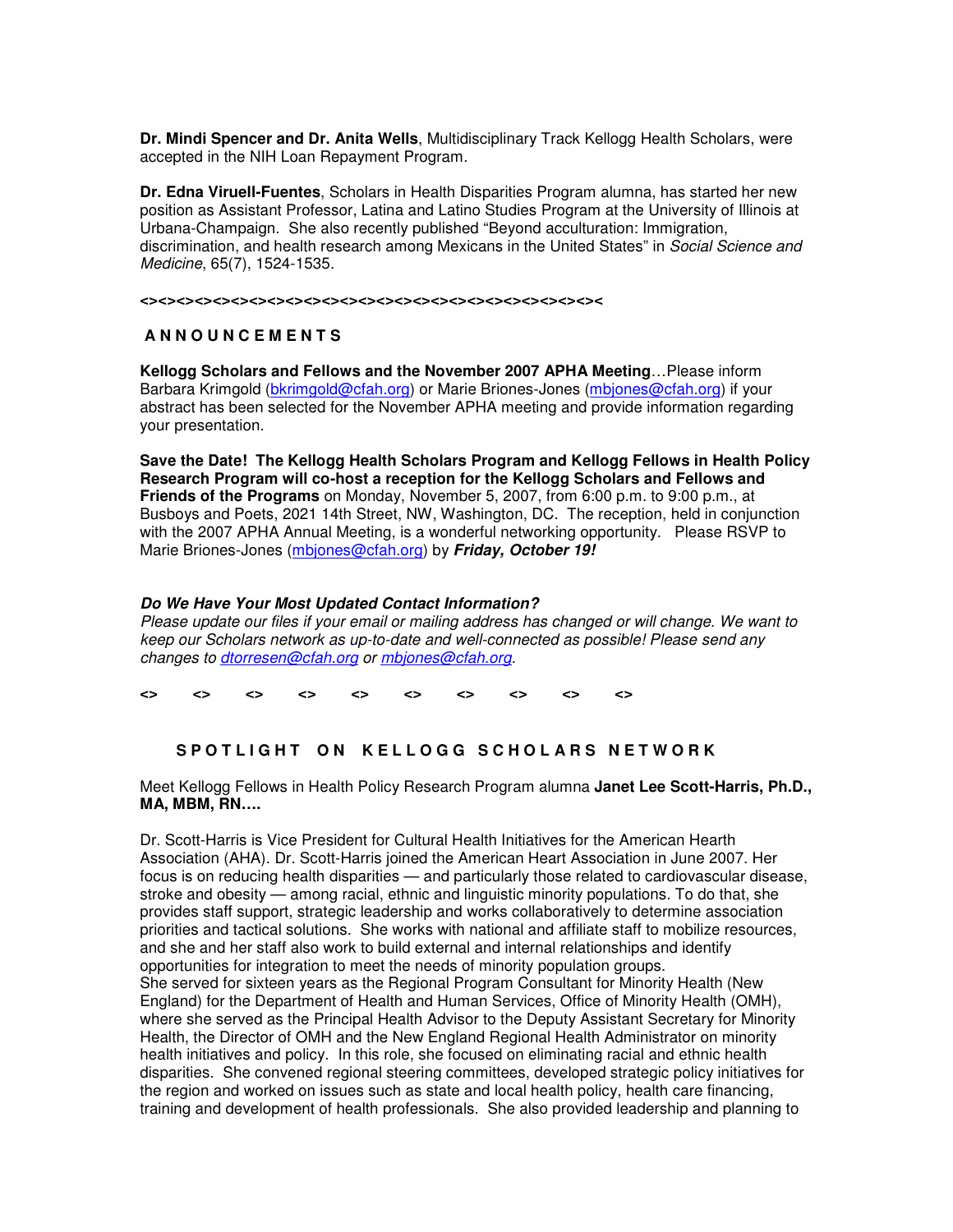create state Offices of Minority Health in Connecticut, Maine, New Hampshire, Rhode Island, and Vermont.

Former positions include, Administrator of Health and Human Services and member of the Mayor's Cabinet for the City of Fall River, and Human Resources Director for the City of Xenia. Jan has worked in roles that impact the community level to a regional and national focus and understands the importance of comprehensive and strategic planning to reach and affect culturally specific health change at individual, community and broad systems levels. Also, she has worked in various positions in health services delivery, as a consultant and as a director of neighborhood health clinics. Jan has worked in roles ranging from the community level to a regional and national focus and has a terrific understanding of the importance of a combined national and local strategy to reach our cultural health objectives.

Dr. Scott-Harris received her Ph.D. in Social Policy and Health Policy Research from Brandeis University, Waltham, Massachusetts, where she was a W. K. Kellogg Health Disparities Fellow in Health Policy Research. She holds a Diploma of Nursing, RN from Miami Valley Hospital School of Nursing, Dayton, Ohio; Bachelor of Science in Health Education from Central State University, Wilberforce, Ohio; Master of Business Management from Central Michigan University, Mt. Pleasant, Michigan; and Master of Social Policy and Management also from Brandeis University. She has authored papers related to health disparities and state health policy. She has conducted research at Brown University, taught at Tufts University, Boston University and a number of other colleges and universities in New England and Ohio. Jan has received numerous awards and she

volunteers on local and community boards and committees.

**<> <> <> <> <> <> <> <> <> <>**

## **F U N D I N G**

#### **National Institutes of Health**

**Mentoring Programs to Diversify the Mental Health and Substance Abuse HIV/AIDS Research Workforce through Innovative Educational Initiatives (R25) (PAR-07-386)**

#### **Letters of Intent Receipt Date(s): August 17, 2007**

**NOTE: On time submission requires that applications be successfully submitted to Grants.gov no later than 5:00 p.m. local time (of the applicant institution/organization). Application Submission/Receipt Date(s): September 17, 2007**

This funding opportunity announcement (FOA) was developed in response to: (i) simultaneous overrepresentation of individuals from racial and ethnic groups with HIV/AIDS, yet underrepresentation of individuals from racial and ethnic groups, individuals with disabilities, and individuals from disadvantaged backgrounds as HIV/AIDS researchers; (ii) insufficient scientific information about HIV/AIDS disparities experienced by members of underrepresented racial and ethnic groups; (iii) the paucity of HIV/AIDS mental health, and substance abuse research by investigators from underrepresented racial and ethnic groups; and (iv) the limited number of individuals from underrepresented racial and ethnic groups who are pursuing careers in HIV/AIDS mental health and/or substance abuse research. The National Institute of Mental Health (NIMH), the National Institute on Alcohol Abuse and Alcoholism (NIAAA) and the National Institute on Drug Abuse (NIDA) encourage the development of research mentoring programs for graduate students, postdoctoral fellows, and early career faculty from underrepresented groups to improve the capacity for high quality HIV research and to facilitate the research career development of investigators in HIV/AIDS fields, particularly as they relate to mental health and substance abuse. This FOA solicits grant applications from applicant organizations that propose to: (i) develop a special summer institute for new and improved research mentorship programs—targeting individuals from underrepresented racial and ethnic groups, individuals with disabilities, or individuals from disadvantaged backgrounds—relevant to the HIV/AIDS research missions of NIMH, NIAAA and NIDA and/or (ii) establish a central network of senior mentors in HIV/AIDS research for mentees from underrepresented groups (for the purpose of this FOA, "underrepresented groups" is defined as individuals from racial and ethnic groups, individuals with disabilities, and individuals from disadvantaged backgrounds). These mentoring programs should have a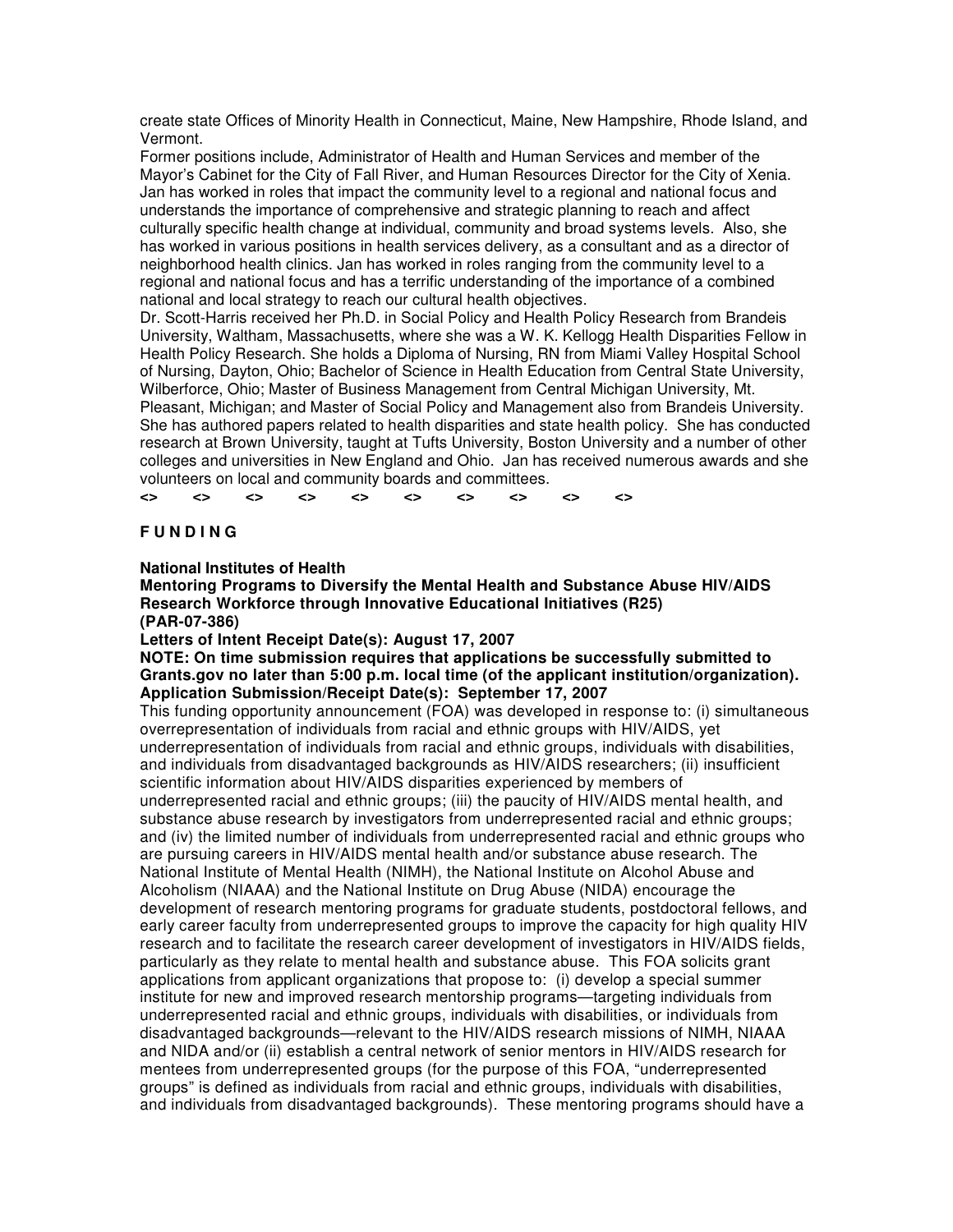thematic focus on research/educational activities that relate to the mental health, substance abuse or CNS aspects of HIV infection (e.g., disparities, neuropsychiatry, neuropathogenesis, prevention, treatment, services). Announcement details at http://grants.nih.gov/grants/guide/pa-files/PAR-07-386.html.

# **Agency for Healthcare Research and Quality AHRQ National Research Service Award Institutional Research Training Grant (T32) RFA-HS-08-001**

#### **Letters of Intent Receipt Date: September 10, 2007 Application Receipt Date: October 19, 2007 Peer Review Date: January 2008**

The Agency for Healthcare Research and Quality (AHRQ) will award Ruth L. Kirschstein National Research Service Award (NRSA) Institutional Research Training Grants (T32) to eligible institutions as the primary means of supporting predoctoral and postdoctoral health services research training to help ensure that a diverse and highly trained workforce is available to assume leadership roles related to the Nation's health services research agenda. The primary objective is to prepare qualified individuals for careers in health services research who will focus their careers on producing research that will be implemented to improve the health care of all Americans. Because of the nature and scope of the proposed research, training needs will vary from application to application and it is anticipated that the size of each award will also vary. The total amount awarded and the number of awards will depend upon the number, quality, and costs of the applications received. AHRQ plans to fund a mix of new training programs and competing continuation programs, assuming a sufficient number of meritorious applications. Only domestic, non-profit, private or public institutions that have strong and high-quality research programs in the area(s) proposed for research training and have requisite staff and facilities may apply for grants to support NRSA Institutional Research Training Grants (T32 mechanism). Announcement details at http://grants.nih.gov/grants/guide/rfa-files/RFA-HS-08-001.html#PartI.

#### **National Institutes of Health**

#### **Reducing Health Disparities Among Minority and Underserved Children (R21) (PA-07-391)**

**Opening Date: September 5, 2007 (Earliest date an application may be submitted to Grants.gov)**

**Letters of Intent Receipt Date(s): Not Applicable**

**NOTE: On time submission requires that applications be successfully submitted to Grants.gov no later than 5:00 p.m. local time (of the applicant institution/organization). Application Submission/Receipt Date(s): Standard dates apply, please see http://grants1.nih.gov/grants/funding/submissionschedule.htm**

This Funding Opportunity Announcement (FOA) issued by the National Institute of Nursing Research (NINR), National Institute of Child Health and Human Development (NICHD), National Heart, Lung, and Blood Institute (NHLBI), National Institute on Alcohol, Alcoholism, and Alcohol Abuse (NIAAA), National Cancer Institute (NCI), and National Institute of Arthritis and Musculoskeletal and Skin Diseases (NIAMS), National Institutes of Health (NIH), solicits Exploratory/Developmental Grant (R21) applications from institutions/organizations that propose to conduct research to reduce health disparities among minority and underserved children. Specifically, this initiative focuses on ethnic and racial minority children and underserved populations of children such as: children from low literacy, rural and low-income populations, geographically isolated children, hearing and visually impaired children, physically or mentally disabled children, children of migrant workers, children from immigrant and refugee families, and language minority children. Specific targeted areas of research include biobehavioral studies that incorporate multiple factors that influence child health disparities such as biological (e.g., genetics, cellular, organ systems), lifestyle factors, environmental (physical and family environments), social (e.g., peer influences), economic, institutional, and cultural and family influences; studies that target the specific health promotion needs of children with a known illness and/or disability; and studies that test and evaluate the cost effectiveness of health promotion interventions conducted in nontraditional settings. Announcement details at http://grants.nih.gov/grants/guide/pa-files/PA-07-391.html.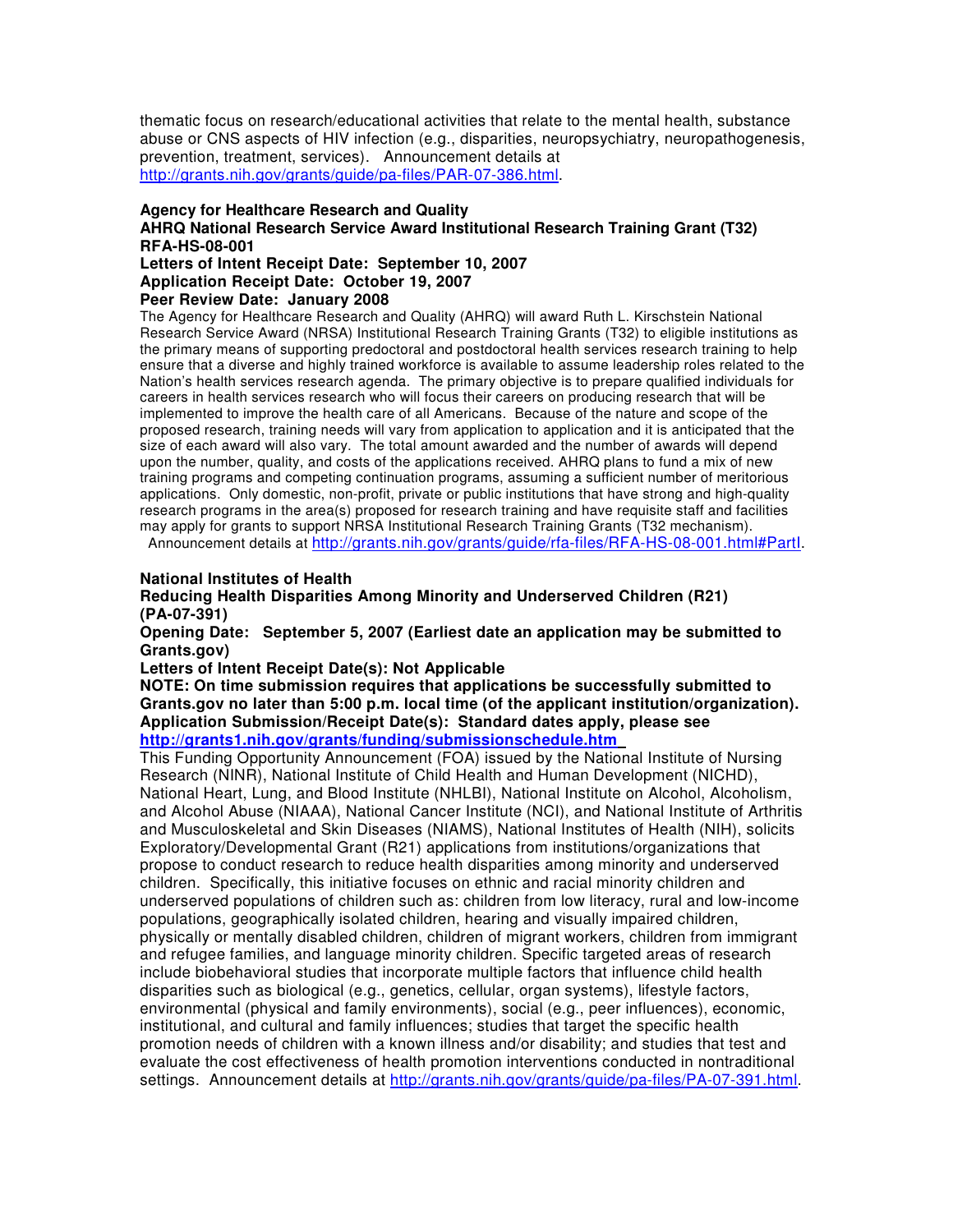## **National Institutes of Health**

**Reducing Health Disparities Among Minority and Underserved Children (R01) (PA-07-392)**

**Opening Date: September 5, 2007 (Earliest date an application may be submitted to Grants.gov)**

**Letters of Intent Receipt Date(s): Not Applicable**

**NOTE: On time submission requires that applications be successfully submitted to Grants.gov no later than 5:00 p.m. local time (of the applicant institution/organization). Application Submission/Receipt Date(s): Standard dates apply, please see http://grants1.nih.gov/grants/funding/submissionschedule.htm**

This Funding Opportunity Announcement (FOA) issued by the National Institute of Nursing Research (NINR), National Institute of Child Health and Human Development (NICHD), National Heart, Lung, and Blood Institute (NHLBI), National Institute on Alcohol, Alcoholism, and Alcohol Abuse (NIAAA), National Cancer Institute (NCI), and National Institute of Arthritis and Musculoskeletal and Skin Diseases (NIAMS), National Institutes of Health (NIH), solicits Research Project Grant (R01) applications from institutions/organizations that propose to conduct research to reduce health disparities among minority and underserved children. Specifically, this initiative focuses on ethnic and racial minority children and underserved populations of children such as: children from low literacy, rural and low-income populations, geographically isolated children, hearing and visually impaired children, physically or mentally disabled children, children of migrant workers, children from immigrant and refugee families, and language minority children. Specific targeted areas of research include biobehavioral studies that incorporate multiple factors that influence child health disparities such as biological (e.g., genetics, cellular, organ systems), lifestyle factors, environmental (physical and family environments), social (e.g., peer influences), economic, institutional, and cultural and family influences; studies that target the specific health promotion needs of children with a known illness and/or disability; and studies that test and evaluate the cost effectiveness of health promotion interventions conducted in nontraditional settings. Announcement details at http://grants.nih.gov/grants/guide/pa-files/PA-07-392.html.

#### **National Institutes of Health**

**Health Promotion Among Racial and Ethnic Minority Males (R21) PA-07-421**

**Opening Date: September 5, 2007 (Earliest date an application may be submitted to Grants.gov)**

**Letters of Intent Receipt Date(s): Not Applicable**

**NOTE: On time submission requires that applications be successfully submitted to Grants.gov no later than 5:00 p.m. local time (of the applicant institution/organization). Application Submission/Receipt Date(s): Standard dates apply, please see http://grants1.nih.gov/grants/funding/submissionschedule.htm**

This Funding Opportunity Announcement (FOA) solicits Exploratory/Developmental (R21) grant applications from applicants that propose to stimulate and expand research in the health of minority men. Specifically, this initiative is intended to: 1) enhance our understanding of the numerous factors (e.g., sociodemographic, community, societal, personal) influencing the health promoting behaviors of racial and ethnic minority males and their subpopulations across the life cycle, and 2) solicit applications focusing on the development and testing of culturally and linguistically appropriate health-promoting interventions designed to reduce health disparities among racially and ethnically diverse males and their subpopulations age 21 and older. Announcement details at http://grants.nih.gov/grants/guide/pa-files/PA-07-421.html.

## **National Institutes of Health**

**Health Promotion Among Racial and Ethnic Minority Males (R01) PA-07-422 Opening Date: September 5, 2007 (Earliest date an application may be submitted to Grants.gov)**

**Letters of Intent Receipt Date(s): Not Applicable**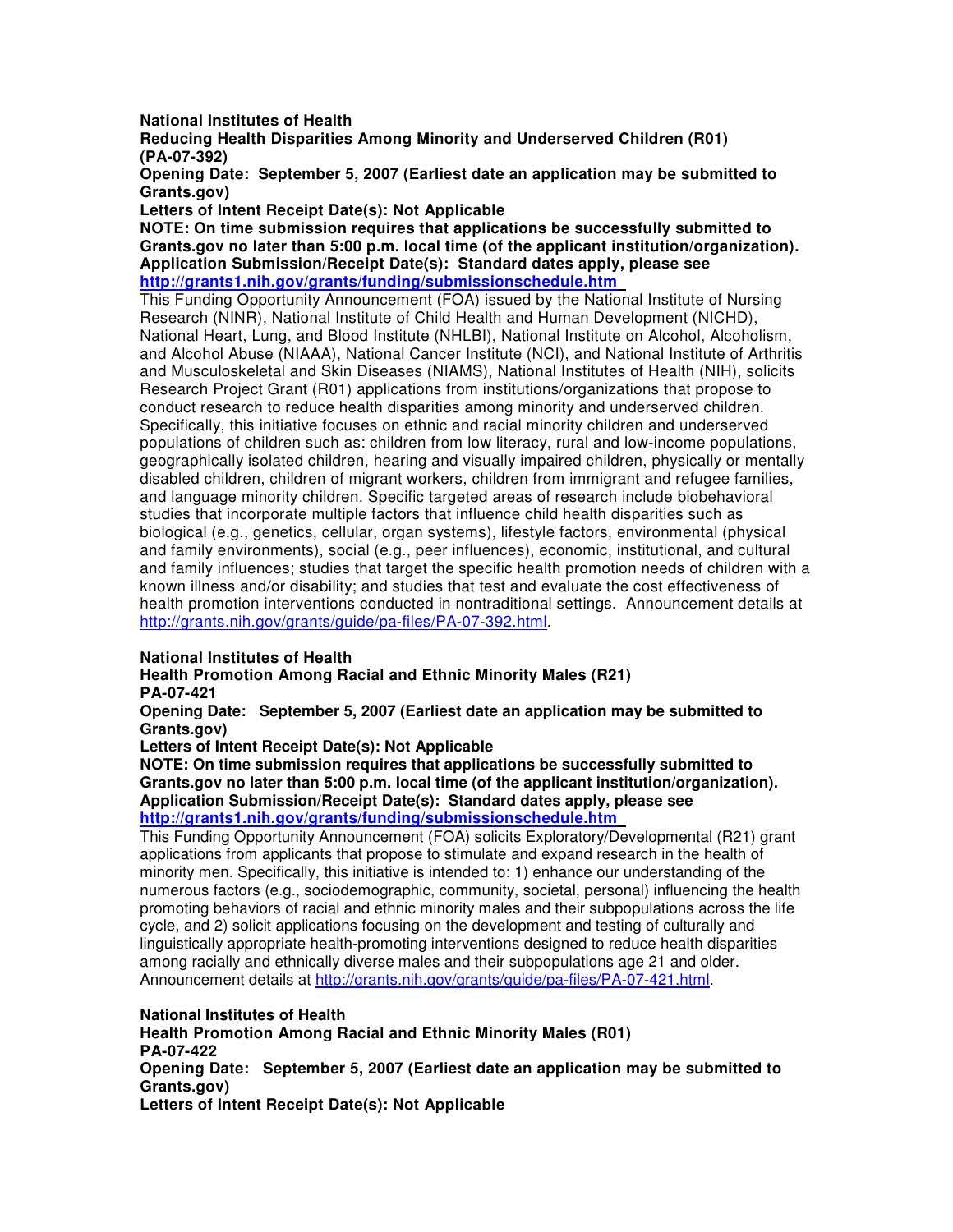**NOTE: On time submission requires that applications be successfully submitted to Grants.gov no later than 5:00 p.m. local time (of the applicant institution/organization). Application Submission/Receipt Date(s): Standard dates apply, please see http://grants1.nih.gov/grants/funding/submissionschedule.htm**

This Funding Opportunity Announcement (FOA) solicits Research Project (R01) grant applications from applicants that propose to stimulate and expand research in the health of minority men. Specifically, this initiative is intended to: 1) enhance our understanding of the numerous factors (e.g., sociodemographic, community, societal, personal) influencing the health promoting behaviors of racial and ethnic minority males and their subpopulations across the life cycle, and 2) solicit applications focusing on the development and testing of culturally and linguistically appropriate health-promoting interventions designed to reduce health disparities among racially and ethnically diverse males and their subpopulations age 21 and older. Announcement details at http://grants.nih.gov/grants/guide/pa-files/PA-07- 422.html.

# **The Robert Wood Johnson Foundation**

# **Advancing Measurement of Equity and Patient-Centered Care to Improve Health Care Quality**

#### **Deadline: September 25, 2007**

Through this special solicitation, the Robert Wood Johnson Foundation is seeking proposals for projects that will improve our understanding of how to measure equity and patient-centered care and the role of both in promoting quality. For the three topic areas below, approximately \$3 million will be available starting in 2008. Grants between \$100,000 to \$300,000, depending on the topic, will be available for policy relevant research grants. Three topics have been identified to address specific knowledge gaps needed to advance our regional quality strategy: Topic 1—Performance Measurement; Topic 2—Patients'Experience with Care and Survey Instruments; Topic 3—Shared Decision-making and Diverse Populations. For more information, visit http://www.rwjf.org/applications/solicited/cfp.jsp?ID=19921 or email qualityequality1@rwjf.org.

#### **The Robert Wood Johnson Foundation Substance Abused Policy Research Program (SAPRP) Brief Proposals due: November 7, 2007 Invited Full Proposals due: March 25, 2008**

Funded by the Robert Wood Johnson Foundation, SAPRP is designed to encourage experts in public health, law, political science, medicine, sociology, criminal justice, economics, psychology and other behavioral and policy sciences to address issues related to substance use, one of the most pressing public health problems facing our nation. Projects are expected to increase understanding of public and private policy interventions to prevent, treat and reduce the harm caused by the use of tobacco, alcohol and other drugs. Up to \$4 million is available in this round of funding. Total awards will be funded up to a maximum of \$400,000 (including indirect costs) for large grants and \$100,000 (including indirect costs) for small grants and may extend for a maximum of three years. Preference will be given to applicants that are tax-exempt under Section 501(c)(3) of the Internal Revenue Code and are not private foundations as defined under Section 509(a). SAPRP encourages collaborative or multidisciplinary policy research projects involving researchers and community organizations or policy-making organizations. Because this program focuses on the United States, studies of other countries policies will be considered only to the extent that they may directly affect U.S. policy. Announcement details at http://www.rwjf.org/applications/solicited/cfp.jsp?ID=19840&c=EMC-FA141.

#### **National Center on Minority Health and Health Disparities Loan Repayment Program for Health Disparities Research (LRP) (PA-07-439)**

#### **Application Period: September 1, 2007 through December 1, 2007, 8 p.m. EST**

The National Institutes of Health (NIH) and the National Center on Minority Health and Health Disparities (NCMHD) announce the availability of educational loan repayment under the Loan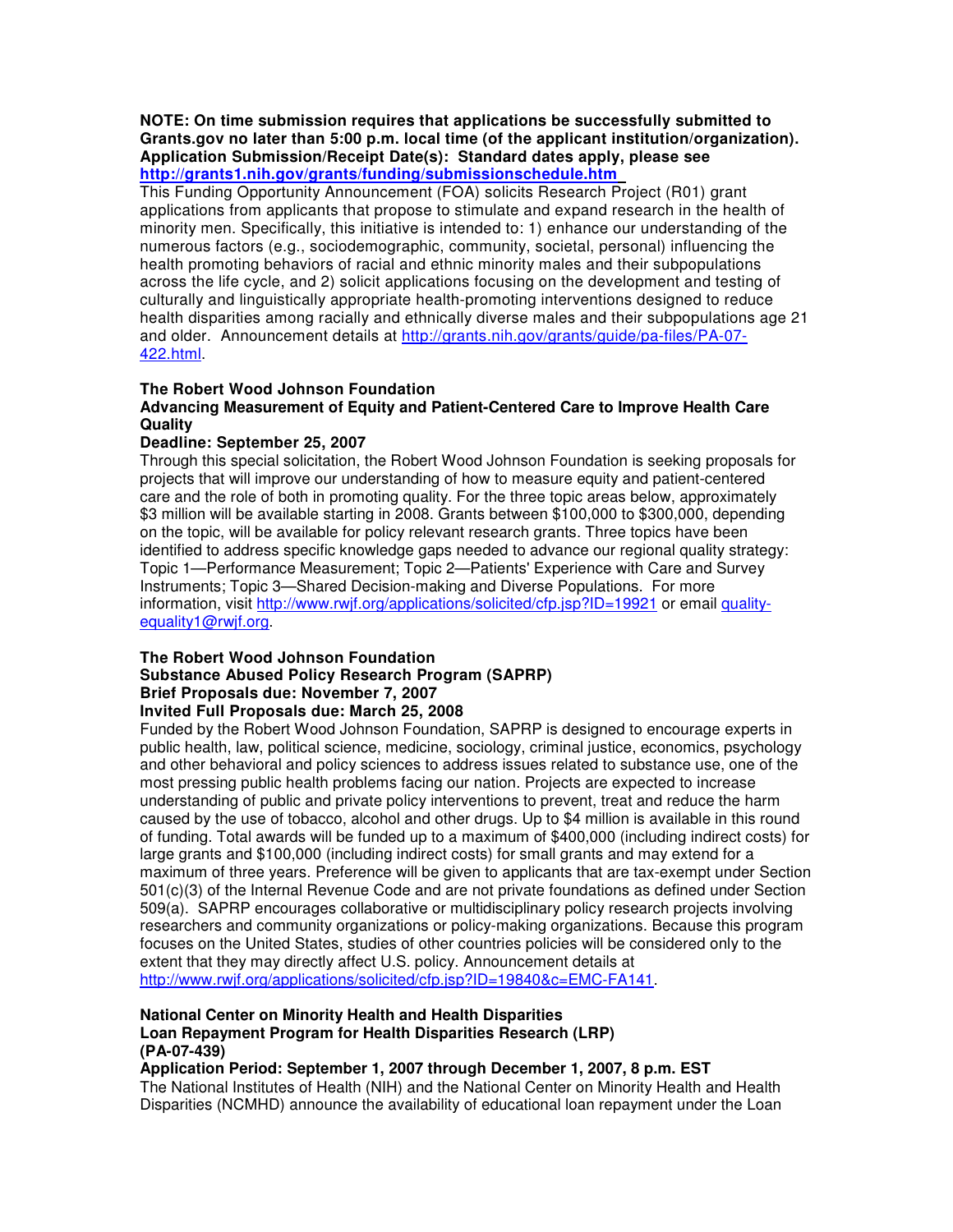Repayment Program for Health Disparities Research (HDR-LRP or Program). The HDR-LRP provides for the repayment of educational loan debt of up to \$35,000 annually for qualified health professionals conducting minority health or other health disparities research for domestic nonprofit or government entities. Payments equal to 39 percent of the loan repayments are issued to the Internal Revenue Service on behalf of the program participants to offset Federal tax liabilities incurred as a result of participating in the program. The Program may also provide reimbursement for state and local tax liabilities. Through this announcement, NIH and NCMHD invite qualified health professionals who contractually agree to engage in minority health or other health disparities research for at least two years, and who agree to engage in this area of research for at least 50 percent of their work schedule (not less than 20 hours per week based on a 40-hour work week), to apply for participation in the Loan Repayment Program for Health Disparities Research. HDR-LRP applications will be accepted from September 1, through December 1, 2007. Applications must be submitted via the NIH Loan Repayment Website, www.lrp.nih.gov. WHERE TO OBTAIN ADDITIONAL INFORMATION: For questions on the HDR-LRP program, please see the LRP website at http://www.lrp.nih.gov, send an email to lrp@nih.gov, call the LRP helpline at (866) 849-4047 or contact the NCMHD Loan Repayment Program Coordinator at (301) 594-8704. Announcement details at http://grants.nih.gov/grants/guide/pa-files/PA-07- 439.html.

#### **<> <> <> <> <> <> <> <> <> <>**

# **C A L L F O R S U B M I S S I O N S**

# **Call for Papers -- RACE, SEX, POWER: New Movements in Black & Latina/o Sexualities, University of Illinois at Chicago**

**Chicago, IL April 11-12, 2008 Deadline: September 15, 2007**

Over the past decade, racialized representations of Black and Latina/o sexualities as perverse others have been systematically challenged by scholars and political and cultural activists from myriad disciplinary fields. The steady emergence of new exhibitions, performances, media, writings, virtual communities, and activist groups bear witness to the importance of how Black and Latina/o people love and express themselves sexually. This conference brings attention to these "bodies of knowledge" -- in their biological, social, cultural, and political forms -- in order to rethink how the relationships between race, sexuality, and power has, and continues to, shape Black and Latina/o sexualities in the U.S. This conference intends to highlight debates, ideas, and practices relating to the meanings assigned to black and brown bodies in the U.S., how black and brown people experience their socially regulated bodies, and how those bodies are positioned vis-à-vis knowledge, truth, politics, and history. Bringing together activists, artists, independent scholars, faculty, practitioners, and students from a broad range of disciplines and fields, the conference aims to address issues of sexual desire and pleasure, cultural activism, black-brown dialogues and coalition-building, creating and performing sexual identities, human rights and social justice, and citizenship, among other topics. The conference venue presents a unique opportunity for the participants to examine critically the state of empirically grounded, historicized, and theoretically informed inquiries and practices around Black and Latina/o bodies and sexualities. Equally important in this moment then, is the recognition and scrutiny of how these interventions have made an impact on the fields of African American studies; Latina/o studies; women's and gender studies; sexuality studies; lesbian, gay, bisexual, transgender, intersex, and queer studies; as well as mainstream disciplines like literature, sociology, history, public health, psychology, art history, public policy, etc. \*Participants from all disciplinary fields and perspectives who wish to engage with these issues are welcome. \*Through this interdisciplinary forum, the conference seeks to create a diverse intellectual community, to foster healthy debate about the intersections of race and sexuality, and to provide unique opportunities for networking and professional development. In turn, such working relationships can better inform public policy, present and future scholarly agendas, and community needs. Interested participants may submit an abstract (approx. 300 words) for: 1) \*individual papers\*; 2) \*panels and roundtables\* (approx. 4 persons);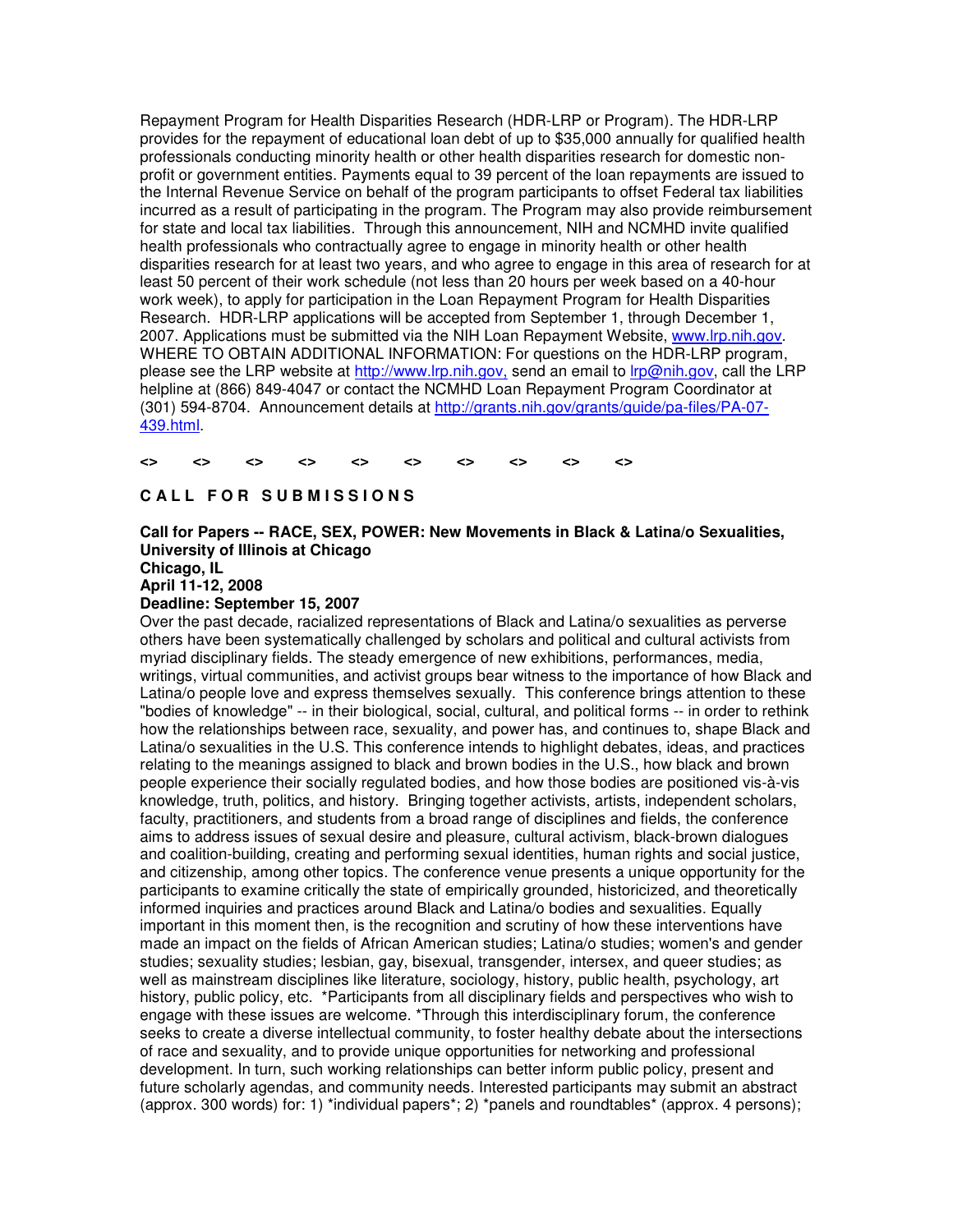3) \*poster presentations\*; or 4) \*visual presentations\* (film, performance, video, photography displays). If applicable, please include any technology requests, space needs as well as lowresolution images of your work, in addition to your abstract. Please submit abstracts (as well as any queries) to RACESEXPOWER2008@DEPAUL.EDU.

#### **Call for Nominations -- The Robert Wood Johnson Foundation, Active Living Research Translating Research to Policy Award Deadline: September 17, 2007**

To create healthier communities and reverse the epidemic of childhood obesity in the United States, the Robert Wood Johnson Foundation (RWJF) is focused on improving access to affordable healthy foods and opportunities for physical activity, especially in communities with the fewest resources. Active Living Research (ALR) contributes to the prevention of childhood obesity in low-income and high-risk racial/ethnic communities by supporting research to examine how environments and policies influence active living for children and their families. A major goal of ALR is to facilitate the use of research to guide and accelerate effective action and policy change. Because translating research to policy and practice is recognized as a key challenge in public health, it's important to identify effective models for using evidence in the policy-making process. Active Living Research announces the "Translating Research to Policy Award" to recognize innovators in research, policy or advocacy who have had success in catalyzing policy and environmental change. The goal is to celebrate their achievements, understand how they were successful, and share their stories so others will be inspired to use or adapt their approaches. Applications can illustrate impact at any policy-making level, including school, private sector, local, state and federal. Examples of settings and topics that are relevant include schools, public or private recreation facilities, transportation, community built environment and the social/media environment. This national award will be given by Active Living Research to a researcher whose work has informed policy or practice, OR to a policy-maker, decision-maker or advocate who has effectively used research in his or her work, OR to a team composed of any combination of the above. The award recipient will receive the following: \*\$1,000 cash prize (to be shared in the event of a team award) \*A recognition plaque and announcement/publicity \*Paid travel and accommodations to attend the 2008 Active Living Research Annual Conference in Washington, D.C. \*Invitation to make an oral presentation at the conference \*Publication of the "translation story" in the Conference binder and on the Active Living Research Web site. ELIGIBILITY: The translational efforts described must cover efforts based in the United States. Researchers can represent any discipline (e.g., transportation, urban planning, public health, education, behavioral science, environmental psychology or economics) or sector (i.e., public or private). "Policy-maker" is defined broadly to include elected officials, government employees, or others involved in decision-making that could affect active living. Individual advocates and community advocacy organizations also are encouraged to apply. Nominees do not have to be Active Living Research grantees, nor do they have to demonstrate they have used research funded by the Active Living Research program. Employees of the Robert Wood Johnson Foundation and Active Living Research and their immediate family members are not eligible. Self-nominations are welcome. For more details, visit http://www.activelivingresearch.org/conference/2008/cfn2008.

#### **Call for Abstracts and Speaker Nominations -- The National Hispanic Medical Association 2008 National CME & CNE Accredited Conference "Health Care Reform: A Priority for Hispanic Communities"**

**The Washington Hilton Washington, DC April 17-20, 2008 Deadline: September 20, 2007**

Do You Have? Hispanic Health Updates; New research on Hispanic Health; Research results on Hispanic Health; Innovative treatments or projects; Cultural Competence Ideas; Medical Technology Updates; Policy updates; Etc... Conference Goals: **\***To provide clinical updates on diabetes, cancer, HIV/AIDs, obesity, cardiovascular disease, asthma, alzheimer's disease, and renal disease ; \* To increase awareness about cultural competence, literacy, language services and medical care delivery to Hispanics ; \*To increase knowledge about Federal and State health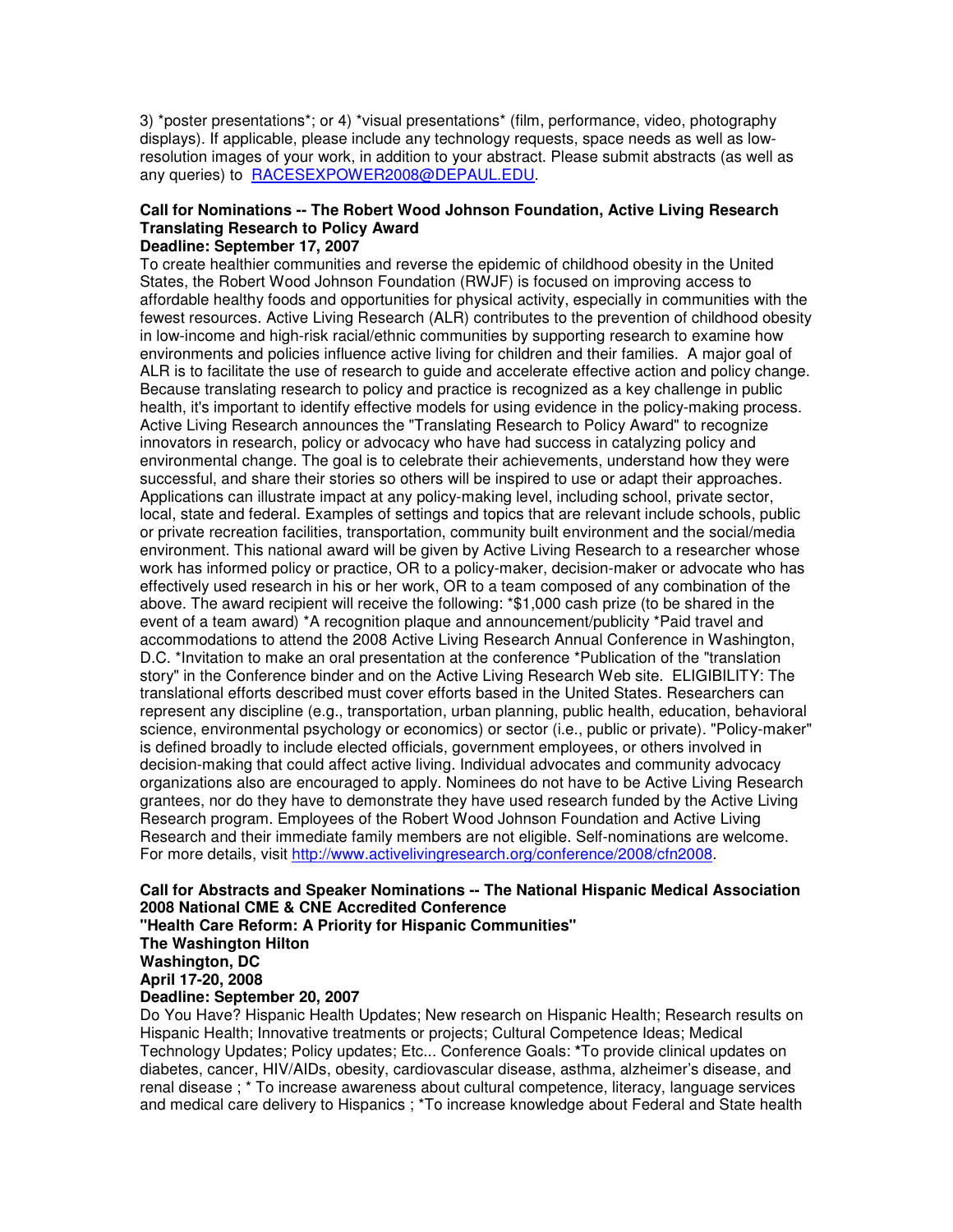policies that impact Hispanics ; \*To develop skills for health professionals in academic medicine, research, private sector and government; \*To make recommendations targeted at Hispanics for the national health policy agenda in the U.S. *Call for Abstract form is attached*. Other National Conference Opportunities: Sponsorship Interest: e-mail nhma@nhmamd.org; Exhibit Opportunities: e-mail jeanneponsa@sbcglobal.net; Submit a Research Poster: www.nhmamd.org/researchposters.htm. More conference information at http://www.nhmamd.org/conference2008.htm.

**Call for Papers -- IUSSP Scientific Panel on Historical Demography in cooperation with the Societe Italiana di Demografia Storica (SIDES), the University of Sassari and the Netherlands Interdisciplinary Demographic Institute (NIDI) International Seminar on The Emergence of Social Differences in Mortality: Time Trends, Causes, and Reactions**

**May 29-39, 2008**

#### **Alghero, Italy Deadline: October 1, 2007**

The IUSSP Scientific Panel on Historical Demography invites researchers in the field to submit a 200-word abstract and curriculum vitae before 1 October 2007 to Frans van Poppel (poppel@nidi.nl) with a copy to Madeleine Jarl (Madeleine.Jarl@ekh.lu.se). Abstracts must be submitted in English only and the working language at the meeting is English. Invitations to attend the seminar will be issued, based on the outcome of submitted abstracts, by 1 November 2007. Participants will be expected to submit their complete paper by 1 May 2008. Since the 1980s, socioeconomic inequality in adult mortality has become a key topic for epidemiologists, demographers and policy makers. A number of studies reported a widening of socioeconomic inequalities in mortality since the 1960s and as a consequence, the study of trends in socioeconomic inequalities in mortality became an important issue. Most of these studies have a very limited time horizon making it difficult to assess the direction of the trend. This International Seminar will bring together demographers, historians, epidemiologists, and social and political scientists who are interested in long-term trends in socioeconomic mortality differences, in particularly among the adult and elderly population, and in the political and societal reactions to these differences. The focus is mainly on the 19th and first half of the 20th centuries. We welcome contributions relating to a variety of settings and regions, from researchers in both developed and developing countries. Papers may be country-specific or comparative. Especially encouraged are contributions on the changes over time in the relationship between mortality, social class and gender, on the relationship between locality and social class differences in mortality, including studies using multi-level and event history models that account for temporal variations of contextual effects and papers that will account for the temporal variations of the contextual effects over long periods of time. We are interested in the mechanisms between socioeconomic position and mortality, i.e. whether the gradient is due to income and wealth, housing, education, etc. We also are interested in the way in which the academic and political world historically has stimulated research in this field and or reacted to research findings. Contributions might be based on re-analysis of published statistical data, on analyses on newlycollected information from micro-data and on more qualitative sources. A full announcement and description of this seminar is available at http://www.iussp.org/Activities/hisdem/call08.php. For further information, please contact Frans van Poppel (poppel@nidi.nl).

# **Call for Submissions -- Harvard Health Policy Review Fall 2007 issue Deadline: October 15, 2007**

The Harvard Health Policy Review is currently calling for submissions for our Fall 2007 issue. The editor is currently soliciting articles addressing access to health care in America. The upcoming issue will address the issue of access to adequate healthcare. They are setting an ambitious goal for themselves to analyze the issue in the breadth and depth that it deserves, and thus are encouraging experts from a wide variety of fields to submit. The submission deadline for the Fall 2007 issue of the Harvard Health Policy Review is October 15th, 2007. Nevertheless, please note that they welcome submissions for future issues on a rolling basis throughout the year. A more detailed description of the journal follows. The Harvard Health Policy Review is a nonpartisan, semiannual journal, edited by Harvard College students dedicated to addressing health policy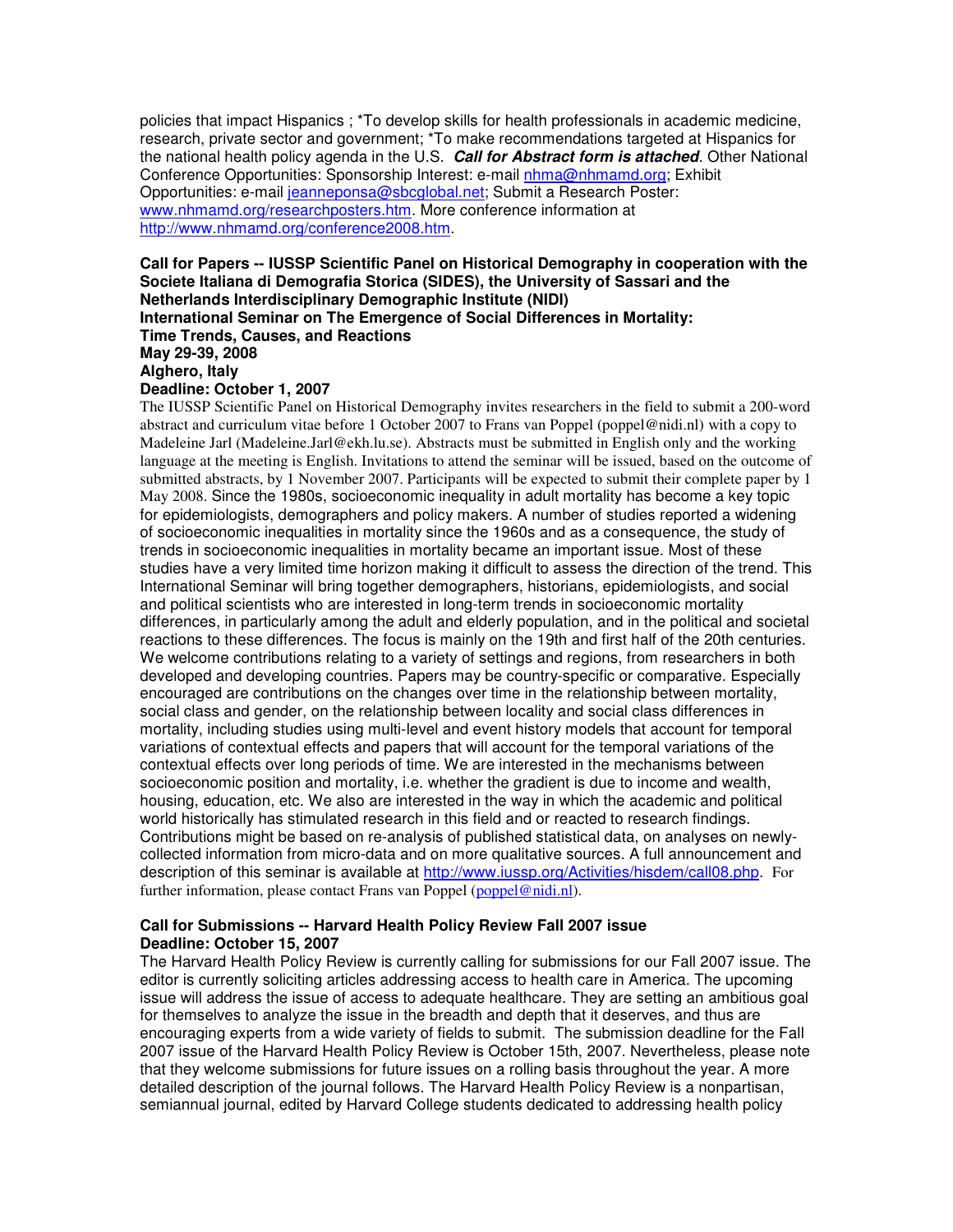issues. The publication is supported by the University-wide Interfaculty Initiative in Health Policy, and it prints articles by recognized experts in health policy. The publication's readership include hundreds of individuals and organizations, with a recipient list including members of Congress, academic institutions, and research institutes such as the RAND Corporation and URBAN Institute. The Harvard Health Policy Review has an interdisciplinary approach to health policy and is accessible to and educational for a variety of audiences. To learn more about the publication, visit www.hhpr.org.

# **Call for Contributions -- Manifestation: Journal of Community Engaged Research and Learning Partnerships**

**Volume 1, Number 1, Spring/Summer 2008 Building and Sustaining Community Partnerships Submission Deadline: December 1, 2007 Publication: May 1, 2008**

About this Issue: The last decade has seen a substantial increase in the number of opportunities to engage in collaborative research and implementation of evidence in community settings.? Indicators of this include the revitalization of the Science Shop movement in Europe, the growth and strengthening of the movement towards community-campus partnerships in health and healthcare, the growth in the funding from government and private sources for community-based research, service learning, and participatory research activities, as well as an increase in the implementation of structural supports on University campuses and the development of research mandates within community-based organizations. This surge of activity has led to some very positive outcomes, which include better ways of coping with issues at the local level and solving conflicts between competing interests.? However, given the local nature of much collaborative work, promising practices that could be models for others are often not easily shared across environments.? One of the consistent gaps in the literature on collaborative work is on the theory and practice of building and sustaining community partnerships. This issue of *Manifestation* is a call for contributions on the theory, practice, art, governance, management, and spirit that supports strong and resilient community partnerships.? We are not only seeking ?success stories? but also for examples of conflict and where plans did not quite happen as intended. ABOUT THE JOURNAL: *Manifestation* (ISSN 1913-651X) is an open-access, electronic, peerreviewed journal dedicated to the conversations about how to most beneficially support and engage in community-based research, community-campus partnerships, service-learning, action research, and other inclusive methods and practices that build and empower our communities. We accept contributions from a range of sources and in several formats. The following are suggestions but the editorial board is willing to consider other formats as well. Please contact the Editor-in-Chief to discuss. At this time, we have editorial capacity in English and limited editorial capacity in French. (Volunteers are most welcome.) You are welcome to contribute in either language. CONTRIBUTION FORMATS – Articles: Maximum 5000 words using inclusive language guidelines below. Vancouver or APA citation styles acceptable. Please include a 250 word abstract in plain language. Use Verdana or similar font, 12 point. Text in Microsoft Word or rich-text format. Photos in JPEG. Video in MPEG. Other formats, please discuss with Editor-in-Chief. Audio files with text description: Maximum size 10 MB. Curricula: Discuss formats with Editor-in-Chief. Photos with text description: Maximum size 3 MB. Poems: Maximum 200 lines. Project reviews: Maximum 2000 words. Reference materials: Discuss formats with Editor-in-Chief. Toolkits: Discuss formats with Editor-in-Chief. Videos files with text description: Maximum size 10 MB. Other formats: Discuss formats with Editor-in-Chief. Inclusive Language: ABCs. In an effort to stimulate conversations, *Manifestation* has adopted a contribution format that uses simple questions to prompt further questions and answers from readers of the journal. We refer to these as the ABCs. While we consider these to be the essential points that should be included with each contribution, we remain open to suggestions. Please try to answer all of these questions, including when contributing poems, photos, video, and other formats.

a) What is your name?

b) Where are you from?

c) How can we contact you?

d) Who did you work with?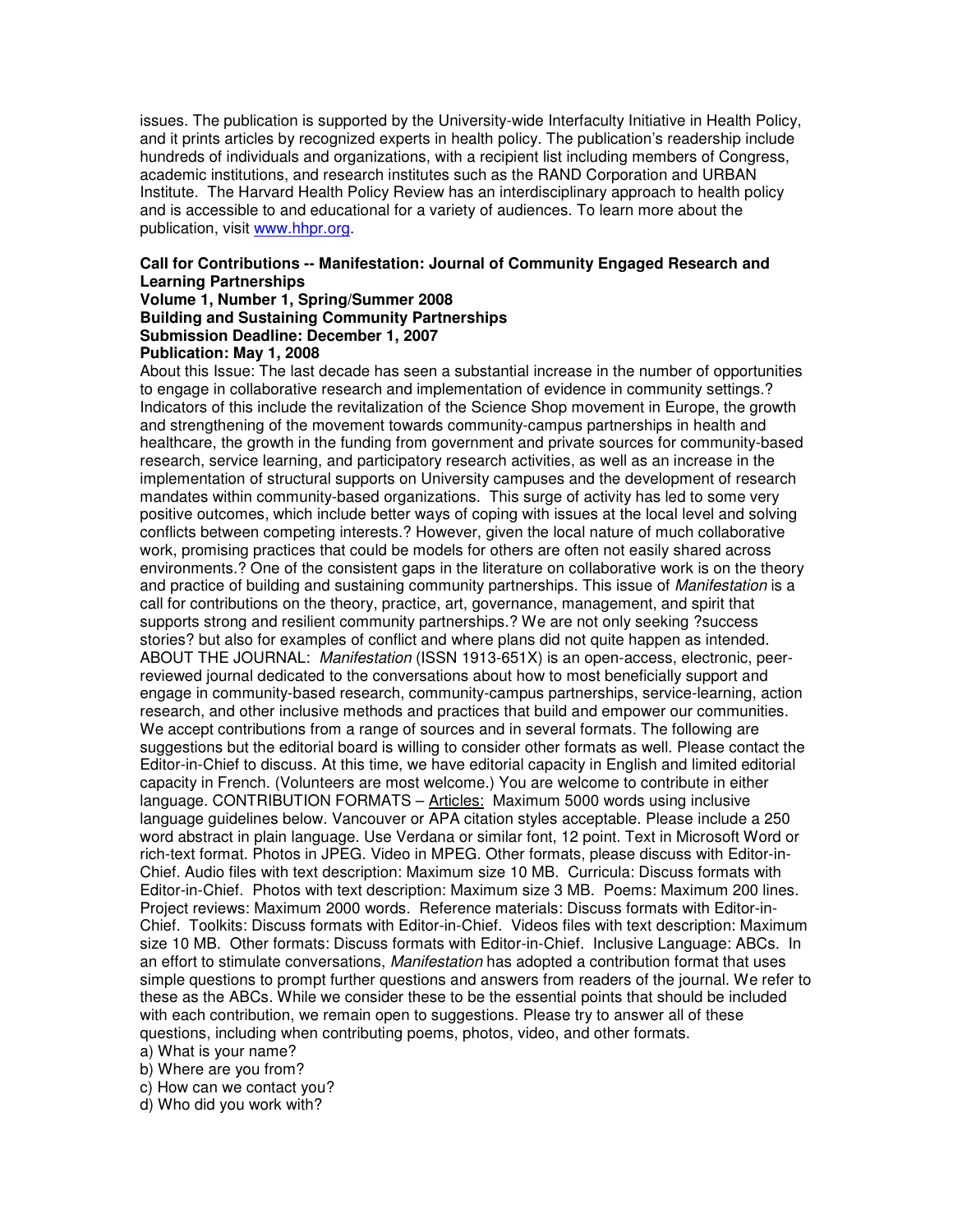e) What did you do? f) How did you do it? g) What did you find out? h) What were the benefits from doing this? i) What were the problems from doing this? j) What else needs to be done? k) What else do you plan to do? l) What should others do? m) Why is this important? Contact Information: Editor-in-Chief: editor@manifestationjournal.org. Peter Levesque, 1961 Caprihani Way, Ottawa, ON, K4A 4R6, +1 613 841 0858 phone, +1 613 841 1750 fax, www.manifestationjournal.org.

**<> <> <> <> <> <> <> <> <> <>**

# **C A R E E R D E V E L O P M E N T**

**Asian & Pacific Islander American Health Forum Policy Analyst, 1.0 FTE (37.5 hours/week) Location: Based in Washington, DC or San Francisco, CA Reports to: Policy Director in Washington, DC Salary: DOE, with excellent fringe benefits Deadline: September 7, 2007 Start Date: October 1, 2007**

#### http://www.apiahf.org/about/index.htm#jobs

Job Summary: The Policy Analyst will work with the Policy Director, Policy Division and other program staff to promote federal and state policies that address the needs of AANHPIs. The Policy Analyst will focus primarily on state health policy issues and assist in federal health policy issues as appropriate. Primary focus areas will include: Expanding access to health care; Improving quality of health care by promoting cultural and linguistic competency; Ensuring a diverse and culturally competent health care workforce; Increasing research on and improving data collection; and Promoting investment in community-based programs. DUTIES AND RESPONSIBILITIES: \*Conduct policy analysis on state and federal health policy issues affecting Asian Americans, Native Hawaiians and Pacific Islanders; \*Develop and write policy briefs, reports and publications; \*Develop and conduct advocacy campaigns including use of internet technology and media; \*Maintain relationships and communication with legislative and administrative policymakers; \*Maintain relationships and communication with Asian American, Native Hawaiian and Pacific Islander policy partners, Asian American, Native Hawaiian and Pacific Islander communities and constituencies, and other health policy advocates; \*Plan and coordinate meetings, trainings and conferences on state health policy issues affecting Asian Americans, Native Hawaiians and Pacific Islanders; \*Provide training and technical assistance to Asian American, Native Hawaiian and Pacific Islander community-based organizations, provider associations and other health policy advocates on Asian American, Native Hawaiian and Pacific Islander health policy issues; \*Participate in Division and organization planning and evaluation; \*Attend and assist with all Division and organization meetings, events and functions as required; and \*Perform other duties as assigned by the Policy Director. REQUIRED QUALIFICATIONS: \* Master's degree or equivalent in health, public policy, law or related field; \*Three years experience in public policy and advocacy, especially health policy; \*Demonstrated knowledge of AANHPI health issues; \*Demonstrated effective written and oral communication skills; \*Demonstrated experience in interacting professionally with diverse individuals and organizations; \*Strong motivation and adaptability, including ability to work under pressure and with little supervision; \*Demonstrated ability to work as a team member; \*Demonstrated proficiency with personal computers, including Windows-based word processing and database applications; \*Demonstrated experience with electronic communications, including internet applications;

\*Ability to travel as part of work responsibilities. DESIRE QUALIFICATIONS: \*Bilingual/biliterate in an Asian or Pacific Islander language; \*Demonstrated interest or experience working with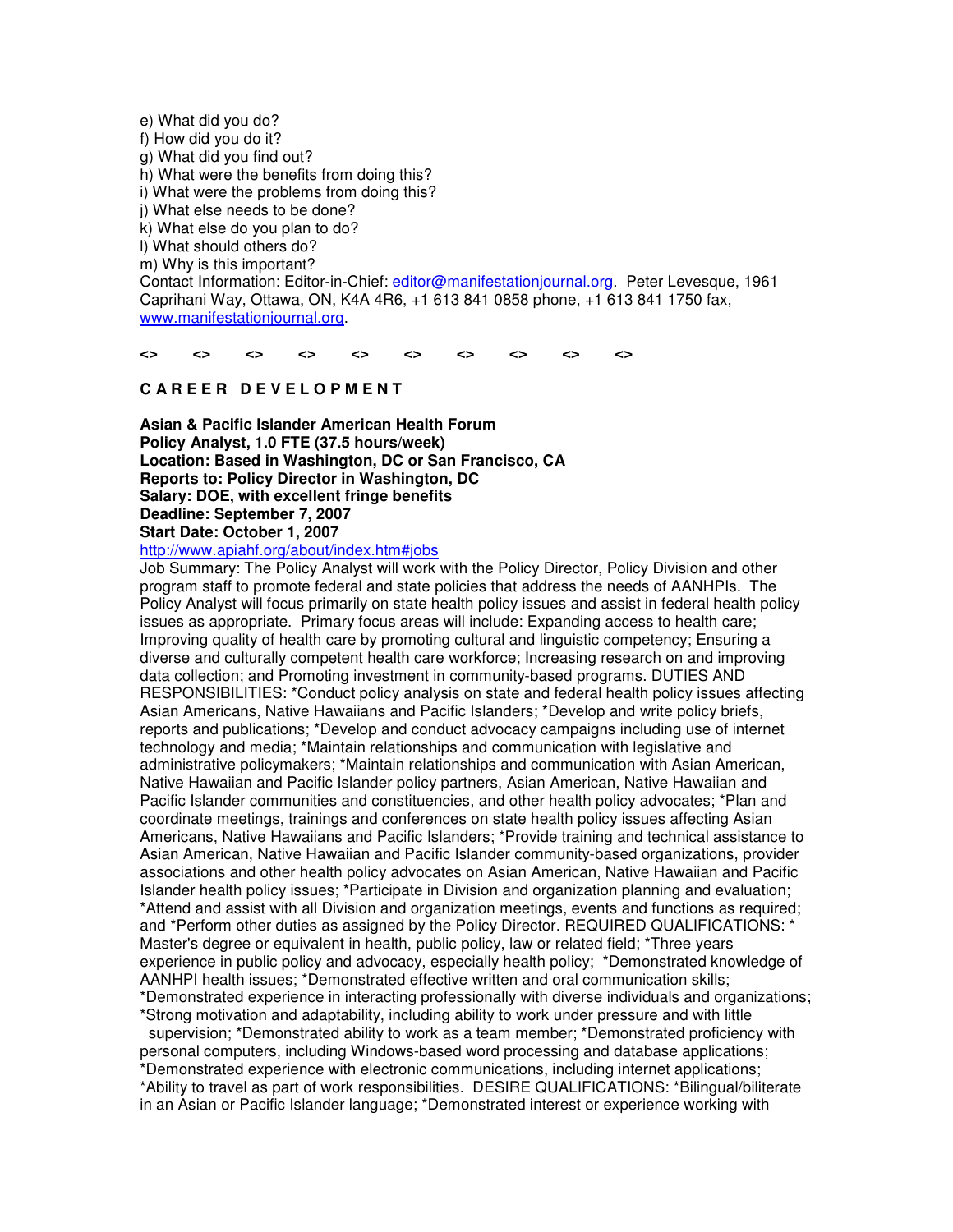Asian, Native Hawaiian and Pacific Islander communities; \*Experience in meeting and event planning; \*Experience in media advocacy; and \*Experience on the Hill or in state legislature. If interested, please send resume and cover letter indicating if you have a preference for working in San Francisco or in Washington, DC to: APIAHF, ATTN: HR - Policy Analyst Search, 450 Sutter Street, Suite 600, San Francisco, CA 94108, FAX: 415-954-9999, E-MAIL: hr@apiahf.org.

## **Asian & Pacific Islander American Health Forum Fellow, 12 months, Full Time (37.5 hours/week) Location: Based in Washington, DC or San Francisco, CA Reports to: Policy Director, Washington, DC Office Stipend: \$40,000 for 12 months, excellent fringe benefits Deadline: September 7, 2007 Start date: October 1, 2007**

#### http://www.apiahf.org/about/index.htm#jobs

Job Summary: The Healthy Asian American and Pacific Islander (HAAPI) Fellows Program is a one-year fellowship designed to provide experience and develop skills necessary to become leaders in the movement for AANHPI health. Working with the policy team and capacity building staff, the Fellow will further develop the AANHPI health agenda by analyzing policies and practices, convening experts, proposing new policies and practices, educating constituents, and communicating with stakeholders and policymakers. The work is organized around the convening of an AANHPI Health Brain Trust, an issue-specific meeting attended by a select group of community members, advocates, researchers, health professionals, public health officials, and other leaders. The purpose of the meeting is to deepen our understanding of AANHPI health issues; develop new frames of AANHPI health and the concept of health disparity; explore different levers for change; and build consensus around an agenda for change. The first Health Brain Trust, held in April 2007, focused on the issue of improving data on Asian American, Native Hawaiian and Pacific Islander health. The second Health Brain Trust will focus on the issue of promoting community-based participatory research in Asian American, Native Hawaiian and Pacific Islander communities. DUTIES AND RESPONSIBILITIES: \*Conduct policy research and analysis. \*Develop and write educational materials (e.g. issue briefs, position papers, proceedings). \*Plan and implement a meeting of AANHPI health advocates (the Health Brain Trust). \*Participate in capacity development activities with community-based organizations. \*Attend and assist with agency activities as required. \*Perform other duties as assigned. REQUIRED QUALIFICATIONS: \*Bachelor's degree in public health, public policy, health communications, or related fields; \*Demonstrated effective written and oral communication skills, including public speaking; \*Demonstrated proficiency with Windows-based computer programs, including word processing, database management, email, and online research; \*Demonstrated experience working effectively in team environment; \*Ability to travel out-of-state as part of work responsibilities. DESIRED QUALIFICATIONS: \*Master's degree in public health, public policy, law or related field. \*Strong research, analysis and writing skills. \*Demonstrated interest or experience working with Asian, Native Hawaiian and Pacific Islander communities. If interested, please send resume with cover letter indicating your interest and whether you prefer to work in San Francisco or Washington, DC to: APIAHF, Attn: HR - Fellow Search, 450 Sutter St., Ste. 600, San Francisco, CA 94108, Fax: 415-954-9999, E-mail: hr@apiahf.org.

#### **Bates College, Lewiston, ME Vice President for College Advancement**

Details at http://www.leodasgroup.com/searches/pdf/bates\_vpa.pdf.

Summary of Search: Bates College seeks an individual with exceptional management and development skills to lead the institution's advancement operation, serve as an effective spokesperson on behalf of the College, and inspire and engage the full range of Bates' constituencies. Founded in 1855 by Maine abolitionists, Bates College is recognized for its academic rigor, inclusive social character and progressive tradition. The College is rightly celebrated as one of the first institutions of higher learning to admit women and people of color. Its graduates have always included men and women from diverse racial, ethnic and religious backgrounds. Widely regarded as one of the finest liberal arts colleges in the nation, dedicated to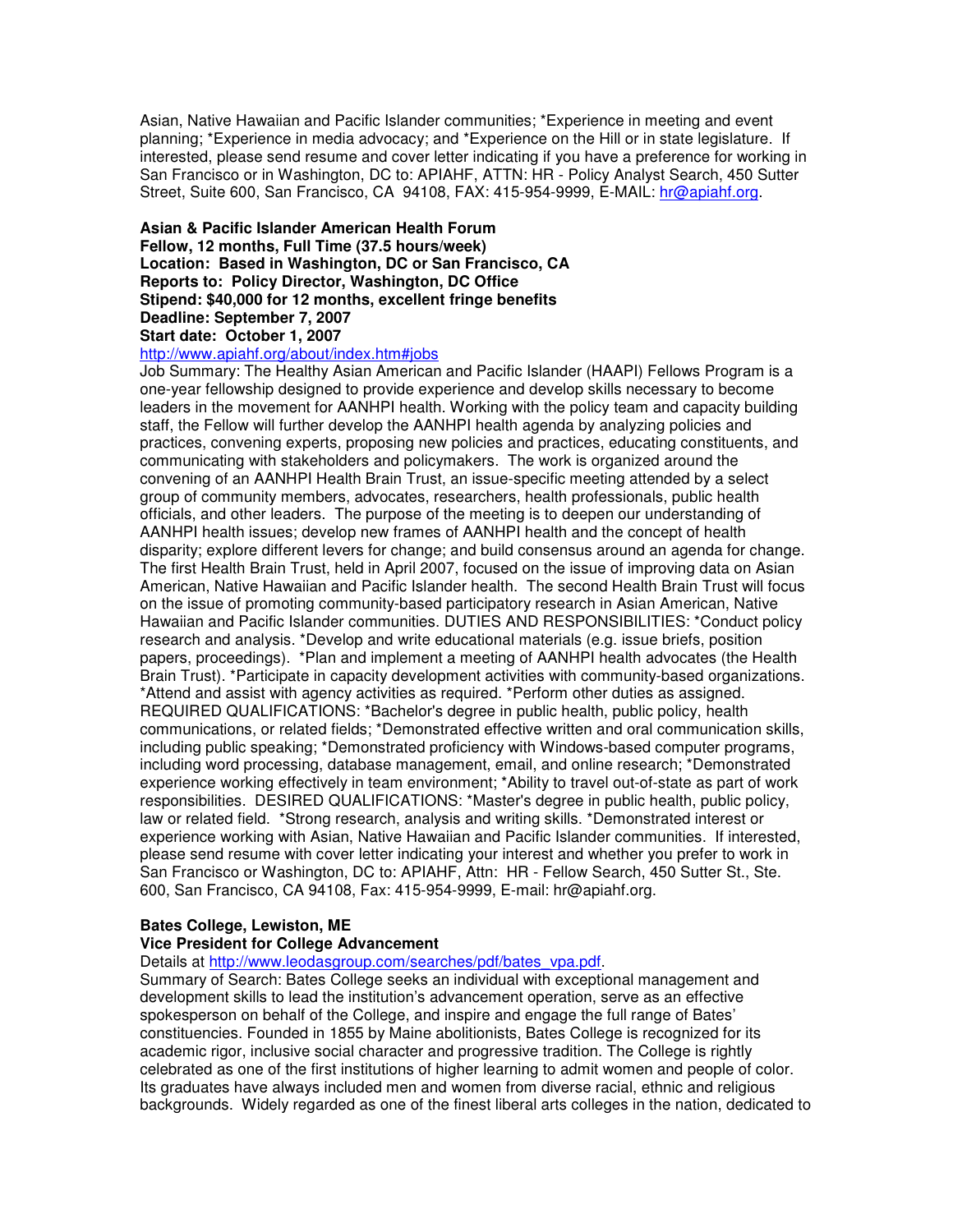the principle of active engagement, Bates enrolls approximately 1,700 students from 48 states and 78 countries. (More at http://www.bates.edu/about-bates.xml). The Vice President for College Advancement will be joining a college that has seen noteworthy change in recent years under the leadership of Dr. Elaine Tuttle Hansen, President of Bates College. Since 2002, President Hansen has increased Bates' academic quality, improved campus facilities, and positioned the institution to compete against higher ranking, richer colleges for top faculty and students. Under President Hansen's leadership, Bates has undertaken a complete General Education review, which has resulted in a new curriculum set to begin in Fall, 2007, with the Class of 2011, admissions and financial aid reviews, the first comprehensive facilities master plan, a communications audit, and the new Benjamin Mays Initiative, which grew out of the Campus Climate Project. Bates has achieved a new awareness of and a sense of urgency about the necessity for private philanthropy and, in 2006, completed its highly successful *Campaign for Bates: Endowing Our Values*, raising nearly \$121 million from 18,813 donors over a six-year period. Over the past five years, the endowment at Bates has grown by over \$77 million and is now valued at about \$250 million. Building on the successes of these last five years, President Hansen has initiated a campus wide process to plan for the future, which will commence this fall. The process will include a series of meetings and open forums aimed at articulating Bates' strengths and identifying key ways in which it can more effectively express, support, and enhance its mission going forward. The new Vice President will oversee a \$2 million advancement operation that raises roughly \$14-18 million a year and is comprised of more than 40 individuals in principal and leadership gift fundraising, annual giving and alumni/parent programming, corporate and foundation fundraising, advancement services, stewardship and donor relations, and communications and media relations. This opportunity requires a high level of energy and strong leadership skills to build on Bates' growing advancement program and capitalize on additional, thus far, unexploited opportunities. The Vice President will report to the President and will be a member of her senior staff. Bates College seeks a candidate who is excited by the challenge of growing a program and who wants to be a change agent in an evolving institution. The Vice President will be expected to bring a strong appreciation and passion for education and the mission of a liberal arts college. He or she will possess a proven ability to raise large gifts; to execute a comprehensive campaign; to direct successful multi-faceted advancement programs; to recruit, mentor and manage staff; to be innovative, creative and to think strategically and analytically; to guide and coordinate the development activities of academic leaders; to develop and sustain effective systems and productive ways of working; and to operate effectively within an academic environment. The ideal candidate will have at least 10 years of development leadership experience including some experience within a liberal arts college. This search is being conducted by executive recruiters, Suzanne Isack and Katina Leodas of The Leodas Search Group. TO APPLY: Inquiries and applications should be directed via email to: Suzanne Isack, Leodas Search Group, Email: sisack@leodasgroup.com, Website: www.leodasgroup.com. For additional information about the College, please go to http://www.Bates.edu.

#### **California State University Long Beach Assistant Professor (Tenure-track) Department of Women's Studies**

JOB ANNOUNCEMENT - http://www.csulb.edu/depts/womens-studies/Employment/index.htm Tenure-track Assistant Professor in Women's Studies. Searching for a specialist in feminist health studies, with an emphasis in urban and community public health or health policy, and sexuality and sex education. Fields of specialization may include, but are not limited to: comparative/feminist urban studies, feminist political ecology, social geography, health and social environment, epidemiology of race/gender/health, political economy of health, sustainability of cities/bodies. Duties include teaching courses in women and health/sexuality at lower and upper division levels of undergraduate education, as well as more general Women's Studies courses. Applicants must have a Ph.D. in health science or related field at the time of appointment, have demonstrated excellence in teaching at the university/college level, evidence of potential for successful research and publication, and an ability to communicate effectively with an ethnically and culturally diverse campus community. Preferred qualifications also include grant writing experience and a record of community activism. We welcome applicants interested in developing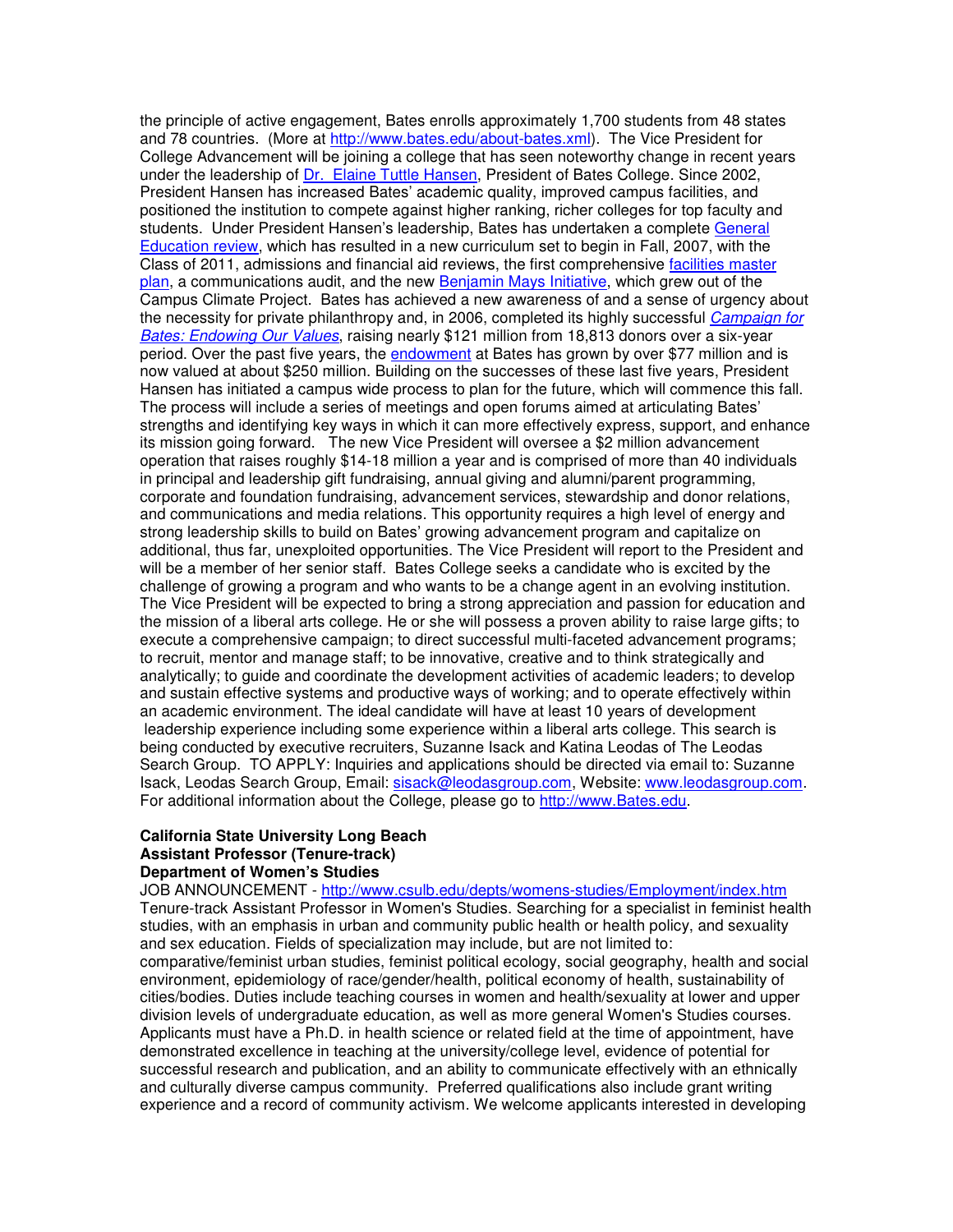student opportunities for research and/or activism. Probable salary range is \$59,000-61,000, depending on background and experience. Send letter of application, current c.v., three current letters of recommendation, and official transcript from institution awarding highest degree. Position open until filled (or recruitment cancelled). Review of applications to begin November 9, 2007. Applications, required documentation, and/or requests for information should be addressed to Wendy Griffin, Chair, Department of Women's Studies, California State University, Long Beach, 1250 Bellflower Boulevard, Long Beach, CA 90840-1601. http://www.csulb.edu/depts/womens-studies/

#### **Centers for Disease Control and Prevention**

# **Research Scientist, Division of Violence Prevention, National Center for Injury Prevention and Control**

#### **Deadline: September 7, 2007**

The Centers for Disease Control and Prevention (CDC) is pleased to announce an employment opportunity for a research scientist in the Division of Violence Prevention, National Center for Injury Prevention and Control. The Division supports both intramural and extramural research and projects to prevent violence. Activities focus on the primary prevention of violence through the public health approach: defining the problem, identifying risk and protective factors, developing and testing prevention strategies, and assuring widespread adoption of prevention principles and strategies. The specific opportunity is within the Program Implementation and Dissemination Branch (PIDB) of the Division of Violence Prevention, which is seeking someone with a social or behavioral science background to serve as a Senior Service Fellow on the Research, Synthesis, and Applications Team (RSA). The PIDB is oriented toward researching, designing, and implementing violence prevention programs from a public health perspective across the social ecological model. The branch addresses primary prevention of intimate partner violence, sexual violence, youth violence, child maltreatment, and suicide. The RSA Team has three main foci: 1) Program evaluation, including evaluation research and program evaluation, 2) Synthesis and translation of scientific knowledge to practice, and 3)

Dissemination/Implementation research of intervention strategies and programs. Specifically, the person we are seeking will be: A Social/Behavioral/Health Scientist with expertise to implement evaluation research and program evaluation of violence prevention strategies, programs, and policies through independent research and advice and consultation to others. The incumbent will focus also on providing technical assistance and consultation to grantees implementing violence prevention programmatic activities to improve their capacity to evaluate program effectiveness and impact. Knowledge or experience in synthesizing, translating and disseminating violence prevention strategies is highly desirable. Interest or knowledge in dissemination/implementation research is advantageous. Only applicants with experience in research/program evaluation at the community-level will be considered. Interested individuals should send a curriculum vita or resume to Terrie D. Sterling, PhD, RSA Team Lead. Her e-mail address is TSterling@cdc.govor phone is 770-488-1557.

#### **CDC/Guide to Community Preventive Services, Atlanta, GA Systematic Review Research Fellows Deadline: September 11, 2007**

The CDC/Guide to Community Preventive Services seeks candidates for multiple positions as Systematic Review Research Fellows. These are contract positions with the Federal Government based in Atlanta, GA USA. DESCRIPTION: The successful candidates will assist with the conduct of systematic reviews of the effectiveness of population-based and community-based health promotion and disease prevention interventions. Specific tasks include the use of scientific methods to identify, screen, appraise, and analyze the literature on the health outcomes for these interventions. In addition, participants will be expected to use available database programs to assist with the management of literature and study and outcome data. The candidate will participate in communicating and disseminating the results of these reviews and other related reviews to diverse audiences using diverse formats. Persons with an interest in systematic reviews, critical assessment of scientific literature, program evaluation, or translating knowledge (research) into action who also have excellent oral and written communication skills are ideal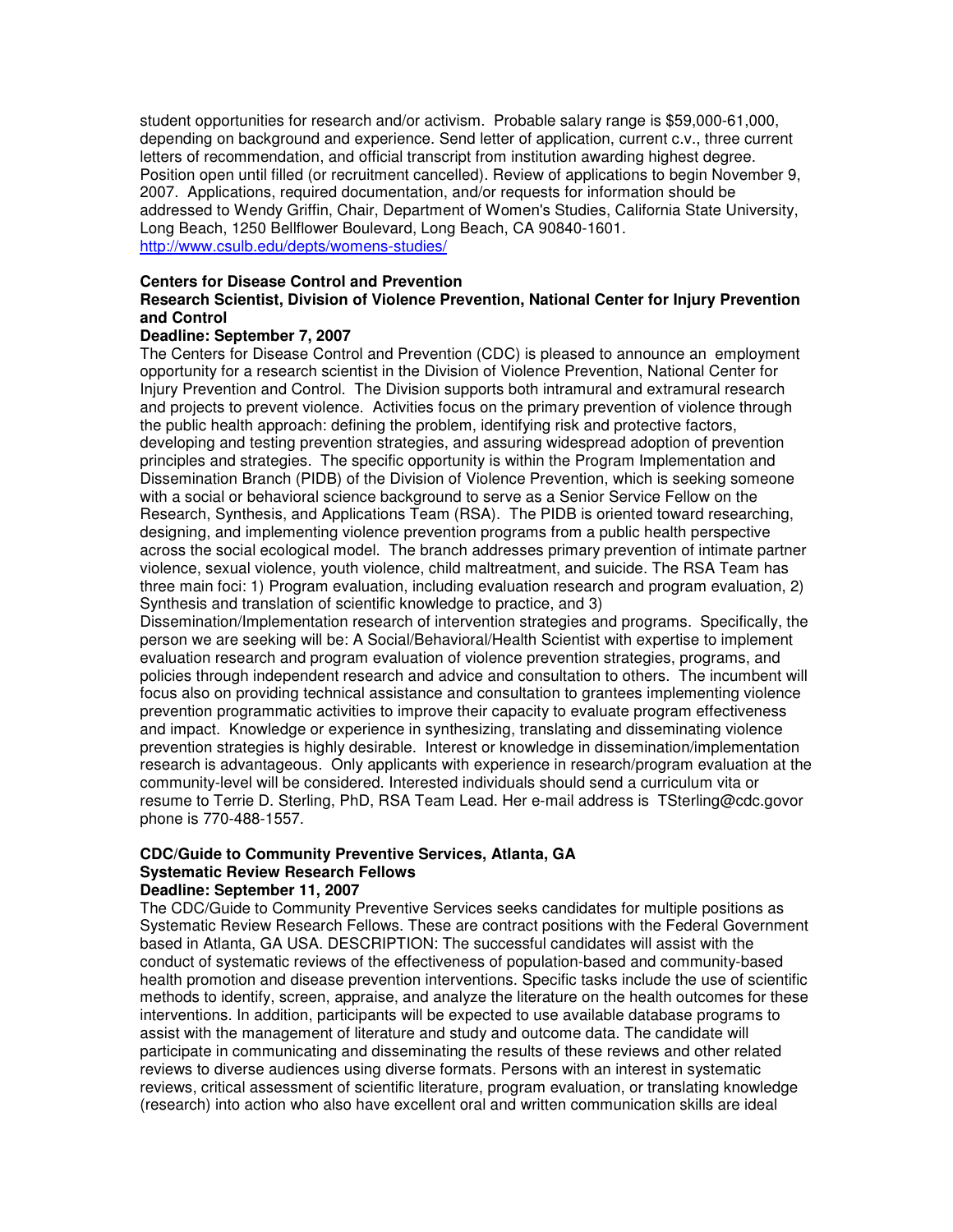candidates for this position. QUALIFICATIONS: Graduate level training in public health, epidemiology, behavioral and social sciences, economics, or a related field. Experience and training in systematic reviews, study design and research methods, and/or program evaluation are also desired. Good oral and written communication skills, leadership and interpersonal skills, time management and organizational skills are all essential. Because other team members will provide substantive subject matter expertise, specific background in the subject matter of the reviews is not required. TO APPLY: Submit a resume and cover letter to: Matt Griffith, MPH, ORISE Research Fellow, The Guide to Community Preventive Services , Centers for Disease Control and Prevention, 1600 Clifton Road, MS E-21, Atlanta, GA 30333 , MMGriffith@cdc.gov. www.thecommunityguide.org.

#### **The Commonwealth Fund 2008-09 PACKER POLICY FELLOWSHIPS An Australian-American Health Policy Fellowship Program Deadline: October 1, 2007**

On behalf of the Australian Government Department of Health and Ageing, The Commonwealth Fund invites applications for the 2008-09 Packer Policy Fellowships. The Packer Policy Fellowships offer a unique opportunity for outstanding, mid-career U.S. professionals--academics, clinicians, decisionmakers in managed care and other private health care organizations, federal and state health officials, and journalists--to spend up to 10 months in Australia conducting research and working with leading Australian health policy experts on issues relevant to both countries. In addition to undertaking original policy research, fellows will participate in seminars and policy briefings, which include meetings with senior officials at the Commonwealth and State levels, Ministerial officers, service providers, academics, and other stakeholders in the public and private sectors. At the end of their tenure, fellows produce a report and present project findings to senior government officials and policy experts at a final reporting seminar. Australia, like the U.S. and other similar developed countries, faces health policy challenges in relation to demographic change, affordability, safety and quality in health care, adoption of new treatment technologies, workforce issues and meeting the needs of special populations. The Australian Government Department of Health and Ageing hopes to enrich health policy thinking as Packer Policy Fellows study how Australia approaches health policy issues, share lessons learned from the United States, and develop an international perspective and network of contacts to facilitate policy exchange and collaboration that extends beyond the fellowship experience. To apply, applicants must submit a formal application, including a project proposal that falls within an area of mutual policy interest to Australia and the United States, such as: health care quality and safety, the private/public mix of insurance and providers, the fiscal sustainability of health systems, management of health care delivery, the health care workforce, and investment in preventive care strategies. U.S. citizenship is a requirement for eligibility. The Fellowships provide up to \$55,000 (AUD) for six to ten months in Australia. In addition, a supplemental allowance is provided to fellows accompanied by a spouse and/or children. For the Packer Policy Fellowships brochure and further information on the 2008-09 Packer Policy Fellowships, or to obtain an application, please see http://www.commonwealthfund.org/fellowships/. For questions, contact Robin Osborn, The Commonwealth Fund at: telephone: 212-606-3809 or email: ro@cmwf.org

# **The Fenway Institute, Fenway Community Health, Boston, MA Program Manager, Population Research Program**

Under the direction of the Principal Investigator (PI), the Program Manager will provide support and technical ability in the development, implementation and maintenance of assigned components within the lesbian, gay, bisexual and transgender (LGBT) health population research program in The Fenway Institute at Fenway Community Health. The Program Manager will work closely with the PI, Co-PIs, Scientific Management Team, and Operations Team to ensure effective coordination of population research components, timeliness of work plan activities, and effective communication among all participants in the population research program. Attendance at local and off-site meetings will be expected. REQUIREMENTS: MPH or Master's in a related field required, including experience with LGBT research. The individual in this position must have over two years experience coordinating large projects that involve multiple components and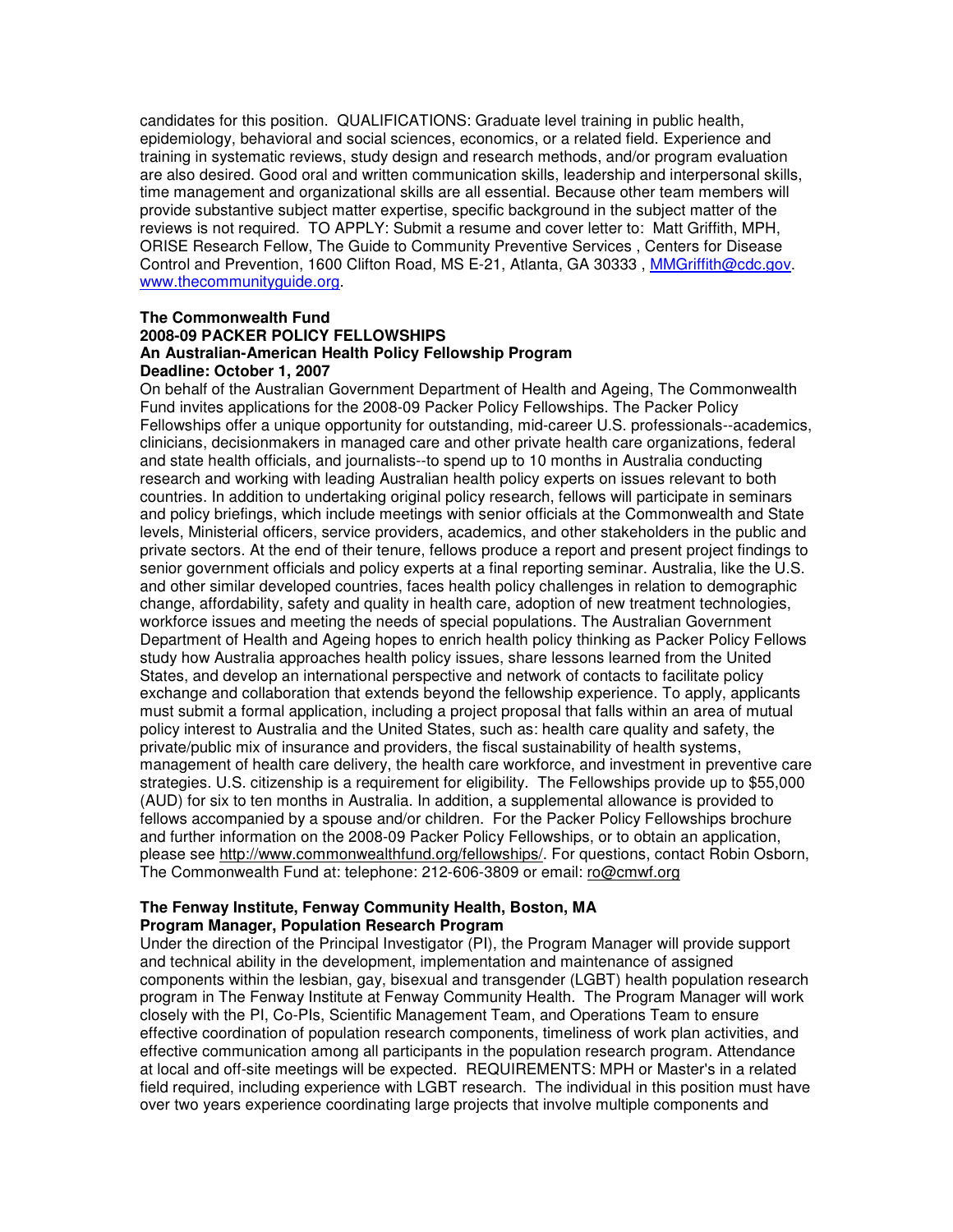require the application of diverse skills. Required skills include proficiency in Microsoft Office applications and SPSS or SAS, ability to conduct literature searches on the Internet, preparation of written documents and presentations, and familiarity with reference databases such as Endnote. The Program Manager will provide leadership to foster teamwork and collaborative efforts among all participants in the population research program. About Fenway Community Health: For more than thirty-five years, Fenway Community Health has been working to improve the physical and mental health of the community, especially those who are traditionally underserved like LGBT people, women, those living with HIV/AIDS, and people from communities of color. Fenway Community Health is one of only seven LGBT-specific health centers in the U.S. The Fenway Institute at Fenway Community Health works to increase the health of the larger community through research and evaluation, education, outreach and health policy advocacy. For more information about The Fenway Institute, visit www.thefenwayinstitute.org. For more information about this position and for instructions on how to apply, please go to http://www.fenwayhealth.org/site/PageServer?pagename=FCHC\_abt\_about\_employment.

#### **Harvard School of Public Health Yerby Postdoctoral Fellowship Program Deadline: December 15, 2007**

The Yerby Postdoctoral Fellowship Program is geared toward expanding the diversity of those entering academic public health. The program creates a bridge between academic training in health-related disciplines and entry-level faculty positions at institutions throughout the United States. Fellows have a home within one of the school's nine academic departments: Biostatistics; Environmental Health; Epidemiology; Genetics and Complex Diseases; Health Policy and Management; Immunology and Infectious Diseases; Nutrition; Population and International Health; and Society, Human Development, and Health. Candidates for the Yerby Postdoctoral Fellowship Program must have a doctoral degree. To achieve the goal of increasing the diversity of academic public health, candidates must also be members of minority groups underrepresented in public health or first-generation college graduates. For more information, please visit www.hsph.harvard.edu/academicaffairs/yerby.htm. Please direct all inquiries to Betty Johnson, director, Yerby Postdoctoral Fellowship Program, bljohnso@hsph.harvard.edu.

#### **Institute for Community Research, Hartford, CT Senior Research Associate Deadline: October 15, 2007**

The Institute for Community Research (ICR) has an opening to begin in 2008 for a full time Senior Research Associate, with interest in and qualifications to assist with building the future of the organization. ICR is an independent, non-profit community-based research organization located in Hartford, Connecticut. The mission of the Institute, built on principles of community-based collaborative research, is to conduct research with community partners that promotes justice and equity in a diverse, multi-ethnic, multi-cultural world. This mission directs ICR to focus on research that responds to issues of inequity and disparities in health, education, cultural representation, and other areas of community concern, both in the United States and in the developing world. ICR is fully independent and relies almost exclusively on research grants and other forms of grant support. Details on the Institute's history, principles, current and past projects, and recent conferences and special events are available at

www.incommunityresearch.org. The Senior Research Associate will demonstrate a strong track record in successful federal research grant awards, and will be prepared to contribute significantly to grant development that advances the community oriented mission and work of the Institute, including his or her own partnership research grants, and to contribute through this work to shaping the future of the Institute. The successful candidate must have a doctoral degree in an applied social science, public health research, educational, or humanities field and a strong publications record, as well as the interest in and desire to conduct research in a non-clinical community setting. Experience and expertise in qualitative and quantitative research methods is preferable. Specific responsibilities include the following: Seek federal research grants as principal investigator, in collaboration with an interdisciplinary ICR research team, and other outside researchers and organizational partners in areas of expertise that are in line with the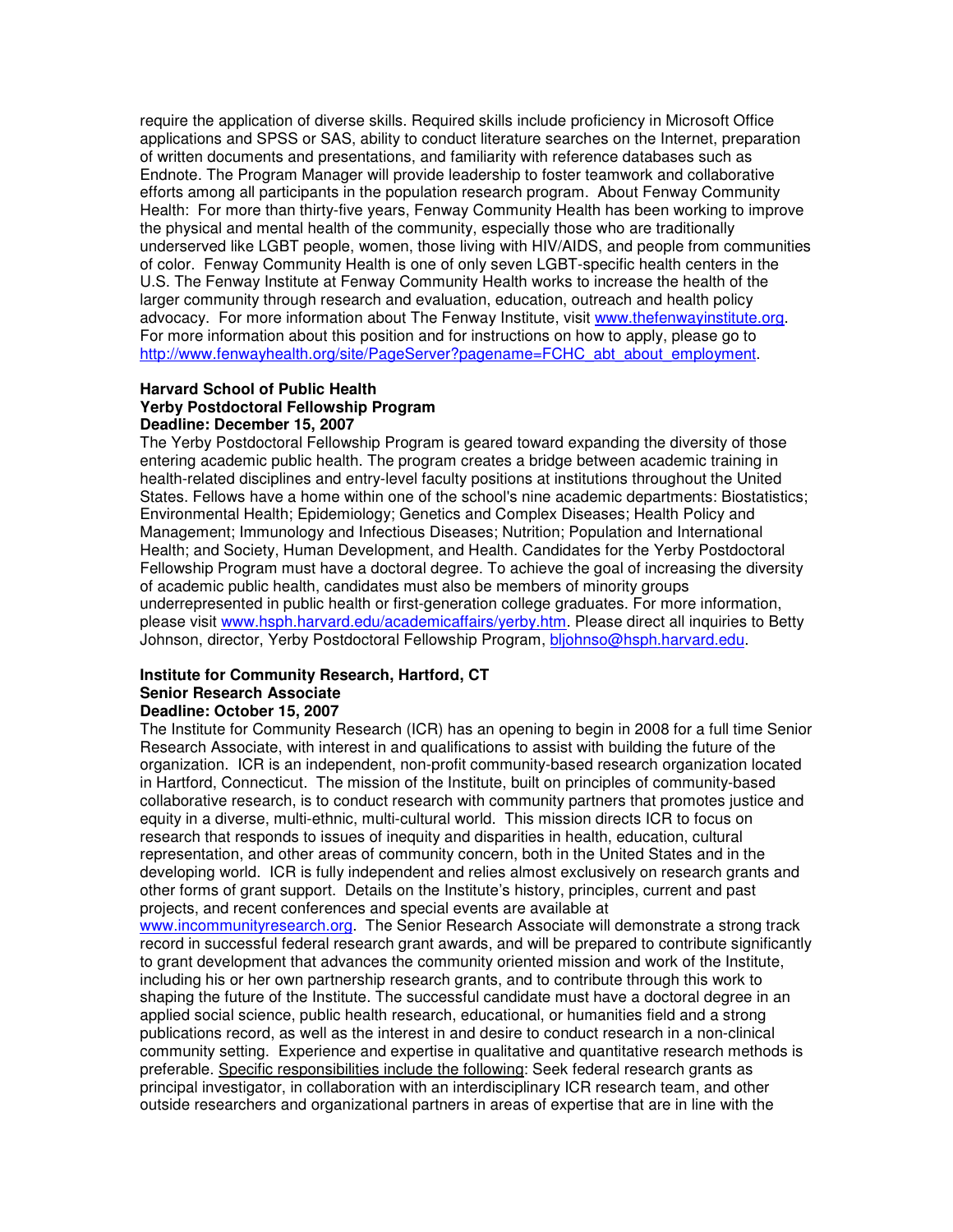capacity, mission, and guiding principles of ICR; Assist other researchers (senior and junior) at ICR in development of grant proposals to be submitted; Conduct research associated with these and other projects, and disseminate research findings in local, national, and international forums and through publications, including in peer reviewed professional journals, as lead author and/or co-author; Contribute to planning and development of the overall collaborative research program of the Institute; Promote the development and enhancement of ethical research conduct in community-based research; Participate in activities of the Institute, including other project activities, staff meetings, committee meetings, conferences and special events, and assist with the overall administration and functioning if the Institute. QUALIFICATIONS: Ph.D. in social or behavioral science, education, public health, or humanities, with a strong publications record and evidence of previous successful federal research grant awards. Prior experience working in a community-based research environment, with interdisciplinary research/program teams, managing multiple grants, or working on multiple projects and working with an ethnically and otherwise diverse and multi-disciplinary staff. Excellent communication and writing skills, team work, and ability to work independently are required. SALARY: Commensurate with education and experience; excellent benefits. SEND LETTER OF INTRODUCTION AND RESUME TO: Human Resources Office, Institute for Community Research, 2 Hartford Square West, Suite 100 Hartford, CT 06106-5128

#### **Medical College of Wisconsin Tenure-Track Faculty Positions-Rank Open Department of Population Health Deadline: Positions open until filled.**

The Department of Population Health at the Medical College of Wisconsin seeks candidates for three newly created full-time tenure-track faculty positions in the areas of epidemiology, social and behavioral health sciences, and health policy. The successful candidates will join the faculty in a new and innovative PhD Program in Public and Community Health that will enroll its first cohort of students in the Fall of 2008. This program will transform the research paradigm in public and community health by educating a new generation of researchers who will integrate the rigors of the traditional public health sciences with the essential components of community health improvement through participation and partnership. Candidates will be expected to maintain the Department levels of academic productivity in research activity, service and teaching. Minimum qualifications include an earned doctorate in a field relevant to public health and a demonstrated record of teaching, research and scholarly activity. Ideal candidates will have an extensive publication record in peer-reviewed journals; a history of extramural funding; commitment to and experience in mentoring students; prior experience in community-based participatory research and partnership development; effective oral and written communication skills; and commitment to collegiality and collaboration. The Medical College of Wisconsin is committed to community health improvement through its Advancing a Healthier Wisconsin permanent endowment of \$300M which has three complementary components: **Healthier Wisconsin Partnership Program**-supports community-academic partnerships and awards \$5-\$7M per year in perpetuity. **Educational Leadership for the Health of the Public**-supports investments in health and healthcare education for both providers and consumers. **Research for a Healthier Tomorrow**supports both basic and clinical research initiatives in cardiovascular disease, cancer, neuroscience, genetics and population health. For more information, please visit http://www.mcw.edu/display/router.asp?docid=2729. Salary and other considerations will be competitive and consistent with the College's commitment to recruiting excellent faculty leaders. Review of applications will occur on a rolling basis and continue until the positions are filled. The date of appointment is open to negotiation. Please submit a letter indicating area of expertise and interest in a position, curriculum vitae and the names and contact information of three references by mail and email to: Cheryl A. Maurana, Ph.D., Ph.D. Program Director and Professor of Population Health, Medical College of Wisconsin, 8701 Watertown Plank Road, P.O. Box 26509, Milwaukee, WI 53226-0509, maurana@mcw.edu. For information on the Department of Population Health, please visit http://www.mcw.edu/display/router.asp?docid=159.

#### **New York Lawyers for the Public Interest (NYLPI)**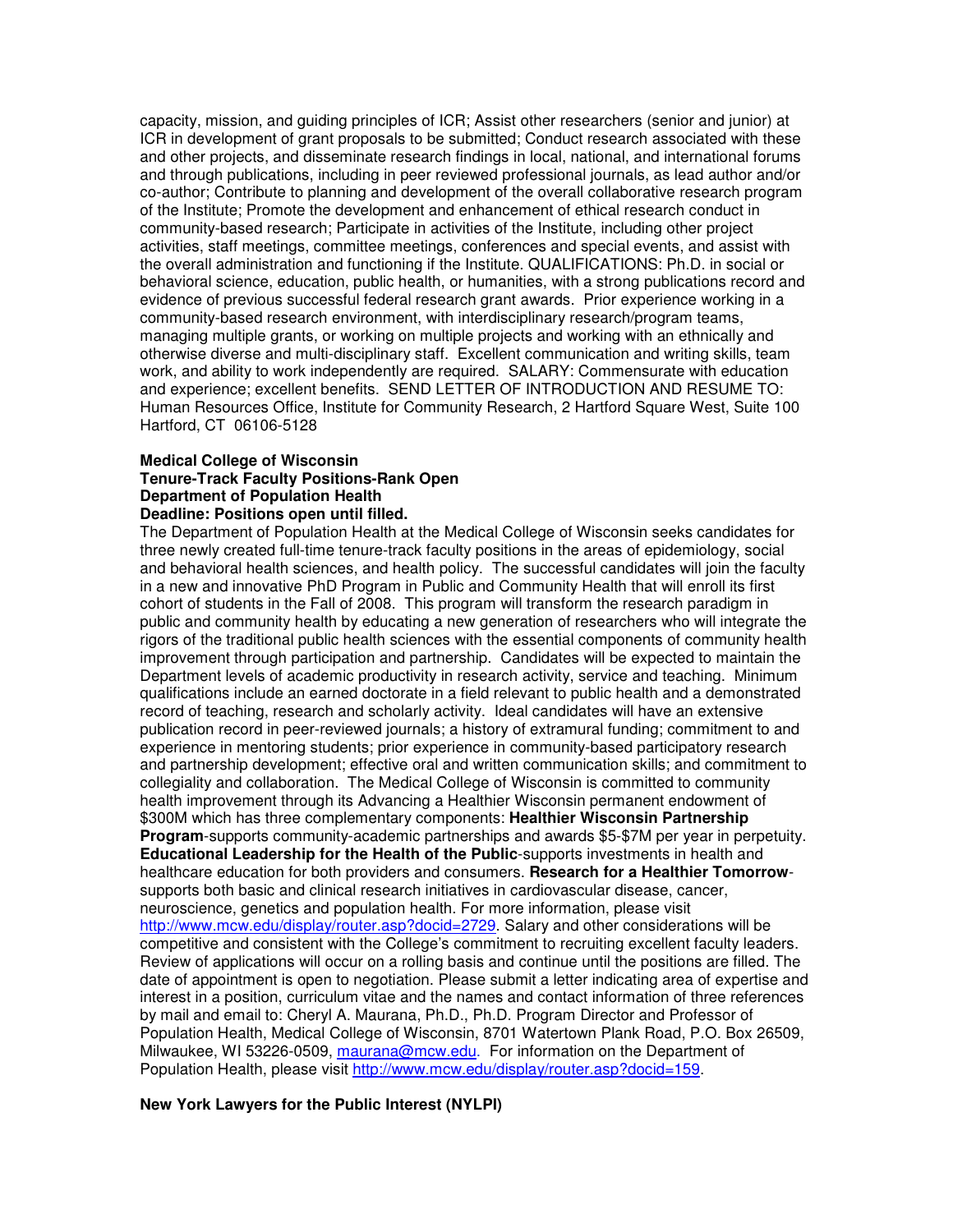#### **Community Organizer Access to Health Care Project Resumes encouraged by September 15, 2007.**

New York Lawyers for the Public Interest (NYLPI) seeks an experienced community organizer to work with civil rights attorneys in our Access to Health Care Project. The Community Organizer works in partnership with other members of NYLPI's Access to Health Care team to develop and to implement NYLPI's access to health care program. In addition to community outreach, the organizer will be responsible for organizing trainings and meetings, creating outreach materials, developing community campaigns, building coalitions among community members and community-based organizations, facilitating communication among newly formed coalitions, providing technical assistance to community leaders and activists, and educating the public, elected officials and the media on issues concerning discrimination and barriers of access to health care for low income communities of color. NYLPI's Access to Health Care Program applies an innovative community lawyering approach to advocacy, focusing particularly on issues of racial and ethnic discrimination in access to health care in New York City. Examples of NYLPI's advocacy work include efforts to ensure language access for non-English speakers and to prevent the closure of hospitals and other health care facilities in low-income communities of color. New York Lawyers for the Public Interest (NYLPI) is a nonprofit, civil rights law firm that strives for social justice and helps underrepresented people develop legal strategies to serve their vision for themselves and their communities. NYLPI's staff attorneys, community organizers and advocates engage in advocacy and litigation in the areas of access to health care, environmental justice & community development, and disability rights on behalf on low-income individuals and communities of color. In addition, NYLPI works with 90 of New York's most prestigious law firms and corporate legal departments through its pro bono clearinghouse. These law firms and legal departments provide free assistance to community organizations and not-for-profits on legal matters within and beyond NYLPI's in-house practice. Significant community organizing experience and commitment to racial justice and immigrants'rights required. B.A. and bilingual skills preferred, but not required. Strong writing and public speaking skills required. Applicant must be a team player with the ability to juggle multiple tasks under time constraints. Applicant must also be flexible and creative, show initiative and work both collaboratively and independently. Salary commensurate with experience. NYLPI offers excellent benefits including health insurance, a pension plan, and dependent and medical flex plans. Applicants should send a cover letter, resume, writing sample and three references to: Organizer Search, c/o Joni Carrasco, New York Lawyers for the Public Interest, 151 West 30th Street, 11th Floor, New York, NY 10001. Please mention in your cover letter where you saw this ad. NYLPI is an affirmative action employer and actively recruits people of color and individuals with disabilities.

# **Northeastern University School of Professional and Continuing Studies Adjunct Faculty Job Announcement**

Northeastern University's School of Professional and Continuing Studies is looking for instructors to teach two courses this fall term: RA 3203 "Food, Drug, and Medical Device Law: Topics & Cases." Instructors should hold a masters degree or doctorate and demonstrate excellence in teaching at the university level. Inquiries please contact Eric D. Kupferberg, PhD, Assistant Dean of Academic & Faculty Affairs via email (e.kupferberg@neu.edu) or phone (617-373-6018).

# **PolicyLink, Oakland, CA Senior Associate – Health Deadline: Open until filled.**

100% FTE

Salary Commensurate with experience

This professional level position, available immediately, is an exciting opportunity to join the staff at PolicyLink. PolicyLink is a national research and action institute that works collaboratively to develop and implement local, state, and federal policies to achieve economic and social equity. Please visit our website at www.policylink.org. ESSENTIAL RESPONSIBILITIES: The successful candidate will be a key staff member of the new PolicyLink Center for Health and Place. They will develop, in collaboration with executive and senior level colleagues, an understanding of the field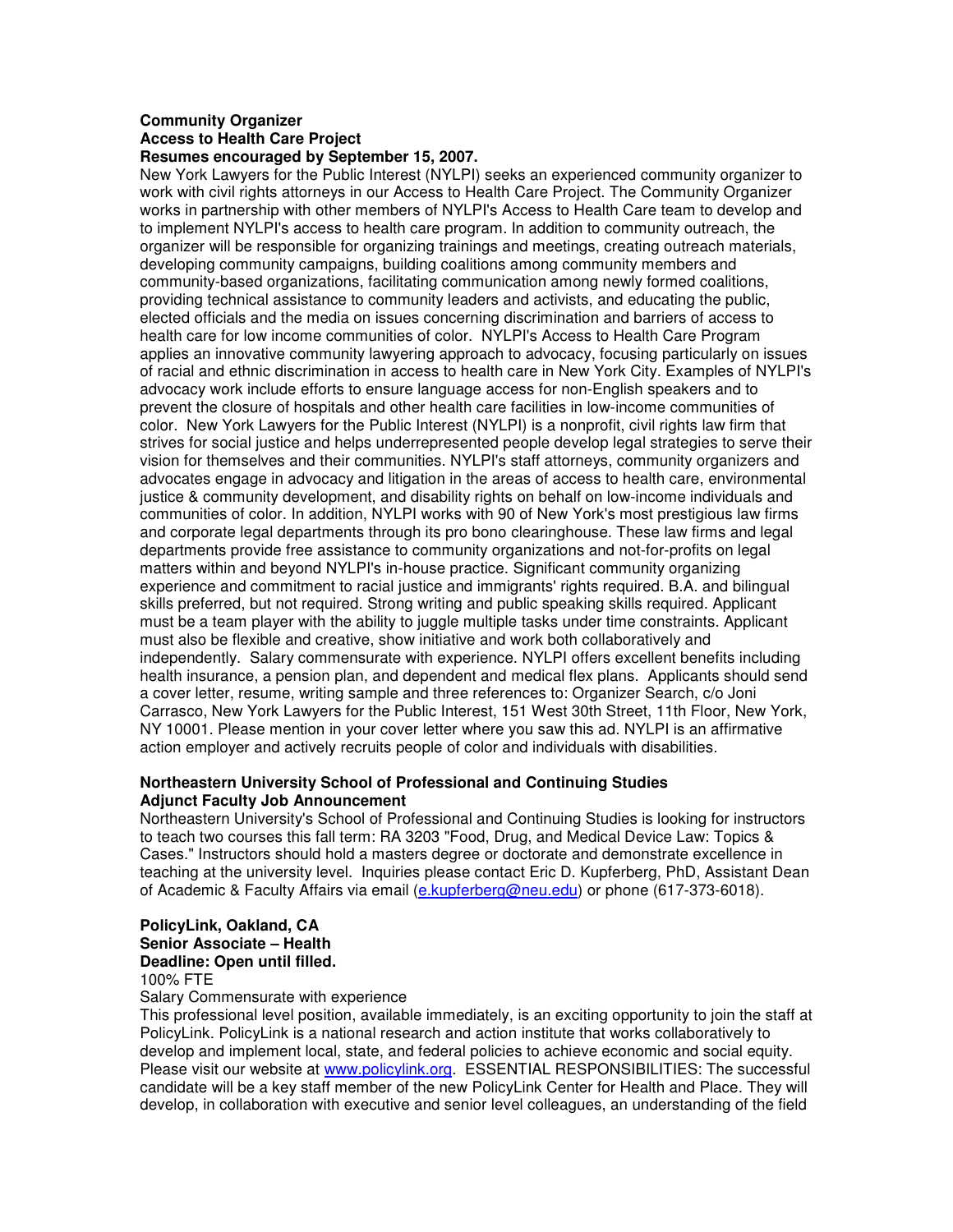of health and place, and will investigate strategic opportunities for research, capacity building, policy development and advocacy across the country. As appropriate, the Senior Associate will supervise staff and work collaboratively with project partners. They will build relationships with staff at key foundations, practitioners, business leaders, organizations, and other stakeholders. As needed, the Senior Associate will make presentations and develop written reports. QUALIFICATIONS/SKILLS: \*Experience in public health and/or public policy. Minimum of 7 years of professional experience. \*Advanced degree, such as MPP, MPA, MPH, or MSW. \* Strong written and verbal communication skills and analytical skills. \*Experience with qualitative and quantitative research, outreach and coalition building, and writing reports and articles. \*Experience building relationships with, and providing technical support to, partner organizations and stakeholders. \*Commitment to economic and social equity issues. \*Demonstrated ability to work as a self-starting member of a team. TO APPLY: Send Resume, Cover Letter, and three professional references to: PolicyLink - Senior Associate Search Committee, 1438 Webster Street, Suite 303, Oakland, CA 94612 or Fax to 510-587-1113 or e-mail to jobs@policylink.org (include subject line: "[your name]" Senior Associate). Excellent benefits including paid vacation, health, vision, and dental insurance and 401(k) retirement plan.

#### **The United States Military Cancer Institute, Washington, DC Biostatistician (2 positions)**

The United States Military Cancer Institute (USMCI), a component of the Uniformed Services University of the Health Sciences of the Department of Defense, is seeking applications for two positions in biostatistics. There are unique and invaluable research resources in the Department of Defense (DoD) health care system. These include the military health databases such as the cancer registry data and the clinical care data. The clinical care data cover millions of medical care beneficiaries. Working with the Division of Cancer Epidemiology and Genetics, NCI, we are currently linking different health databases, which will be a tremendous resource for research on cancer and other outcomes. The DoD also has a serum bank containing millions of samples collected prior to cancer diagnosis, which provides unique opportunity in cancer research and in health disparities research. In addition, there are strong research programs in prostate, breast, and gynecologic cancers in the DoD system. The successful applicant will assist in the development of biomedical research protocols and projects, manipulate databases including large complex data sets, perform statistical analyses throughout the courses of studies, and provide statistical consultation as needed. He/she will also provide relevant statistical and project status updates to research staff, prepare reports for presentations and publications, and help interpret and disseminate research results. Knowledge, skills, and abilities required for this position include excellent knowledge and ability of using complex biostatistical research methods; advanced knowledge in computer programming with experience in advanced multivariate statistical methods; knowledge of statistical and data management software including SAS, SPSS, ACCESS, and Excel; and excellent written communication skills. Qualifications include a doctoral or master degree in Biostatistics, Epidemiology or a related scientific discipline. At least two years of working experience in statistical analysis is needed for a doctoral level person and at least four years of the experience is needed for a master-level person. US citizenship is required for at least one of the positions. The USMCI provides an excellent working environment and competitive salary and benefits. Contact: Ginny Van Horne at Virginia.vanhorne@amedd.army.mil or 202-782-3819.

#### **University of Maryland College Park School of Public Health Assistant / Associate Professor (Tenure Track) Department of Public and Community Health Review of Application Begins: December 1, 2007**

The University of Maryland College Park School of Public Health, Department of Public and Community Health is seeking two Assistant / Associate Professors (Tenure Track) to develop an externally-funded research program (no specific area) that falls within and complements the area of social and behavioral sciences discipline, to supervise MPH and PhD graduate students, and to assist with graduate and/or undergraduate teaching. The positions represent an exciting opportunity to join a department of productive community and public health investigators as we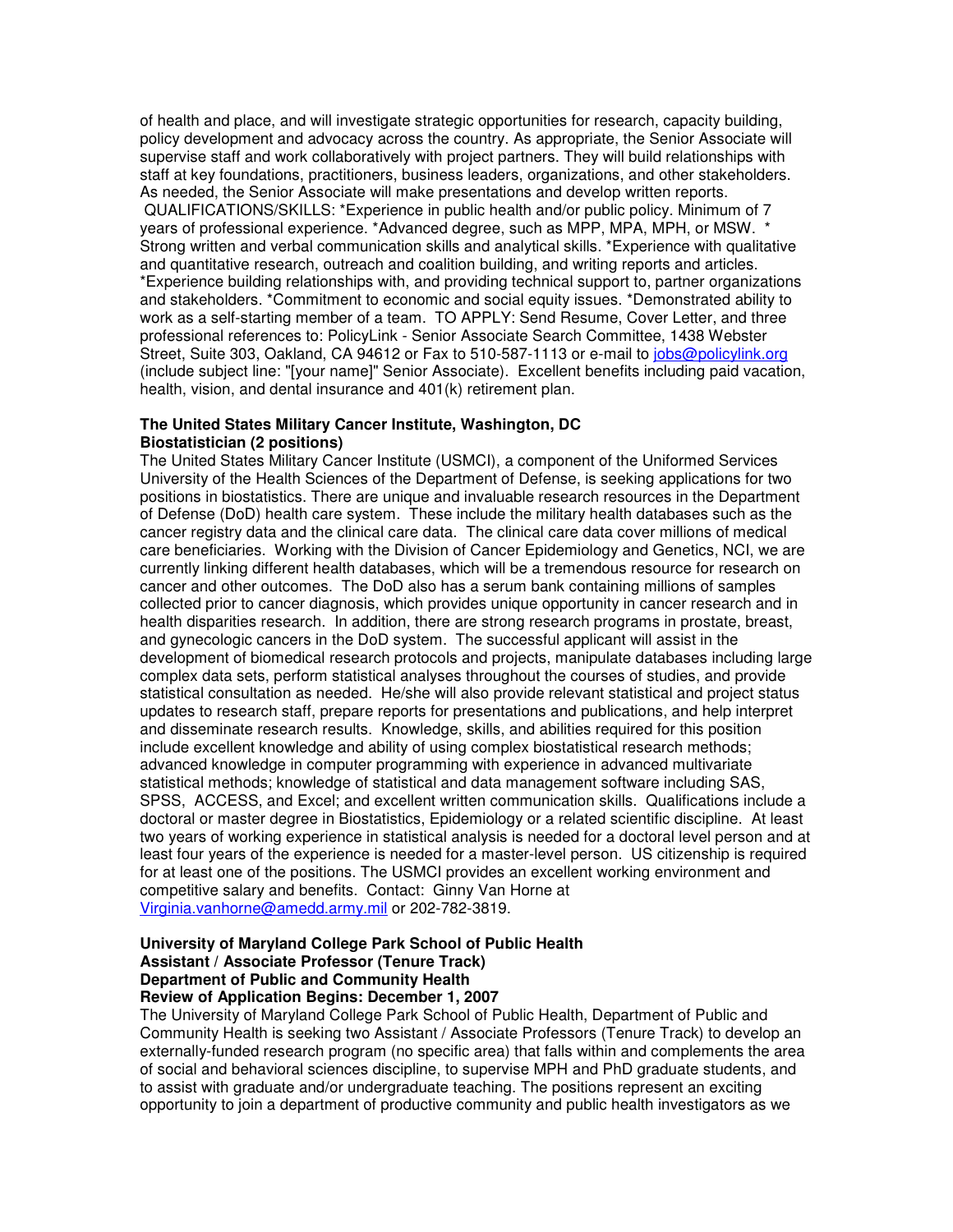become a NEW accredited School of Public Health. QUALIFICATIONS: Candidates must have completed a PhD degree in public health, community health, health behavior, psychology or the social or behavioral sciences area; moreover, postdoctoral research training is preferred. Candidates must provide evidence of a productive publication history and previous and current external grant funding or grant submissions. The candidate's research must be consistent with the goals of our School of Public Health. Previous teaching experience is preferred. The candidate must have high-level research skills a strong interest in close collaboration with the current faculty and a commitment to diversity in teaching, training students and research. RESPONSIBILITIES: The primary responsibilities of the position(s) are to develop an externallyfunded research program (no specific area) that fall within and complement the area of social and behavioral sciences discipline, to advise/supervise MPH and PhD graduate students, and to assist with graduate and/or undergraduate teaching. SALARY AND APPOINTMENT DATE: These are 12-month tenure-track appointments with salaries commensurate with experience; however, \$65-70,000 is guaranteed funding for 9 months with options for research and teaching supplements over 12 months. The appointments are scheduled to begin August 17, 2008. APPLICATION: Review of application materials will begin December 1, 2007. However, the search will continue until the positions are filled. Candidates should submit a letter of application clearly indicating how they meet the qualifications described above, including a description of their skills, and how their research will extend and complement that of the current faculty; a complete signed CV; 3 representative publications; and the name, address, telephone number, and email address of 3 references to Kenneth H. Beck, PhD, Department of Public and Community Health, University of Maryland College Park School of Public Health, College Park, MD 20742-2611 (email: kbeck1@umd.edu). Further information on the research programs of the current faculty is available on the Department's web page, http://www.hhp.umd.edu/dpch/.

#### **University of South Carolina, Arnold School of Public Health Research Associate**

The Research Associate will have major responsibility for carrying out research objectives for community-based intervention research focused on diet and exercise among economically disadvantaged women. ESSENTIAL FUNCTIONS: 1) Provides leadership in conducting participant recruitment, tracking, retention, and follow-up activities. 2) Supervises and conducts collection and analysis of qualitative data, such as focus groups and interviews. 3) Serves as key liaison for interaction with Community Advisory Board and other research partners. 4) Provides direct health education intervention activities to research participants and assists with supervision of other intervention staff persons and students. 5) Participates in creating intervention curricula and materials; developing questionnaires and implementing quantitative data collection; and overseeing logistics of research activities and timeline. 6) Assists with project reporting, manuscripts, presentations, and compliance with human subjects requirements. 7) Monitors project adherence to the research plan, protection of human subjects and application of principles of cultural competence. REQUIREMENTS: A Master's degree in Health Promotion/Health Education or a closely related field and at least 5 years relevant experience in health promotion practice and research or a PhD/DrPH in Health Promotion/Health Education and at least 3 years' experience with a combination of practice and research experience. Ability to collect and analyze qualitative data, facilitate focus groups, and manage large-scale projects. Cultural competence and experience providing health education to minority participants. Ability to meet deadlines, communicate effectively orally and in writing, and to work with minimal supervision. Ability to work with a team, assist in supervising other staff, and interact effectively with diverse partners. Knowledge/experience in physical activity/nutrition is desirable. Occasional travel to professional meetings is required. Some evening work is required to provide the intervention meetings. Skilled in use of Microsoft Word, Internet search engines, and qualitative analysis package (e.g. NVivo). Understanding of need for research rigor and adherence to a research plan. SKILLS AND ABILITIES: Ability to multi-task and work efficiently under time pressure while maintaining high quality of work. Careful attention to detail and ability to follow-through on assignments independently. Flexibility on occasions when work schedule must vary. Ability to maintain poise and exercise good judgment at all times when interacting with the public. The Research Associate must possess the skills of a health educator/group facilitator and have an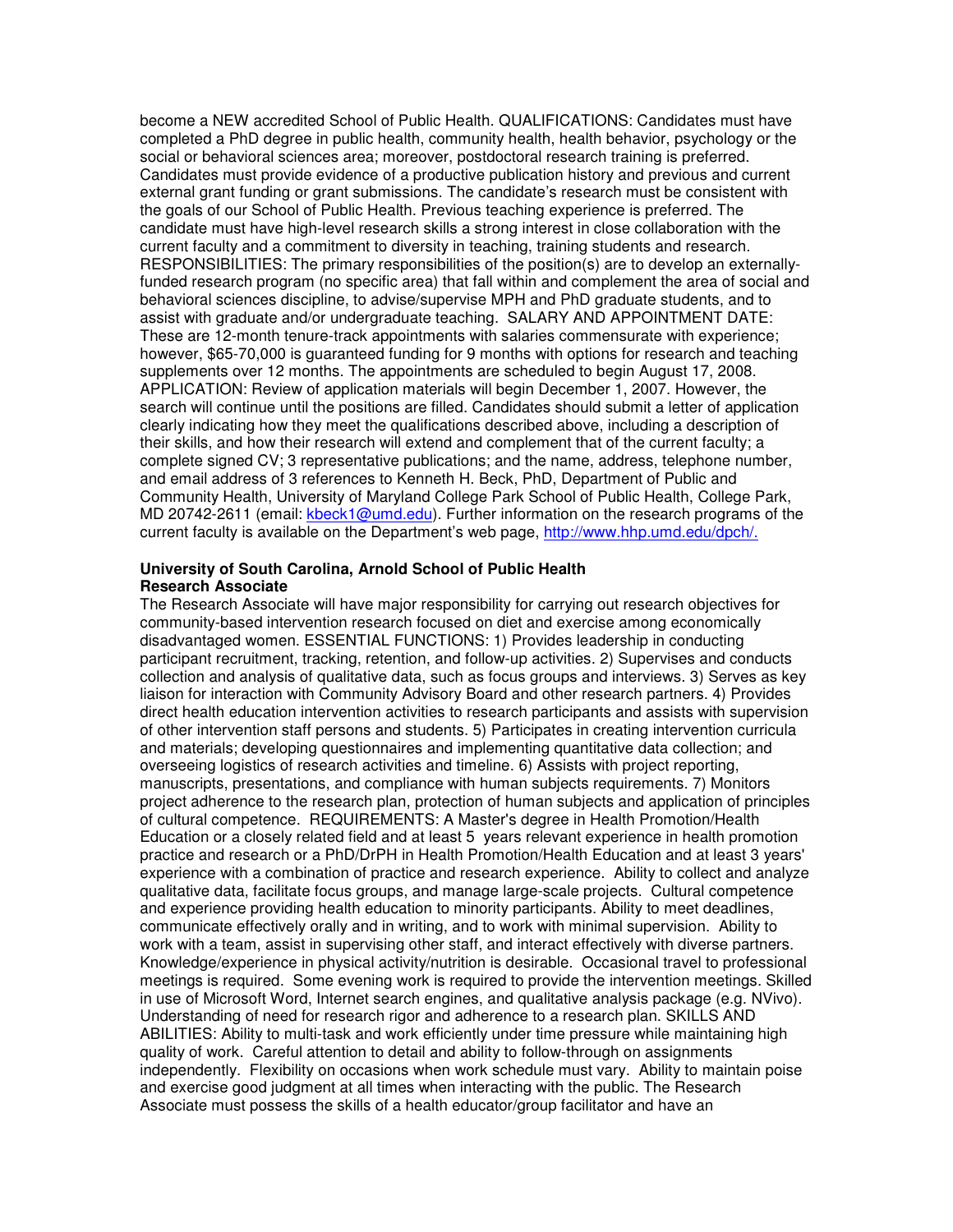understanding of operating effectively within a research environment. "People skills" as well as research skills are essential to this position. For a full description and to apply, go to: http://hr.sc.edu/employ.html.

# **University of Wisconsin-Madison, Department of Family Medicine Research Director**

# **Health Extension Program**

The goal of the Health Extension Program (HEP) is to build a stable research infrastructure that directly engages UW researchers in solving the problems faced by communities of patients, clinicians and health systems across Wisconsin. This position provides the experienced researcher with a unique opportunity to build a brand new University program for communityacademic research partnerships. As part of a team in the UW Institute for Clinical & Translational Research - Community-Academic Partnerships Program (ICTR-CAP), the Scientist will work closely with communities around the state to identify project opportunities and design and implement interventions to improve care. PRIMARY DUTIES WILL INCLUDE: • Engaging community health practitioners, • Outreach to underserved communities; • Implement mechanisms to further two-way communication between researchers and potential community partners; • Identify research areas of critical importance to Wisconsin communities; • Develop program components to foster innovative community research, to provide training programs and to secure research funding. Working in collaboration with the Wisconsin Area Health Education Center (AHEC), and under direction of the HEP Faculty Director, this position will be responsible for overall program development, implementation and coordination, the design and implementation of program policies and procedures, supervision of outreach specialist staff and budget oversight and management. In addition, the HEP Director will act as a liaison between Wisconsin providers and communities, other UW programs and centers, and ICTR-CAP. Significant in-state travel is required. DEGREE SPECIALIZATION: Ph.D. in social or behavioral sciences, health services research, public health, and/or health policy or other related field. M.D. with significant research experience will be considered. MINIMUM YEARS AND RELEVANT WORK EXPERIENCE: • Minimum of 3 years experience including research writing and publications and designing and conducting qualitative and/or quantitative health research. • Demonstrated expertise in research design and research methods. • Excellent analytical, writing and interpersonal skills and strong management skills demonstrated through managing a research project required. • Demonstrated skill and experience working with diverse communities of providers and healthcare consumers. • Experience conducting community-based participatory research and/or implementation and dissemination research desirable. TO APPLY: Send cover letter and resume referencing PVL #56979 by August 27, 2007 to: Colleen Nash- HR; Dept. of Family Medicine; 777 S. Mills Street, Madison, WI 53715; email: colleen.nash@fammed.wisc.edu.

#### **<> <> <> <> <> <> <> <> <> <>**

#### **C O N F E R E N C E S A N D E V E N T S**

**NIH Regional Consultation Meetings on Peer Review Chicago, September 12, 2007, at the Fairmont Princess New York City, October 8, 2007, at the Embassy Suites San Francisco, October 25, 2007, at the Renaissance Parc 55**

As you probably know, NIH is undertaking a comprehensive look at our entire system of research support, including the peer review system, in order to enhance its efficiency and effectiveness. We are inviting you to participate in this discussion. NIH has formed the Peer Review Working Group of the Advisory Committee to the Director (ACD), one of whose functions is to seek advice from the scientific community on all aspects of the peer review process. As one approach, the Working Group is hosting three 4-hour consultation meetings: \*Chicago, September 12, 2007, at the Fairmont Princess; \*New York City, October 8, 2007, at the Embassy Suites; \*San Francisco, October 25, 2007, at the Renaissance Parc 55. We hope that you will join us at one of these meetings; a common agenda for all three is attached [SEE BELOW]. To attend, please register at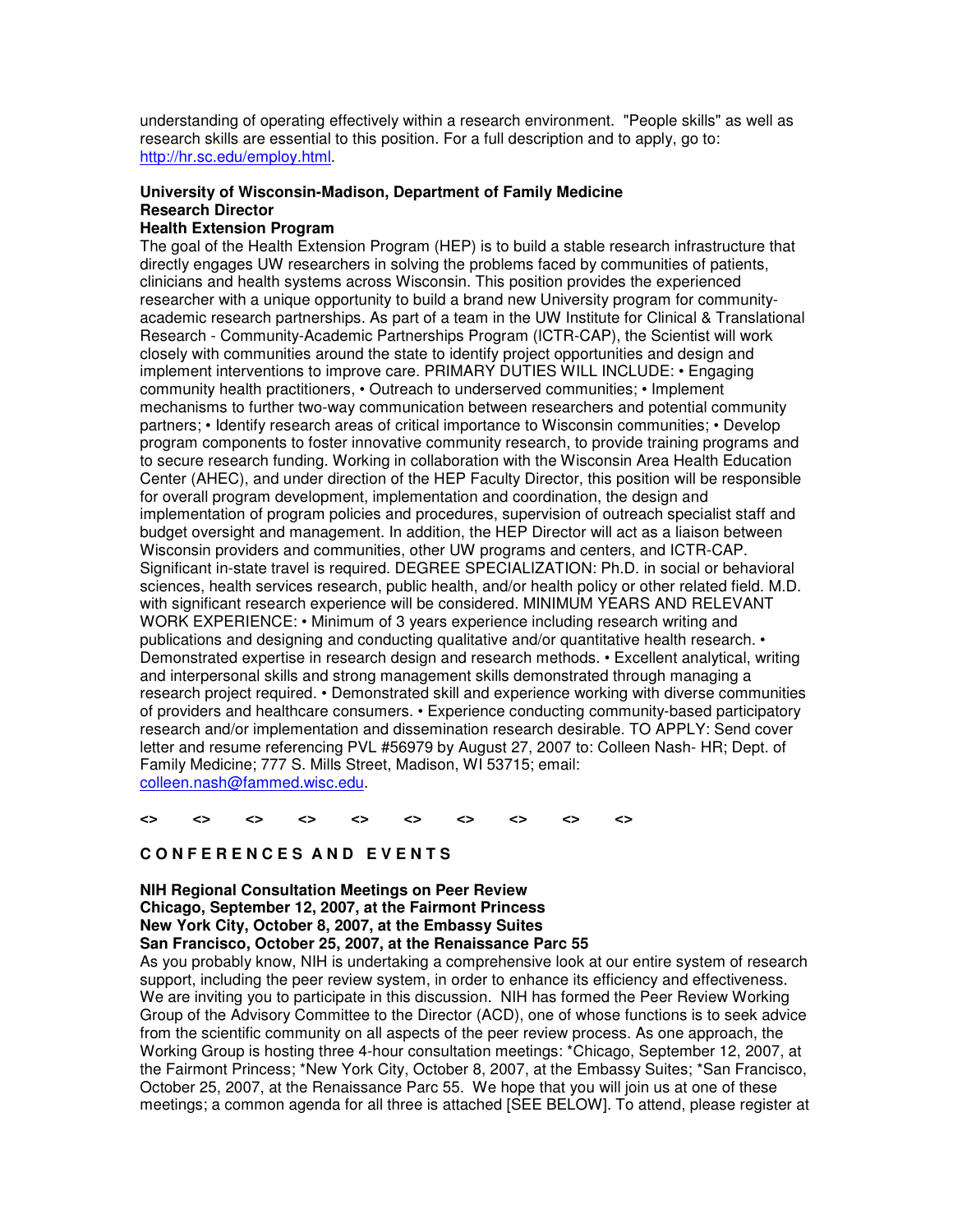http://enhancing-peer-review.nih.gov/. In one segment of the meeting, participants will make brief presentations (less than 5 min each) offering specific strategies or tactics for enhancing NIH peer review and research support. In particular, we are seeking bold, unconventional approaches to perceived issues. Our goal is ambitious but important: craft a system with a minimum of bureaucratic burden that identifies and funds the best scientists to do the best science. If you wish to make a presentation, please notify Drs. Vesna Kutlesic (kutlesicv@od.nih.gov) and/or Lawrence Tabak (tabakl@mail.nih.gov) by COB Friday, August 31, with a brief (<250 words) summary of your idea. Depending on the response, it may be necessary for us to select a subset of speakers, attempting to avoid redundancy and remain within time constraints. We shall notify those who will be speaking, and will post all germane written statements on the website. Moreover, as shown on the agenda, most of the meeting will be devoted to open discussion, so there will be substantial opportunity for direct input at the meeting. These consultation meetings will be excellent opportunities for you to advise NIH on ways to meet the challenges of identifying and supporting outstanding, innovative science in the 21st century in the face of a sharply increased load on the peer review system. Should you be unable to attend, however, we hope you will contribute written comments on the peer review process through the Request for Information (RFI) link on the website above, or directly at http://grants.nih.gov/grants/guide/noticefiles/NOT-OD-07-074.html. We look forward to your suggestions, and hope to see you at one of the consultation meetings. Should you have questions, please contact Dr. Vesna Kutlesic at the NIH at 301-435-3670 (kutlesicv@od.nih.gov). NIH Regional Consultation Meeting on Peer Review Meeting Agenda:

9:00 a.m. – 9:15 a.m. -- Meeting context and review of ongoing activities, Dr. Lawrence Tabak, Director, National Institute of Dental and Craniofacial Research, NIH Co-Chair of the Working Group of the Advisory Committee to the NIH Director (ACD) on NIH Peer Review

9:15 a.m. – 9:30 a.m. -- Goals for the meeting, Dr. Keith Yamamoto, Executive Vice Dean, School of Medicine, UCSF, Professor, Cellular/Molecular Pharmacology and

Biochemistry/Biophysics, UCSF, Co-Chair of the Working Group of the Advisory Committee to the NIH Director (ACD) on NIH Peer Review

9:30 a.m.-10:30 a.m. -- Statements/proposals from External Scientific Community offering specific strategies or tactics for enhancing NIH peer review and research support

10:30 a.m.-10:45 a.m. -- Break

10:45 a.m.-11:45 a.m. -- Open discussion: Response to emerging themes. As part of our iterative process, we welcome feedback about a series of issues/suggestions that have been made thus far- these will be posted on the website in advance of the meeting. Drs. Yamamoto and Tabak, **Facilitators** 

11:45 p.m.-12:45 p.m. -- Open Discussion; 1) Challenges and opportunities for NIH system of research support; 2) Challenges and opportunities for NIH peer review; Drs. Yamamoto and Tabak, Facilitators

12:45 p.m.-1:00 p.m. -- Closing remarks; Drs. Yamamoto and Tabak

#### **Cochrane Health Promotion & Public Health Field**

#### **Exploratory Meetings – September 13, 2007 (University College, Cork, Ireland) and October 29, 2007 (Jiuhua Resort and Convention Center, Beijing, China)**

The Cochrane Health Promotion & Public Health Field has flagged its intention to register as a Public Health Review Group potentially within both the Cochrane and Campbell Collaborations. Their aim is to form and manage a team of authors and editors of Cochrane and Campbell reviews of the effects of public health interventions, with a focus on upstream interventions. Currently these types of review topics are not specifically covered by existing review groups. The HPPH Field will subsequently be deregistered. As part of the registration process, and to gain insight into the needs of stakeholders, review users and contributors, they are holding two exploratory meetings. (1) The first meeting is being held to coincide with the Meeting of the Society for Social Medicine & the International Epidemiological Association (European Federation), on September 13 2007, between 1 - 5pm at University College, Cork, Ireland; www.ucc.ie/academic/pubh/ssmiea. (2) A second meeting is planned to coincide with Forum 11 of the Global Forum for Health Research, October 29, 2007, between 10am - 2pm at the Jiuhua Resort and Convention Center in Beijing, China;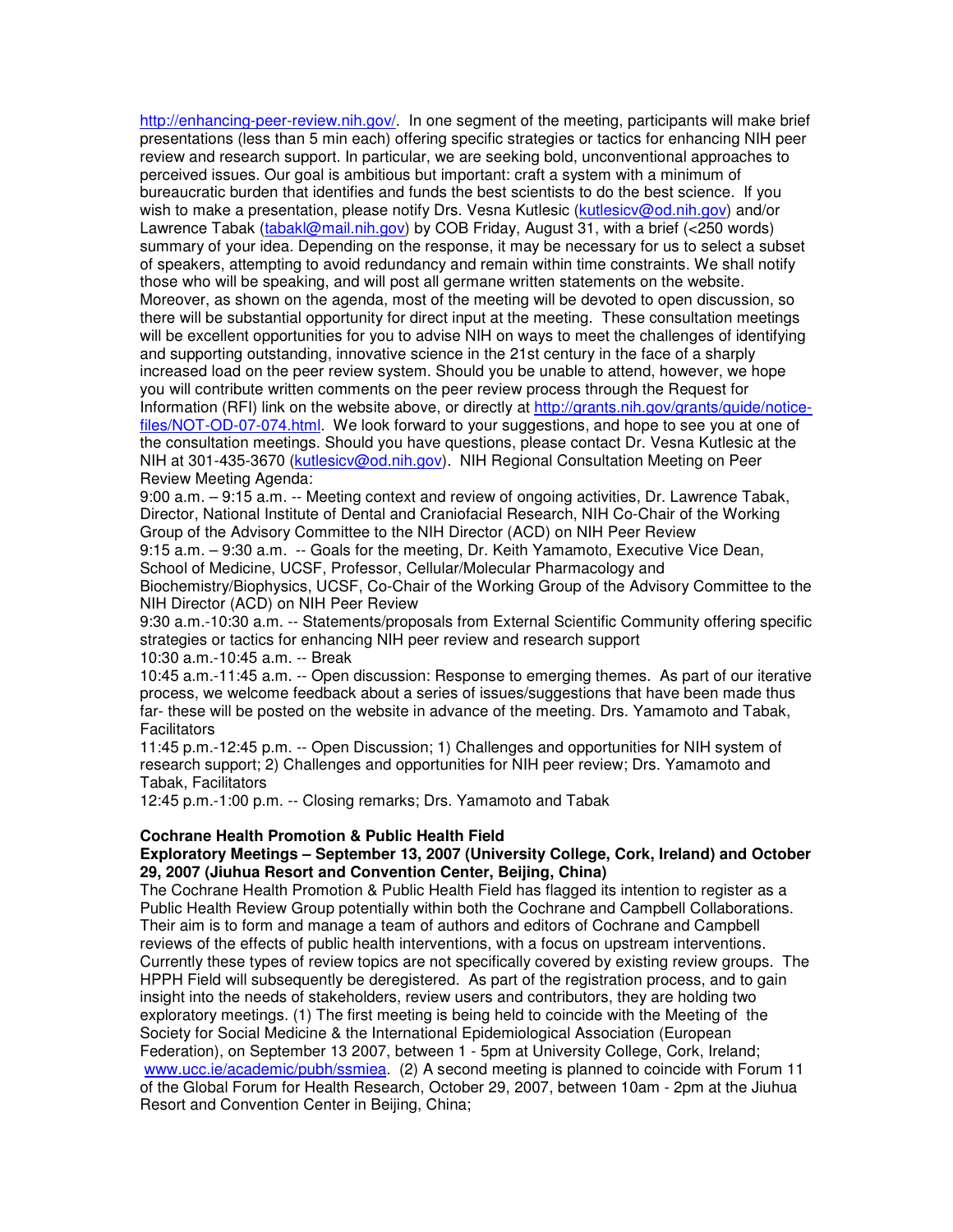http://www.globalforumhealth.org/Site/004 Annual%20meeting/001 Forum%2011/001 Home

.php. A flyer and agenda for the Cork meeting is available on the new website www.ph.cochrane.org. Information on the Beijing meeting, along with updates and draft documents for comment, will be posted on the website soon. f you are unable to attend either of these meetings and wish to make comment on the proposal for registration, please feel free to email to Jodie Doyle, Coordinator - Cochrane Health Promotion & Public Health Field, Research Fellow, Deakin University, Burwood, Australia at jdoyle@vichealth.vic.gov.au and your comments will be noted. CHPPH Field website: www.ph.cochrane.org. For more information on Cochrane and Campbell Collaborations, visit http://www.ph.cochrane.org/en/collaboration.html. http://www.campbellcollaboration.org/.

#### **NIH's National Center for Research Resources (NCRR) Workshop on Fostering Collaborative Community-Based Clinical and Translational Research**

#### **The California Endowment Center for Communities Los Angeles, CA September 14, 2007**

The National Institutes of Health (NIH) National Center for Research Resources (NCRR) is convening a one-day workshop titled "Fostering Collaborative Community-Based Clinical and Translational Research" on Friday, September 14, at The California Endowment Center for Healthy Communities in Los Angeles, CA. Registration for this workshop is free and can be done online at the following URL: http://production.esi-

dc.com/ncrrworkshops/NCRRFostering/index.aspx. The goal of the workshop is to identify strategies and best practices for forming academic-community partnerships for collaborative clinical and translational research, particularly in medically underserved communities where health disparities persist. Key topics will include: \*Addressing racial, ethnic, and geographic disparities in clinical research participation; \*Building community buy-in and trust to enhance recruitment and retention of research participants; \*Developing practical research protocols that work effectively in community health care settings and address questions of relevance to the community, including chronic conditions with multiple associated morbidities; \*Developing versatile and sustainable core research infrastructure (e.g., personnel, information technology and informatics tools) to enable and encourage community participation and leverage existing infrastructure, including increasingly advanced clinical information systems residing in safety-net community health center networks. The workshop Web site (see link above) provides additional information including a draft agenda, details about the workshop location, and hotel information. A number of CCPH staff and members are featured speakers, including CCPH program director Kristine Wong, CCPH board chair emeritus Elmer Freeman and CCPH members Loretta Jones and LeRoi Hicks. If you have any questions about the workshop, please feel free to contact Dr. Michael Sayre, Health Scientist Administrator at 301-435-0760 or sayrem@mail.nih.gov, or Ursula Dees, the workshop coordinator, whose contact info is posted on the Web site. A similar workshop was held in Bethesda, MD in May (see presentations at http://production.esidc.com/ncrrworkshops/Fostering/agenda.aspx). The products of both workshops will include specific recommendations for NCRR initiatives to enhance clinical and translational research in underserved communities. A preliminary report on recommendations from the May 15 workshop will be posted on the NCRR website shortly. A full report covering both workshops will be posted after the September meeting. When these reports are available, we'll send a notice out to the listserv.

## **The Women & Children's Health Research Institute's 3rd Workshop Lister Conference Centre Edmonton, AB**

## **September 19, 2007**

The Women & Children's Health Research Institute's 3rd workshop will take place at the Lister Conference Centre in Edmonton, AB September 19, 2007. The theme of the workshop is Community Based Research/Community-Based Participatory Research (CBR/CBPR). The event will provide a dynamic forum for exploring issues related to community-based research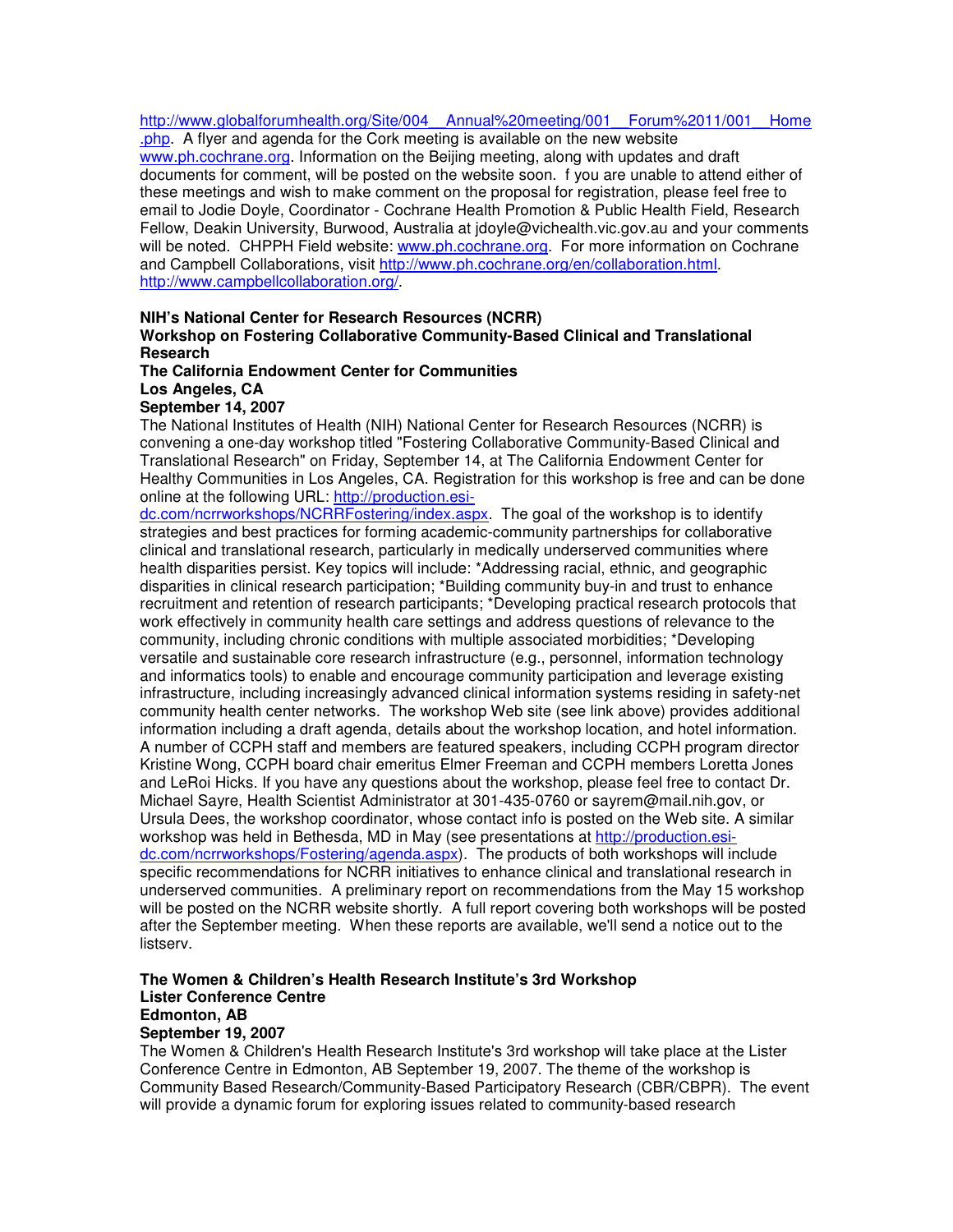partnerships, methods, project planning, and the dissemination of findings. Effective models of CBR/CBPR will be highlighted. This workshop will focus on Community-Based Research (CBR) and will provide researchers, administrators, policy-makers, front-line workers, and community members with information and insights about how CBR can be used to address complex health problems within the community by identifying, understanding, and modifying the social determinants of health. Conference goals include: \*To provide a forum for examining the role of CBR/CBPR in improving health and eliminating health disparities; \*To build upon the knowledge and skills of participants interested in the application of CBR/CBPR for social change and improved health; \*To explore the multi-faceted process of CBR/CBPR, including partnerships, methods and ethics, and to learn from partnerships that have addressed these challenges and opportunities. Two members of Community-Campus Partnerships for Health are featured keynote speakers! Sarah Flicker, Assistant Professor, Faculty of Environmental Studies at York University, "What is CBR and its potential for contributing to health research and practice?" and Meredith Minkler, MA, DrPH, School of Public Health, Health and Social Behavior, Berkeley, CA, "Partnering with communities in health research: Value added and challenges faced." The workshop is open to all relevant researchers, administrators, policy-makers and users of the information in CBR. The one-day session will be comprised of keynote speakers, group sessions and open dialogue incorporating active feedback. Registration is now open for this workshop hosted by the Women and Children's Health Research Institute (WCHRI) and the Community-University Partnership (CUP) for the Study of Children, Youth, and Families. The registrants will each be assigned to two breakout sessions based upon their interests as indicated on the registration form. If you have any particular time constraints, requests or require additional information, please notify Ms. Michele L. Hales (michele.hales@ualberta.ca ) at 780-407-3783 as soon as possible. Register online at http://www.wchri.med.ualberta.ca/Home/Workshops/Current. Learn more about WCHRI at http://www.wchri.med.ualberta.ca/Home/. Learn more about CUP at http://www.cup.ualberta.ca/.

#### **Consumer Health Foundation's 12 th Annual Meeting Unnatural Causes: Is Inequality Making Us Sick? George Washington University September 27, 2007 11:15 am-4:00 pm Registration Deadline: September 24, 2007**

The Board of Trustees of the Consumer Health Foundation cordially invites you to our 12th Annual Meeting, Unnatural Causes: Is Inequality Making Us Sick? Thursday, September 27, 2007, 11:15-4:00 p.m., The George Washington University, Marvin Center, 800 21st Street, NW, Washington, DC 20052. Join us for a sneak preview of the groundbreaking PBS documentary, Unnatural Causes: Is Inequality Making <http://www.unnaturalcauses.org/> Us Sick? And a dynamic conversation on the ways social policy, growing economic inequality, and racism affect our health with special guest speaker, Dr. Adewale Troutman <http://www.thetroutmangroup.org/> , Director of the Louisville

<http://www.louisvilleky.gov/Health/equity/> Metro Department of

Public Health and Wellness and founder of the Center for Health Equity

<http://www.louisvilleky.gov/Health/equity/> .

Our meeting moderator, Rachel Poulain, Director of Outreach for California Newsreel <http://www.newsreel.org/> (producer of Unnatural Causes), will describe how communities can use the film to help reframe the national debate over health and what we as a society can—and should—do to reduce our alarming health disparities.

11:15 a.m. – Registration, Betts Theater, First Floor

11:30 a.m. – Lunch, Continental Ballroom, Third Floor

1:00 p.m. – Meeting, Film and Community Dialogue

REGISTER ONLINE NOW at www.consumerhealthfdn.org. Registration deadline is September 24, 2007.

**Harvard Center for Society and Health Screening of Unnatural Causes**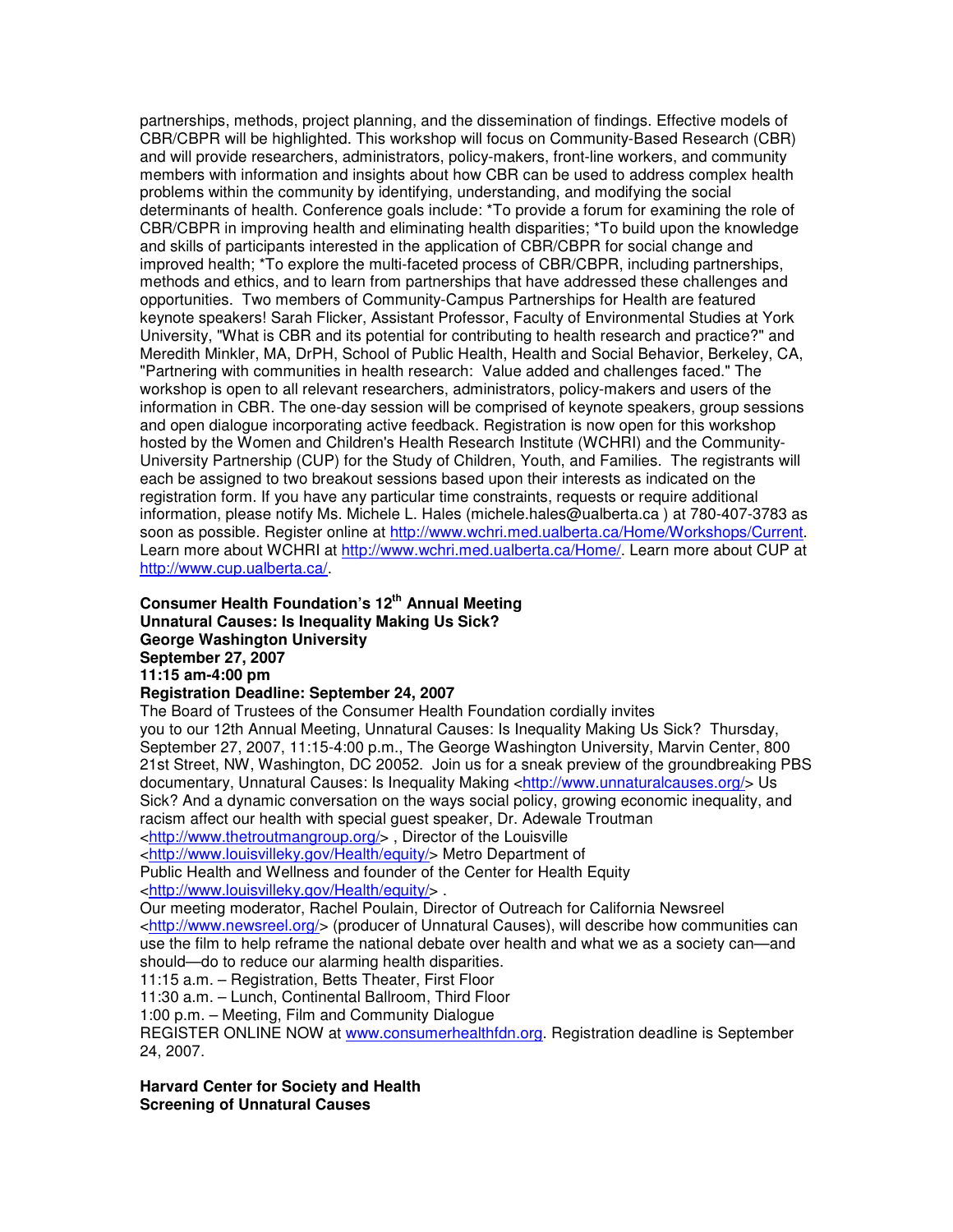# **The Conference Center at Harvard Medical**

# **77 Avenue Louis Pasteur, NRB Rm 133 Boston, MA 02115**

**October 2, 2007**

#### **3:00 pm-6:00 pm Free and open to the public!**

On October 2, 2007, the Harvard Center for Society and Health will have the privilege of hosting a premier screening of the first episode of an important new PBS documentary series on health disparities entitled, "Unnatural Causes: Is Inequality Making Us Sick?" This program, produced by California Newsreel with Vital Pictures, and involving members of our Center as scientific advisors and participants in the episodes, is one piece of a national public impact campaign that will stimulate a broad debate on recognizing and reducing socioeconomic and racial health inequities. The series will air in 2008 on PBS stations nationally. The central message of the broadcast is the need for urgent action to address societal determinants of health. According to the producers, "The seven-part PBS series and DVD release will help viewers understand how inequalities in the rest of our lives - in income, housing, jobs, status and education - combined with a lack of power and control over one's life, can get under our skin and affect our risk for chronic diseases like stroke, heart disease, asthma, hypertension, diabetes, even cancer." Together, the episodes forcefully make the case we need: universal preschool and quality schools, affordable housing, living wage jobs with benefits and career ladders, integrated communities, universal health care, and an end to racial discrimination. To help move this agenda into action, we are seeking to bring together key Boston-area community groups, government agencies, and academic institutions that work in all areas of social and racial disparities. Event Agenda

\* Welcome remarks from HSPH's Dean Bloom, Dr. Nancy Krieger, Dr. Lisa Berkman, and the filmmakers, Llew Smith and Christine Herbes-Sommers

\* Showing of EPISODE ONE: SICK OF IT

\* Commentary from local public health leaders: Dr. JudyAnn Bigby, MA Secretary of Health & Human Services; John Auerbach, Massachusetts Public Health Commissioner; Dr. Barbara Ferrer, Boston Public Health Commissioner

\* Q & A Period with audience featuring those listed above plus the Harvard School of Public Health faculty who served as scientific advisors to the series: Dolores Acevedo-Garcia, Ph.D.; Lisa Berkman, Ph.D.; Ichiro Kawachi, MD, Ph.D.; Nancy Krieger, Ph.D.; David Williams, Ph.D.

\* Resource Area. Meet others from the community working to dispel racial, ethnic, and socioeconomic disparities and pick-up a variety of material. For more information on "Unnatural Causes" and its coinciding national public impact campaign, go to

http://www.unnaturalcauses.org/. For more information on the event, contact Laura Price at the Harvard Center for Society and Health at *Iprice@hsph.harvard.edu* or 617-432-4870.

#### **University of Virginia's 2<sup>nd</sup> Annual Symposium on Race and Society At The Crossroads: Racial Implications of America's Health Care Crisis September 30-October 2, 2007**

The University of Virginia is hosting its second annual "Symposium on Race and Society" this September 30-October 2. This year, the gathering will focus on racial and ethnic health disparities. We've put together a strong team of academic, community, and business leaders to help organize this event. The meeting is being organized in a way that will allow for a lasting effect upon the struggle to eliminate health inequities, with all funds above costs for the meeting going toward community-based initiatives to end racial and ethnic health disparities. Conference details at http://www.virginia.edu/symrs/.

#### **Murdoch University, Western Australia National Conference on Racism in a Global Context November 9-11, 2007**

Murdoch University in Western Australia (WA) is hosting a National Conference on Racism in a Global Context to be held from 9th Nov - 11th Nov 2007. The conference is a partnership between Murdoch University with the Human Rights and Equal opportunity Commission of Australia (HREOC), the Equal Opportunity Commission of Western Australia, the Office of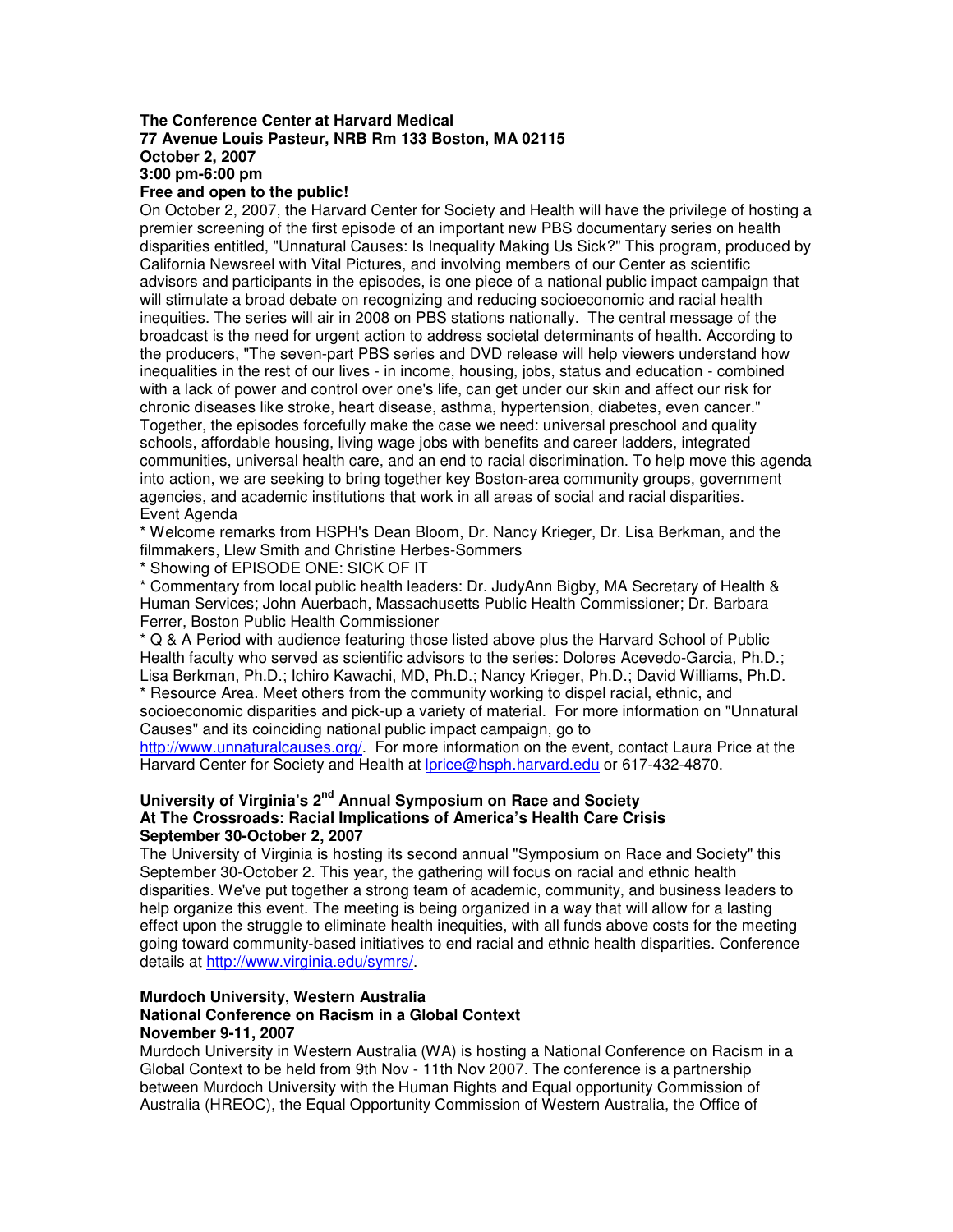Multicultural Interests, the WA Police, the Office of Crime Prevention and The Department of Indigenous Affairs. The conference organizers are working hard to have presentations from academics & researchers, those working in the community sector, and members of the community. Following on from the UN World Conference against Racism (WCAR) held in Durban South Africa, the Murdoch conference will bring together delegates from a range of backgrounds and disciplines to review and extend themes and issues raised at WCAR, and to explore experiences and effects of racism. Visit the conference web site for detailed information, including guidelines for submissions and registration: http://ncrgc.murdoch.edu.au/.

# **Save the Dates! PolicyLink**

**Regional Equity '08: The Third National Summit on Equitable Development, Social Justice, and Smart Growth**

**Sheraton New Orleans Hotel New Orleans, LA**

# **March 5-7, 2008**

Featuring dynamic speakers, issue-based workshops, interactive forums, and in-depth training sessions highlighting the impact of policy efforts being made in urban, suburban, and rural communities across the country. Participants include a diverse group of advocates, activists, policymakers, researchers, and leaders from the nonprofit, philanthropic, and business communities. • Topics include restoring America's cities, creating affordable housing, supporting health in community, using equitable development tools and strategies to address poverty, effective communications, and expanding technology throughout communities. • Exchange information and share experiences about successful efforts to ensure that everyone can participate and prosper.

#### **Office of Extramural Research (OER), National Institutes of Health (NIH) Upcoming Seminars – March 25-27, 2008 (San Antonio, TX) and June 18-20, 2008 (Chicago, IL)**

Each year, the Office of Extramural Research (OER) at the National Institutes of Health (NIH) sponsors two NIH Regional Seminars on Program Funding and Grants. These seminars are intended to help demystify the application and review process, clarify Federal regulations and policies, and highlight current areas of special interest or concern. The seminars serve the NIH mission of providing education and training for the next generation of biomedical and behavioral scientist. NIH policy, grants management, review and program staff provide a broad array of expertise and encourage personal interaction between themselves and seminar participants. The seminars are appropriate for grants administrators, researchers new to NIH, and graduate students. Upcoming seminars have been announced: \*March 25-27, 2008 in San Antonio, TX University of Texas Health Science Center at San Antonio (Note: Host registration information to be posted after October 1, 2007); and \*June 18-20, 2008 in Chicago, IL University of Illinois at Chicago (Note: Host registration information to be posted after October 1, 2007). Details at http://grants.nih.gov/grants/seminars.htm.

**<> <> <> <> <> <> <> <> <> <>**

#### **R E S O U R C E S**

#### **Publications**

# **Annie E. Casey Foundation**

# **Race Matters**

**http://www.aecf.org/KnowledgeCenter/PublicationsSeries/RaceMatters.aspx**

This toolkit is designed to help decision-makers, advocates, and elected officials get better results in their work by providing equitable opportunities for all. The approach described in the toolkit deals specifically with policies and practices that contribute to inequitable outcomes for children, families, and communities. The toolkit presents a specific point of view on addressing unequal opportunities by race and simple, results-oriented steps to help you achieve your goals.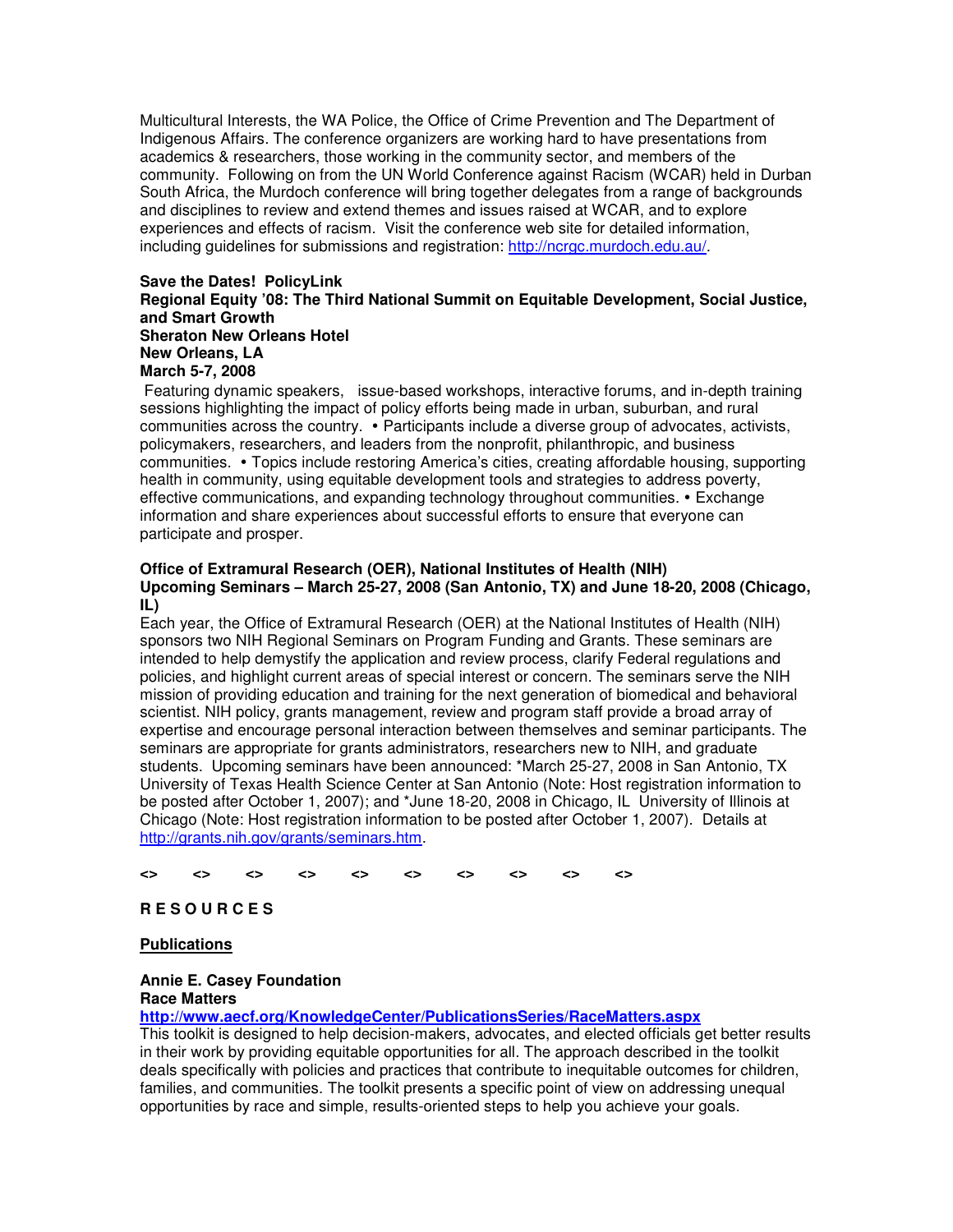# **Federal Interagency Forum on Chile and Family Statistics**

# **America's Children: Key National Indicators of Well-Being 2007**

The annual report of the Federal Interagency Forum on Child and Family Statistics'was released last month. The report is a compendium of statistics from 22 federal agencies providing the latest available data on the well-being of children in the United States, including children's family and social environment, economic circumstances, health care, physical environment and safety, behavior, education and health.

# **Center for Health Care Strategies (CHCS)**

## **"From Policy to Action: Addressing Racial and Ethnic Disparities at the Ground Level" To download the issue brief and access other resources from CHCS, please visit: www.chcs.org.**

Racial and ethnic minorities in the United States tend to have poorer access to care and receive lower-quality care than non-minorities. While health care disparities are well documented, strategies to address these gaps in care are still evolving. A new issue brief from the Center for Health Care Strategies (CHCS), "From Policy to Action: Addressing Racial and Ethnic Disparities at the Ground Level," outlines practical strategies that states and managed care organizations are implementing to address inequalities in care. It highlights the need for standardized collection of race, ethnicity, and language data; culturally competent approaches; and the participation and commitment of multiple stakeholders. The brief draws from CHCS'national initiatives, supported by The Commonwealth Fund and the Robert Wood Johnson Foundation, to identify realistic solutions to reduce health care disparities and improve quality.

# **Community Campus Partnerships for Health**

#### **Community-Engaged Scholarship Toolkit**

#### **For complete information, go to www.ccph.info (click on "Resources" and then "Community Engaged Scholarship" "Online Toolkit").**

The Community-Engaged Scholarship Toolkit provides health professional faculty with a set of tools to carefully plan and document their community-engaged scholarship and produce strong portfolios for promotion and tenure.

# **The Health Systems Knowledge Network - WHO Commission on the Social Determinants of Health**

# **March 2007**

**Available online at:**

#### **http://www.wits.ac.za/chp/kn/De%20Maeseneer%202007%20PHC%20as%20strategy.pdf**

"....The health system plays a role as a social determinant of health: \* at the macro-level: through public policy and equitable resource allocation processes; \* at the meso- level (the community): through performance of the decentralized policy; \* at the micro-level: through factors related to the organisation of the health care system (physical, financial, psycho-social, cultural and administrative access) as well as factors related to the health care provider (skills, knowledge, approach to the patient). This is where primary health care systems may contribute to comprehensive care...."

**How have global health initiatives impacted on health equity? What strategies can be put in place to enhance their positive impact and mitigate against negative impacts?**

**A literature review commissioned by the Health Systems Knowledge Network WHO Commission on the Social Determinants of Health January, 2007- Johanna Hanefeld, Neil Spicer, Ruairi Brugha, Gill Walt Available online as PDF file [32p.] at:**

**http://www.who.int/social\_determinants/resources/csdh\_media/global\_healt h\_initiatives\_2007\_en.pdf**

".....This paper explores the impact of Global Health Initiatives (GHIs) on health equity, looking specifically at GHIs involved in HIV/AIDS and focusing on gender equity. Three GHIs are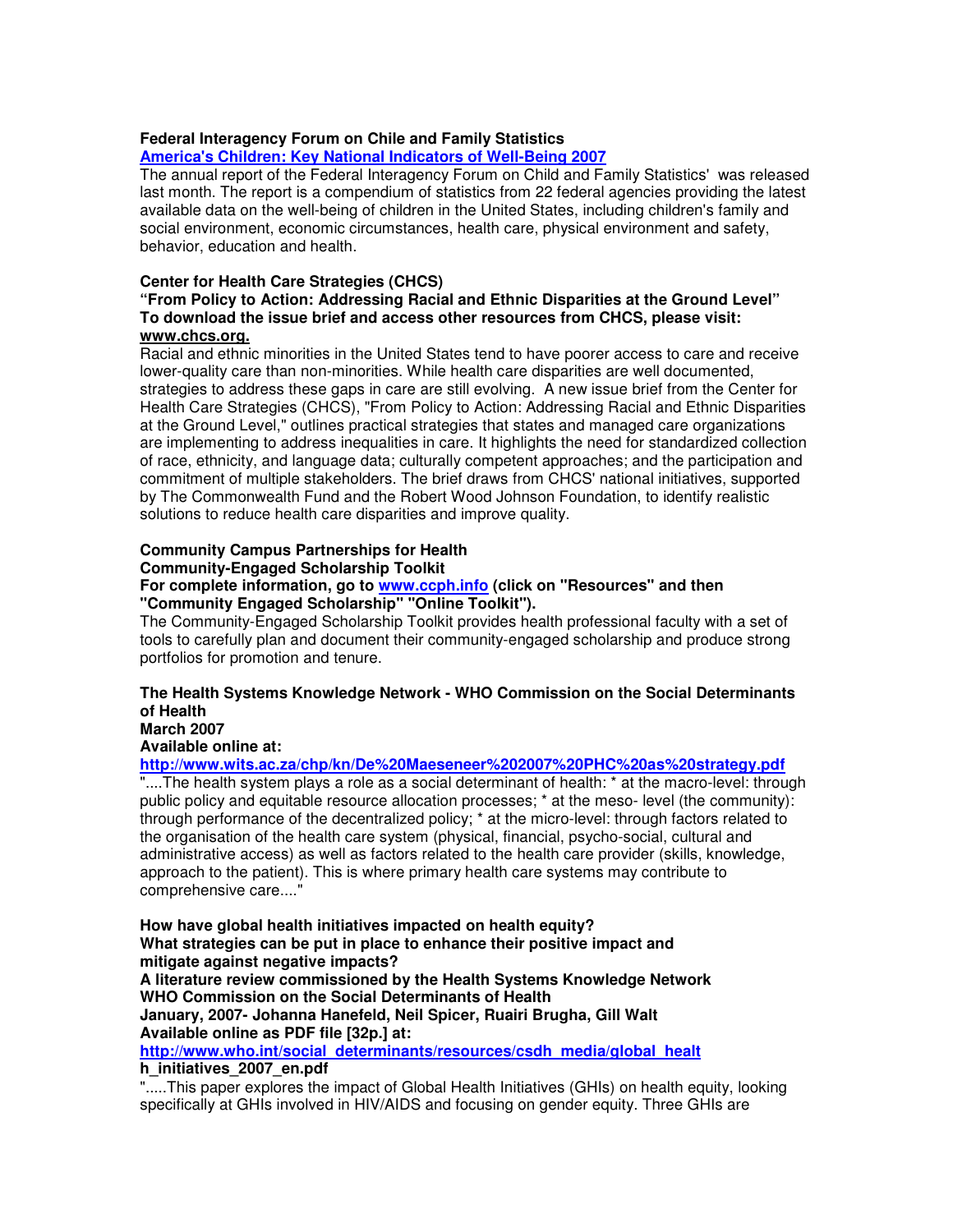examined in detail, these are: the US President's Emergency Fund for AIDS Relief (PEPFAR), the World Bank's Multi-country AIDS Programme (MAP) and the Global Fund to Fight AIDS, TB and Malaria (GF). The paper concentrates on low and middle - income countries as they overwhelmingly form the focus of GHI expenditure on HIV/AIDS. The paper further focuses on gender as HIV/AIDS disproportionately affects women and the poor, and an estimated 70 percent of the world's poor are women. Women also carry the greatest burden of caring for others living with HIV/AIDS and orphans....." The paper proposes nine key recommendations. GHIs should: Address explicitly the causes of gender inequities in access to health. \* Assess the impact of different interventions on social inequities. \* Include measures that are sensitive to gender and other equity priorities in setting targets and monitor progress towards these. \* Enhance the collection of gender-disaggregated data. \* Use national policy processes for empowerment in order to facilitate greater participation. \* Address GHIs'impact on health systems and human resources. \* Harmonise activities and programmes across GHIs to build on comparative advantage. \* Integrate social equity in access to health services within broader, macroeconomic and development policies. \* Monitor and evaluate GHIs impact on social equity.

#### **Medical Management of Vulnerable and Underserved Patients: Principles, Practice, and Populations**

**Edited by Talmadge E. King, Jr., Margaret B. Wheeler, and Andrew B. Bindman, with four others. 454 pp., illustrated. New York, McGraw-Hill, 2007. \$41.95. ISBN 978-0-07-144331-9.** Many physicians consider the care of vulnerable and underserved patients to be an unsatisfying and often frustrating endeavor, but this new book offers an optimistic and evidence-based approach to the care of such patients. The editors define medically vulnerable populations as "those that are wounded by social forces placing them at a disadvantage for their health." The book serves as an important reminder that many of the issues it raises are relevant to the broader landscape of American health care. The authors elicit the voice of the patient to explain and offer guidance on some of the difficult clinical and societal issues that physicians face in practice, including behavioral change, noncompliance, health literacy, health disparities, and the plight of the hidden poor. The book should become an essential primer for teachers, physicians-intraining, and practicing physicians because it offers important tools for teaching, critical concepts, common pitfalls , core competency concepts, and discussion questions for each chapter. A challenge for the editors and authors of this kind of book is to emphasize the importance of the physician's own attitudes and practices toward vulnerable patients without being preachy. The editors'decision to use the patient's voice and a strong, evidence-based orientation helps them meet this challenge. The first part of the book, "Principles," includes a chapter on the theoretical groundwork and context for understanding care of complex patients. There are also excellent reviews of disparities in health and health care and of the financing and organization of health care for vulnerable populations. Other chapters are excellent primers on legal and ethical principles and are written by respected leaders in the field. There is a remarkable focus on what health care providers and systems can actually do to improve care and reduce disparities. The chapters in the second section of the book, "Practice," contain important insights on behavioral change, cross-cultural communication, health literacy, home visits, group visits, interactive health technology, quality improvement, case management, and care in the context of community. The author of a superb chapter on cross-cultural communication emphasizes the importance of assessing one's own values in order to improve care and communication. A chapter on behavioral change offers some practical tools to use with patients who have resistant behaviors in the context of cultural and financial pressures. The authors of the chapter on medication adherence make the case that this problem is not unique to vulnerable populations, and they offer some common-sense approaches. The chapter on limited health literacy should be required reading for a ll medical students and physicians. The role of interactive health technology in filling in safety-net gaps is emphasized, with real-life examples of how health information technology has been transformative in the care of vulnerable patients facing language and cultural divides.

The third section of the book deals with a variety of vulnerable populations that need special consideration when they seek care. The chapters on many different population groups stand on their own and offer important lessons for the care of patients who often are not mentioned in standard medical textbooks. These groups include patients with a history of incarceration,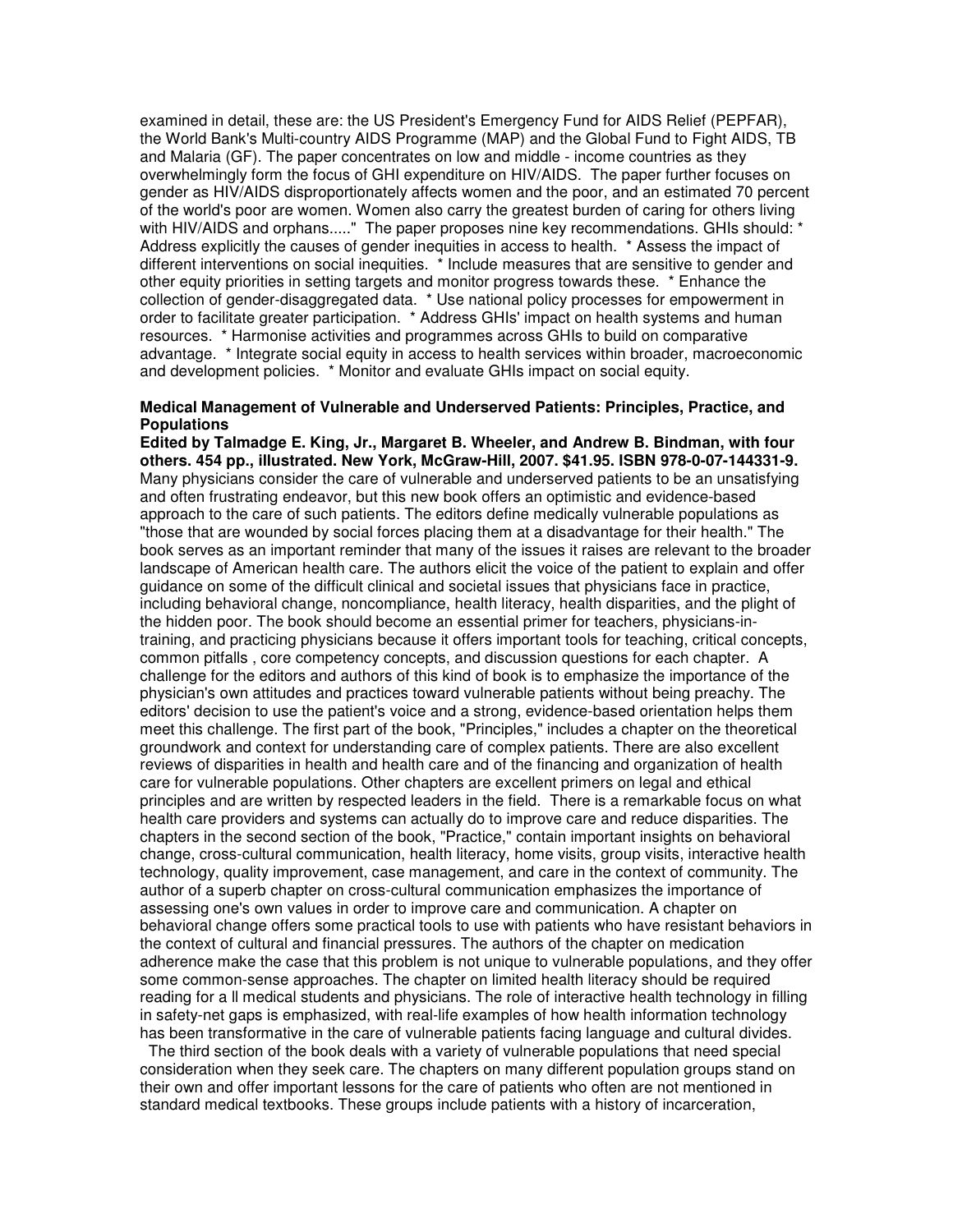patients with limited English proficiency, immigrants, patients with disabilities, patients who have been victims of domestic violence, patients with chronic pain, and patients with substance-abuse problems. The information is provided in a nonjudgmental manner on the basis of strong evidence and with practical guides for improving care. The chapters on immigrant health and language barriers offer useful guidance, such as advice on how to work with interpreters, that could help to bridge divides. The authors of chapter 20, "The Hidden Poor: Care of the Elderly," emphasize functional assessment, elder abuse, and the limitations of prescription-drug coverage for the elderly. Several chapters in the third section serve to remind us to consider care in the context of family and community, such as chapter 19, "The Family as the Context for Care," and chapter 38, "HIV/AIDS: Impact on Vulnerable Populations." Chapter 40, "Caring for Oneself While Caring for Others," offers important insights on reducing clinician burnout. This book is an ambitious and important contribution to the care of our most wounded patients. For those of us who regularly care for vulnerable patients, it provides an excellent resource and supportive guide. However, it should also become part of the standard library for all medical students and practicing physicians. All physicians have much to learn from the practical, evidence-based approaches to the societal issues we all face in practice. Ultimately, this is a book that could help all clinicians take better care of all patients, especially those who may need extra help and support as they navigate our complex health care system.

# **Prevention is Primary: Strategies for Community Well Being by Larry Cohen, Vivian Chavez, and Sana Chehimi (Editors) (ISBN: 978-0-7879-8318-5 Paperback, 400 pages, April 2007)**

This a new theory-to-practice book for students, faculty practitioners, and community leaders who want to take a proactive stance against the most pressing health problems in the community including asthma, tobacco, violence, HIV, poor nutrition and physical inactivity, health disparities, and environmental injustice. See bottom of this email for the table of contents. The chapter on Beyond Brochures: The Imperative for Primary Prevention (Larry Cohen, Sana Chehimi) is available as a free PDF at http://www.josseybass.com/WileyCDA/WileyTitle/productCd-0787983187.html. Faculty interested in obtaining a review copy should email PublicHealth@WILEY.COM,with their name, affiliation, and full mailing address. Get a 15%

discount on Jossey-Bass and Wiley books when you order through the Community-Campus Partnerships for Health website at http://depts.washington.edu/ccph/books.html (scroll down to the Jossey-Bass logo)

Table of Contents:

Introduction (Larry Cohen, Vivian Chavez, Sana Chehimi).

PART ONE: DEFINING THE ISSUES.

1 Beyond Brochures: The Imperative for Primary Prevention (Larry Cohen, Sana Chehimi). 2 Achieving Health Equity and Social Justice (Wayne H. Giles, Leandris C.

Liburd).

3 Gender, Health, and Prevention (Michelle Ramirez, Siobhan Maty, Leslie McBride).

4 The Hope of Prevention: Individual, Family, and Community Resilience (Bonnie Benard). PART TWO: KEY ELEMENTS OF EFFECTIVE PREVENTION EFFORTS.

5 Community Organizing for Health and Social Justice (Vivian Chavez, Meredith Minkler, Nina Wallerstein, Michael S. Spencer).

6 More Than a Message: Framing Public Health Advocacy to Change Corporate Practices (Lori Dorfman, Lawrence Wallack, Katie Woodruff).

7 Working Collaboratively to Advance Prevention (Larry Cohen, Ashby Wolfe).

8 Making Change: The Power of Local Communities to Foster Policy (Makani Themba-Nixon). 9 Using Media Advocacy to Influence Policy (Lori Dorfman).

10 Primary Prevention and Program Evaluation (Daniel Perales).

PART THREE: PREVENTION IN CONTEXT.

11 Preventing Injustices in Environmental Health and Exposures (Stephanie Ann Farquhar, Neha Patel, Molly Chidsey).

12 Health and the Built Environment: Opportunities for Prevention (Howard Frumkin, Andrew L. Dannenberg).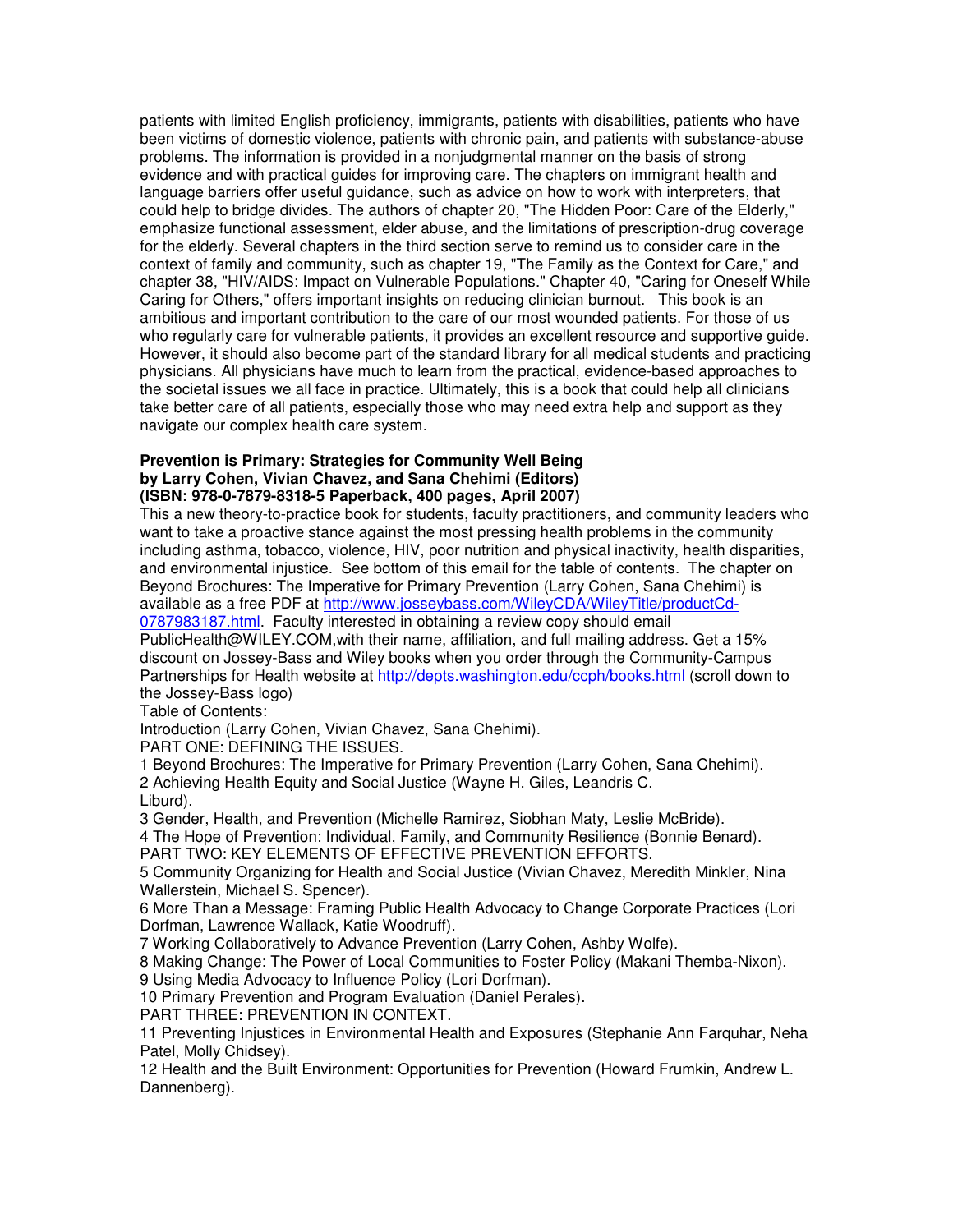13 Creating Healthy Food Environments and Preventing Chronic Disease (Leslie Mikkelsen, Catherine S. Erickson, Marion Nestle).

14 Strengthening the Collaboration Between Public Health and Criminal Justice to Prevent Violence (Deborah Prothrow-Stith).

15 The Limits of Behavioral Interventions for HIV Prevention (Dan Wohlfeiler, Jonathan M. Ellen).

#### **Promoting health equity in conflict-affected fragile states Ranson K, Poletti T, Bornemisza O, Sondorp E. (2007)**

**Health Systems Knowledge Network of the WHO Commission on the Social Determinants of Health**

# **Available online as PDF file [15p.] at:**

**http://www.who.int/social\_determinants/resources/csdh\_media/promoting\_equity\_conflict \_2007\_en.pdf**

This paper was commissioned by the Health Systems Knowledge Network of the WHO Commission on the Social Determinants of Health in response to their conclusion that a lack of data from conflict-affected fragile states made it difficult to delineate pragmatic ways of creating better social conditions for health for vulnerable populations. The key questions we focused on were as follows: \* What are the main factors that threaten health equity and health care equity in conflict and post-conflict fragile states? Which populations are most vulnerable to worsening inequity under these situations? \* What strategies can reduce the impact of these factors? In particular what steps need to be taken to both build the foundation for future change and address immediate needs? \* What are the roles of different actors at national, regional, and global level in developing and implementing these strategies? TABLE OF CONTENTS EXECUTIVE SUMMARY 1. INTRODUCTION 2. METHODOLOGY & STRUCTURE 3. CONCEPTUAL FRAMEWORK 3.1 DEFINING 'EQUITY'AND 'SOCIAL DETERMINANTS OF HEALTH' 3.2 DEFINING 'FRAGILE', 'CONFLICT'AND 'POST-CONFLICT'STATES 3.3 CONCEPTUAL FRAMEWORK FOR THIS ANALYSIS 4. THE IMPORTANCE OF HEALTH EQUITY IN CONFLICT-AFFECTED STATES 4.1 CONFLICT AFFECTED STATES CONTRIBUTE TO CROSS-COUNTRY HEALTH INEQUITY 4.2 CONFLICT CAN CAUSE OR EXACERBATE WITHIN-COUNTRY INEQUITIES Geographic Disparities in Access to Health Care and Health Status Inequalities Mediated by Displacement Status Gender-based Inequities Inequities due to health financing mechanisms Reduced Capacity for Equitable Health Policy Making 5. STRATEGIES TO IMPROVE HEALTH EQUITY 5.1 STRENGTHENING PRO-EQUITY POLICY MAKING FUNCTIONS Finding Entry Points to Build Equity Oriented Political Will Strengthening Capacity of State Policy Making Functions Using Non-state Mechanisms for Policy Coordination 5.2 BUILDING PROVIDER CAPACITY TO ENSURE EQUITABLE SERVICE PROVISION Building Government Capacity to Deliver Services Harnessing NGOs as Non-state Providers 5.3 ADDRESSING REDUCED ACCESS AND PARTICIPATION BARRIERS FOR EXCLUDED **GROUPS** Community-based Approaches & Addressing Non-financial Demand Side Barriers Reducing Geographical Access Barriers Addressing Financial Access Barriers at the Community Level 6. DISCUSSION AND CONCLUSIONS

7 REFERENCES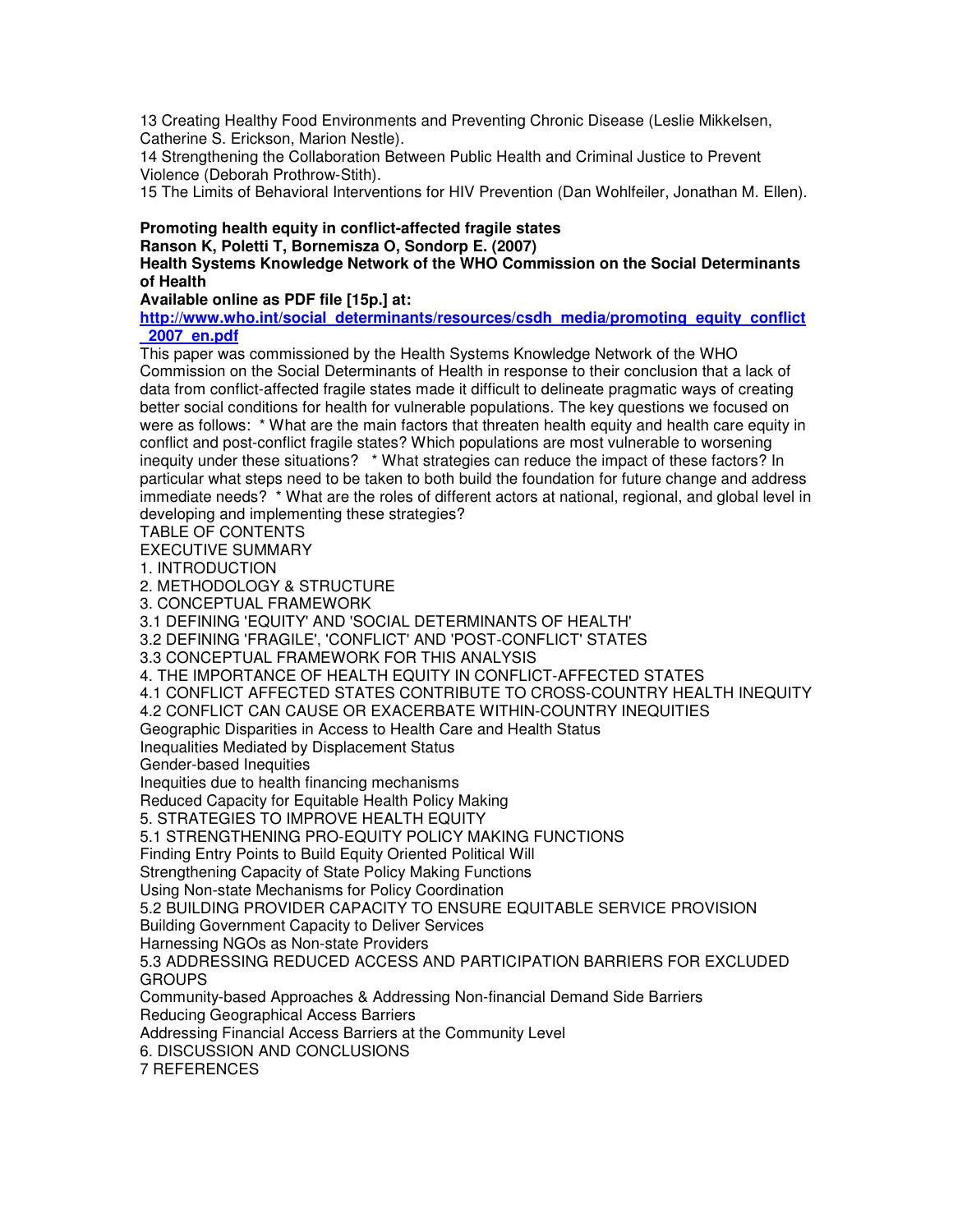**Self-reported Racial Discrimination and Substance Use in the Coronary Artery Risk Development in Adults Study**

**Luisa N. Borrell, David R. Jacobs, Jr, David R. Williams, Mark J. Pletcher, Thomas K. Houston and Catarina I. Kiefe**

*American Journal of Epidemiology* **Advance Access published online on August 13, 2007 American Journal of Epidemiology, doi:10.1093/aje/kwm180**

From a posting on the Association of Schools of Public Health website http://fridayletter.asph.org/article\_view.cfm?FLE\_Index=5848&FL\_Index=1479: In one of the first studies to focus on the relationship between racial discrimination and health risk behaviors, researchers at the Columbia University Mailman School of Public Health with colleagues from the Universities of Minnesota, Alabama (Birmingham), and California (San Francisco), and Harvard University found African Americans experiencing racial discrimination were more likely to report current tobacco use or recent alcohol consumption and lifetime use of marijuana and cocaine. Although racial discrimination was far less common in Whites (38%) than in African Americans (89%), the researchers assessed whether parallel associations exist in Whites and found similar associations with smoking, alcohol, and lifetime use of marijuana and cocaine as they did in African Americans. Thus, substance use may be an unhealthy coping response to perceived unfair treatment for some individuals regardless of their race/ethnicity. "However, it is worth noting that racial discrimination may be a different phenomenon for African Americans than it is for Whites, and thus, lead to very different consequences," said Dr. Luisa N. Borrell, of the Mailman School of Public Healths Department of Epidemiology and principal investigator of the study. African Americans experiencing racial discrimination also reported having more education, higher income, and a stronger social network than those reporting no racial discrimination. In contrast to African Americans, Whites reporting racial discrimination reported less education and lower income than did those who reported none. Similar to African Americans, Whites reporting any discrimination were more likely to report less control of their life, more anger, less emotional support, and more negative interactions than did their counterparts reporting none. "We found that African Americans reporting discrimination in three or more domains in both years had higher levels of education and income than did those who reported experiencing less or no discrimination," said Dr. Borrell. "Possibly, African Americans with a higher socioeconomic position report more discrimination because they are more exposed to situations in which they are discriminated, or they may be more aware of subtle forms of discrimination," noted Dr. Borrell. According to the findings, in contrast, Whites with a low socioeconomic position may be more likely to be exposed to environments in which they are the minority and, therefore, be more likely to feel discriminated. Among the strengths of the study are its population-based nature, the focus on young to middle-aged adults, the wide ranges of educational attainment and income, the information on illicit substance use, and socioeconomic position indicators. "It is possible that use of a recreational drug helps to cope with life stress resulting from perceived unfair treatment because of ones race/ethnicity," observed Dr. Borrell. "Our findings that current use of marijuana was not related to discrimination and that risk of being a former smoker was increased suggest that, by early middle age (average age 40 years), people may have found other ways to cope. However, the finding of an excess of current smoking in this population, suggest that this addictive habit may be long lasting, even when alternative coping behaviors are adopted." Source of the data was the CARDIA study, a prospective study of cardiovascular risk among young adults. 3,330 persons aged 1830 years examined at baseline (1985-1986) and reexamined again seven years (1992-1993) and 15 years (2000-2001) later in the CARDIA study were included in this study. The findings are published online in the American Journal of Epidemiology at http://aje.oxfordjournals.org/cgi/reprint/kwm180v1.

#### **The United States Census Bureau**

**Income, Poverty and Health Insurance Coverage in the United States: 2006**

This current issue demonstrates an increase in the number of uninsured for a second year in a row. The rate increase was most notable in the African American and Hispanic American populations. There was also an increase in the number of uninsured children under 18 years of age.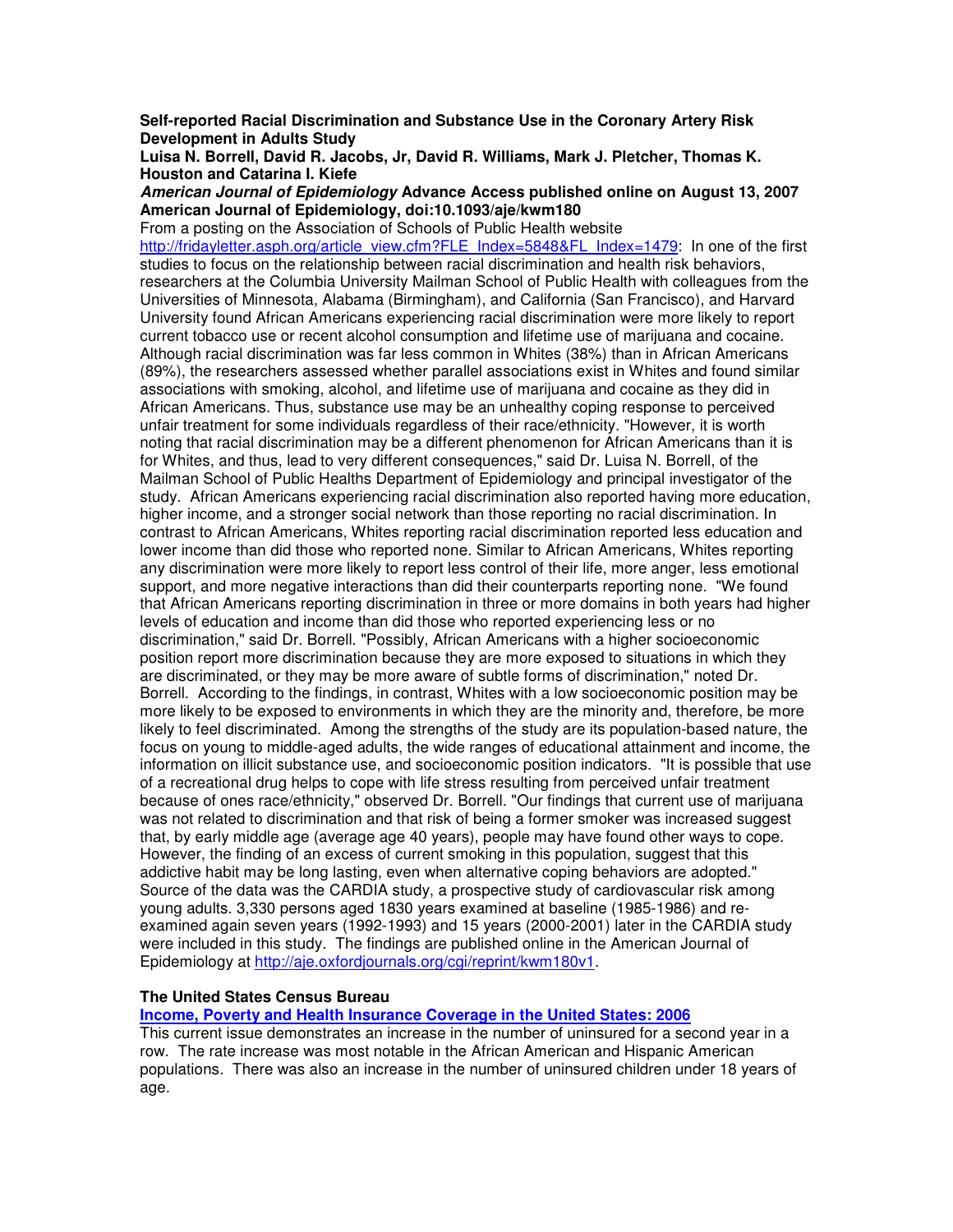# **Others**

## **Creating Informed Consent Documents That are Approachable, Readable and Brief**

The Secretary's Advisory Committee on Human Research Protections (SACHRP) at the Department of Health and Human Services (HHS) July 31 invited an expert panel to discuss informed consent issues. Howard Dickler, M.D., Association of American Medical Colleges' Director for Clinical Research, presented a review of problematic features of informed consent documents that have been reported in the literature. These include omission of elements required by regulation, ever increasing length, and use of difficult and dense language that exceeds the comprehension of the majority of U.S. citizens. His presentation, "Creating Informed Consent Documents That are Approachable, Readable and Brief" is available at http://www.aamc.org/research/clinicalresearch/hdickler-sachrp07.pdf.

#### **Notice of Intent to Publish a Request for Applications for the NIH Partners in Research Program**

The purpose of the National Institutes of Health (NIH) Partners in Research Program is to support two-year pilot and/or feasibility studies of innovative activities designed to improve public understanding of biomedical and behavioral research, develop strategies for promoting collaboration between scientists and the community to improve the health of the public, and to identify the conditions (e.g., settings and approaches) that will enhance the effectiveness of such activities. The long-term objectives of this initiative are: (1) to raise the level of public awareness and understanding of biomedical and behavioral research related to health, the role of the National Institutes of Health, the role the public can play in the research enterprise, and the value of public funding; (2) to increase scientists'awareness of the importance of public engagement; and (3) to provide a menu of techniques for researchers and communities to implement to facilitate the participation of lay communities in the health research endeavor. The Partners in Research Program will call for partnerships between a science/research institution and a community organization. Eligibility will be limited to domestic institutions. The RFA is expected to be published in September 2007. A notice about it will be posted on this listserv. For more information, visit http://grants.nih.gov/grants/guide/notice-files/NOT-OD-07-089.html.

#### **<><><><><><><><><><><><><><><><><><><><><><><><><><><><><><> A B O U T T H I S N E W S L E T T E R**

To contribute information, resources or announcements to Kellogg Connection, e-mail kelloggconnection@cfah.org. The Kellogg Connection is a monthly electronic newsletter that acts to connect W.K. Kellogg programs: Kellogg Health Scholars, Scholars in Health Disparities, Community Health Scholars, Kellogg Fellows in Health Policy Research and H. Jack Geiger Congressional Health Policy Fellows.

To SUBSCRIBE/UNSUBSCRIBE to Kellogg Connection, please e-mail scholars@cfah.org stating the e-mail address you would like added/removed.

<><><><><><><><><><><><><><><><><><><><><><><><><><><><><><>< The Center for the Advancement of Health identifies and disseminates state-of-the-science evidence about the influence of behavioral, social and economic factors on disease and wellbeing. Its purpose is to support health decision-making by the public and strengthen relationships among researchers and policymakers. The Center receives unrestricted funding from a number of foundations, principally The Annenberg Foundation and the John D. and Catherine T. MacArthur Foundation. To contact the Center, e-mail cfah@cfah.org, call (202) 387- 2829 or visit our web site at www.cfah.org.

<><><><><><><><><><><><><><><><><><><><><><><><><><><><><><><